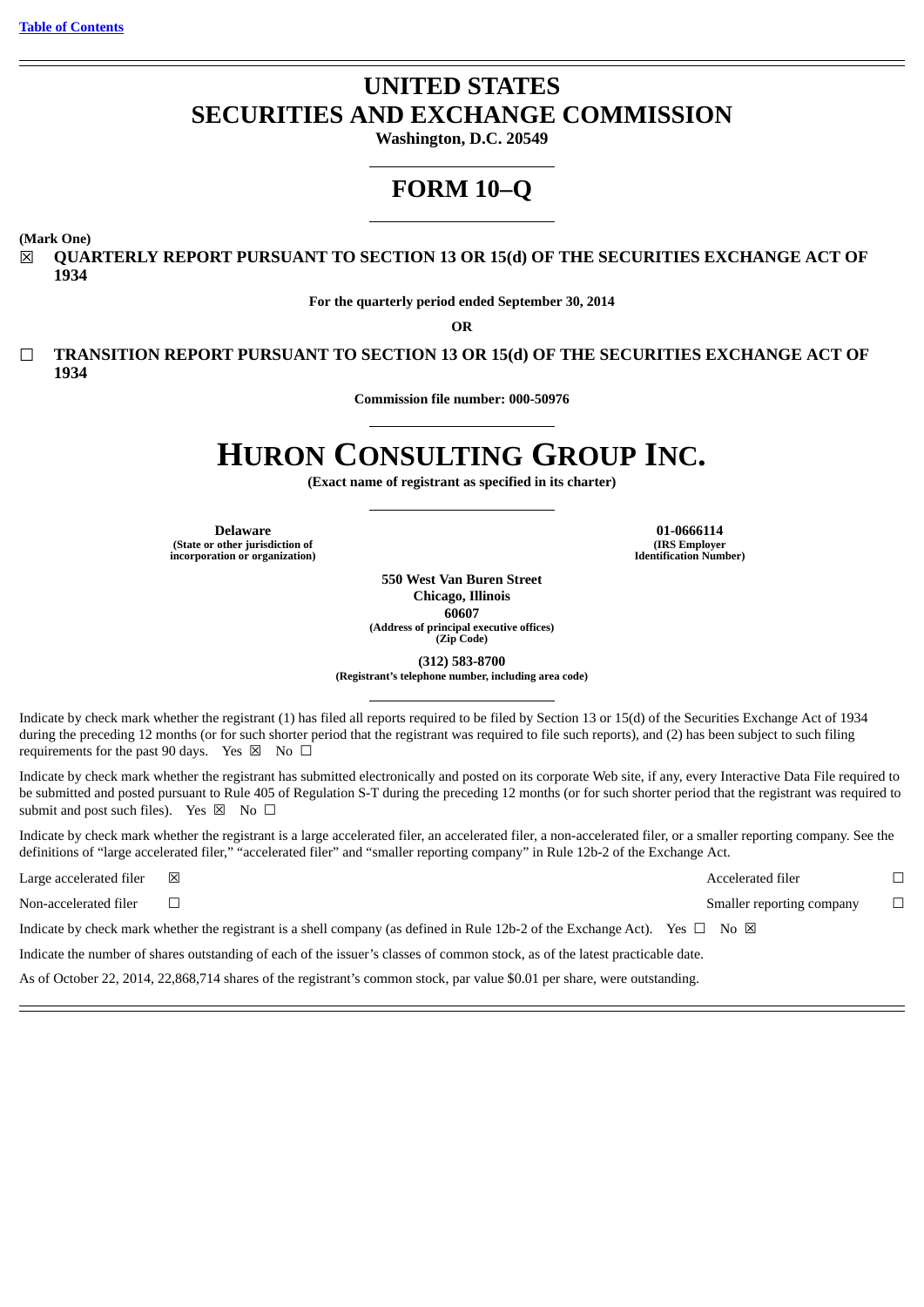## <span id="page-1-0"></span>**Huron Consulting Group Inc.**

## **HURON CONSULTING GROUP INC.**

## **INDEX**

|                                    | <b>Part I - Financial Information</b>                                                                                                                                                                                                                                                                                                 | Page                                          |
|------------------------------------|---------------------------------------------------------------------------------------------------------------------------------------------------------------------------------------------------------------------------------------------------------------------------------------------------------------------------------------|-----------------------------------------------|
| Item 1.                            | <b>Consolidated Financial Statements (Unaudited)</b><br><b>Consolidated Balance Sheets</b><br><b>Consolidated Statements of Earnings and Other Comprehensive Income</b><br><b>Consolidated Statement of Stockholders' Equity</b><br><b>Consolidated Statements of Cash Flows</b><br><b>Notes to Consolidated Financial Statements</b> | $\mathbf{1}$<br>$\overline{2}$<br>3<br>4<br>5 |
| Item 2.                            | <b>Management's Discussion and Analysis of Financial Condition and Results of Operations</b>                                                                                                                                                                                                                                          | 23                                            |
| Item 3.                            | Quantitative and Qualitative Disclosures About Market Risk                                                                                                                                                                                                                                                                            | 45                                            |
| Item 4.                            | <b>Controls and Procedures</b>                                                                                                                                                                                                                                                                                                        | 46                                            |
| <b>Part II - Other Information</b> |                                                                                                                                                                                                                                                                                                                                       |                                               |
| Item 1.                            | <b>Legal Proceedings</b>                                                                                                                                                                                                                                                                                                              | 46                                            |
| Item 1A.                           | <b>Risk Factors</b>                                                                                                                                                                                                                                                                                                                   | 47                                            |
| Item 2.                            | <b>Unregistered Sales of Equity Securities and Use of Proceeds</b>                                                                                                                                                                                                                                                                    | 50                                            |
| Item 3.                            | <b>Defaults Upon Senior Securities</b>                                                                                                                                                                                                                                                                                                | 50                                            |
| Item 4.                            | <b>Mine Safety Disclosures</b>                                                                                                                                                                                                                                                                                                        | 50                                            |
| Item 5.                            | <b>Other Information</b>                                                                                                                                                                                                                                                                                                              | 50                                            |
| Item 6.                            | <b>Exhibits</b>                                                                                                                                                                                                                                                                                                                       | 51                                            |
| <b>Signature</b>                   |                                                                                                                                                                                                                                                                                                                                       | 53                                            |
|                                    |                                                                                                                                                                                                                                                                                                                                       |                                               |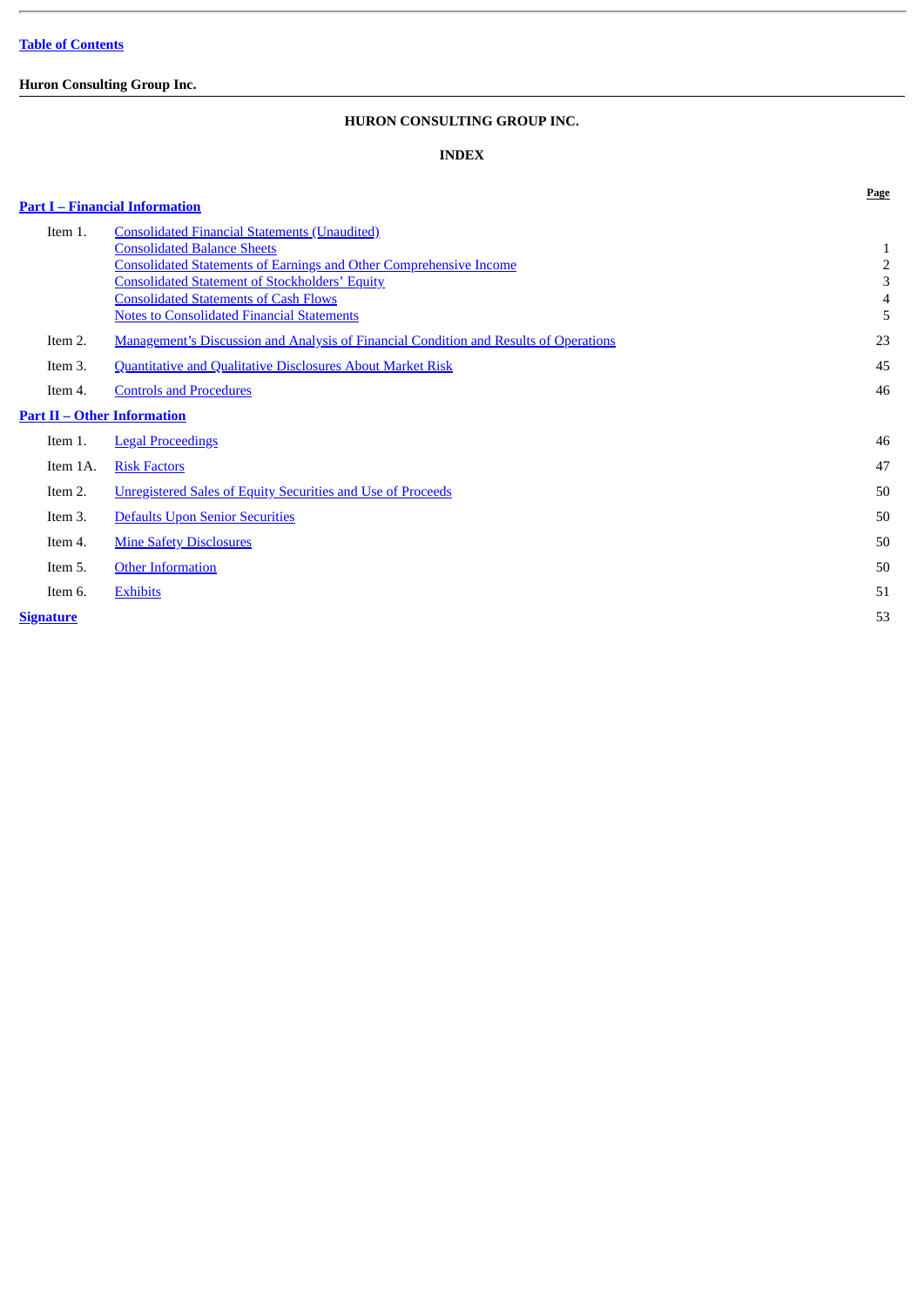#### **PART I—FINANCIAL INFORMATION ITEM 1. CONSOLIDATED FINANCIAL STATEMENTS**

#### **HURON CONSULTING GROUP INC. CONSOLIDATED BALANCE SHEETS (In thousands, except share and per share amounts) (Unaudited)**

<span id="page-2-2"></span><span id="page-2-1"></span><span id="page-2-0"></span>

|                                                 | September 30,<br>2014 | December 31,<br>2013   |
|-------------------------------------------------|-----------------------|------------------------|
| <b>Assets</b>                                   |                       |                        |
| Current assets:                                 |                       |                        |
| Cash and cash equivalents                       | S<br>225,913          | $\mathbb{S}$<br>58,131 |
| Receivables from clients, net                   | 102,354               | 123,750                |
| Unbilled services, net                          | 93,901                | 55,125                 |
| Income tax receivable                           | 7,044                 | 270                    |
| Deferred income taxes, net                      | 18,509                | 15,498                 |
| Prepaid expenses and other current assets       | 15,731                | 19,740                 |
| <b>Total current assets</b>                     | 463,452               | 272,514                |
| Property and equipment, net                     | 40,059                | 38,742                 |
| Long-term investment                            | 12,750                |                        |
| Other non-current assets                        | 21,096                | 16,485                 |
| Intangible assets, net                          | 26,908                | 21,222                 |
| Goodwill                                        | 566,297               | 536,637                |
| <b>Total assets</b>                             | \$1,130,562           | 885,600<br>\$          |
| Liabilities and stockholders' equity            |                       |                        |
| Current liabilities:                            |                       |                        |
| Accounts payable                                | \$<br>9,884           | \$<br>8,185            |
| Accrued expenses                                | 20,808                | 19,180                 |
| Accrued payroll and related benefits            | 87,069                | 97,677                 |
| Current maturities of long-term debt            | 27,500                | 25,000                 |
| Accrued consideration for business acquisitions |                       | 5,177                  |
| Income tax payable                              |                       | 2,917                  |
| Deferred revenues                               | 13,015                | 15,248                 |
| Total current liabilities                       | 158,276               | 173,384                |
| Non-current liabilities:                        |                       |                        |
| Deferred compensation and other liabilities     | 9,823                 | 5,360                  |
| Long-term debt, net of current portion          | 333,619               | 143,750                |
| Deferred lease incentives                       | 13,867                | 12,355                 |
| Deferred income taxes, net                      | 24,362                | 20,487                 |
| Total non-current liabilities                   | 381,671               | 181,952                |

#### **Commitments and Contingencies**

## **Stockholders' equity** Common stock; \$0.01 par value; 500,000,000 shares authorized; 25,033,760 and 25,246,565 shares issued at September 30, 2014 and December 31, 2013, respectively 245 Treasury stock, at cost, 2,077,798 and 1,993,769 shares at September 30, 2014 and December 31, 2013, respectively (93,043) (88,091)<br>Additional paid-in capital 443,144 Additional paid-in capital **Retained earnings** 242,021 175,763 Accumulated other comprehensive loss (797) (797) Total stockholders' equity 590,615 530,264 Total liabilities and stockholders' equity  $\overline{3}$  1,130,562  $\overline{3}$  885,600

*The accompanying notes are an integral part of the consolidated financial statements.*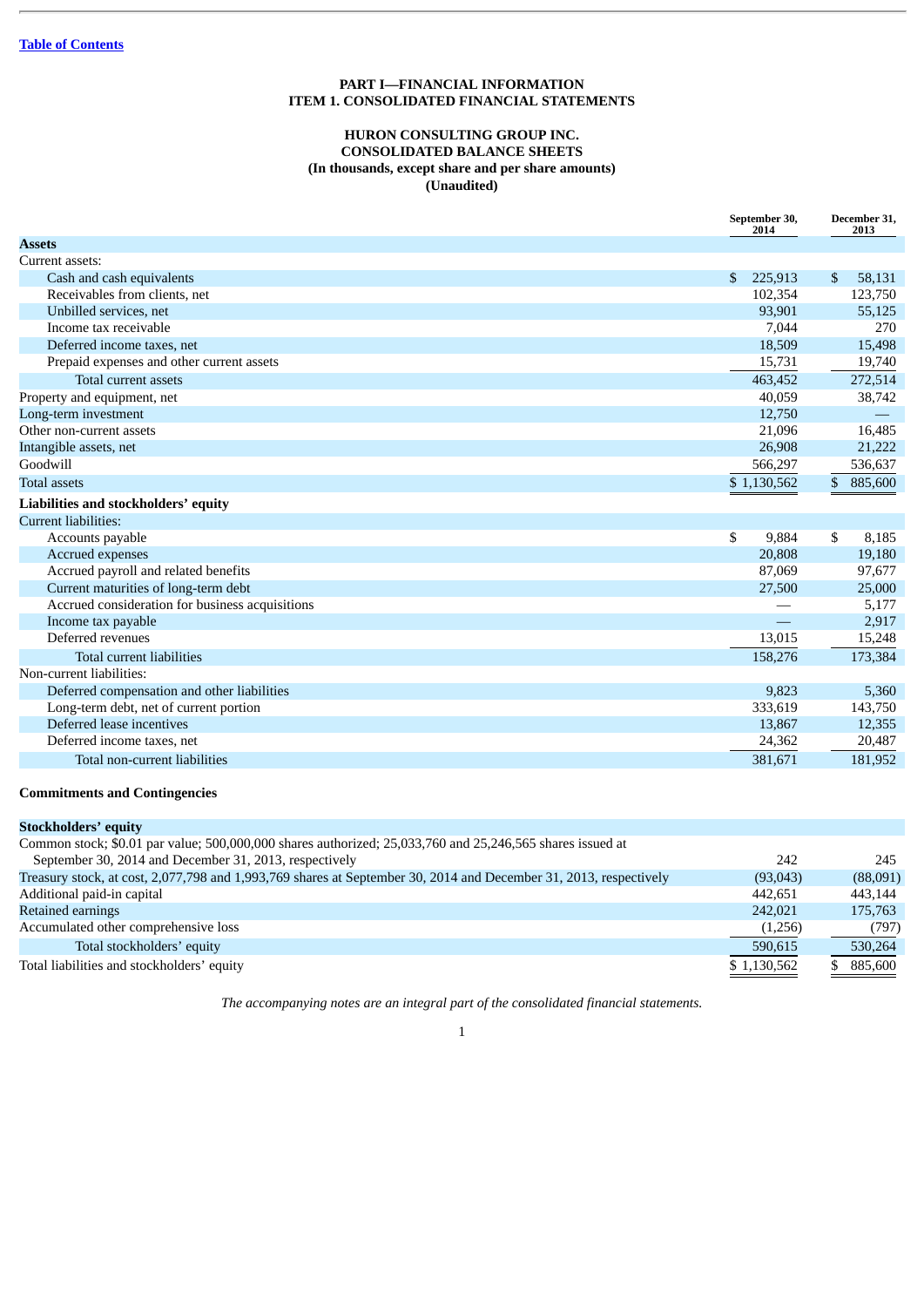## **HURON CONSULTING GROUP INC. CONSOLIDATED STATEMENTS OF EARNINGS AND OTHER COMPREHENSIVE INCOME (In thousands, except per share amounts)**

**(Unaudited)**

<span id="page-3-0"></span>

|                                                                                             | September 30, | <b>Three Months Ended</b>         | <b>Nine Months Ended</b><br>September 30, |            |  |
|---------------------------------------------------------------------------------------------|---------------|-----------------------------------|-------------------------------------------|------------|--|
|                                                                                             | 2014          | 2013                              | 2014                                      | 2013       |  |
| <b>Revenues and reimbursable expenses:</b>                                                  |               |                                   |                                           |            |  |
| Revenues                                                                                    | \$198,049     | \$174,735                         | \$618,185                                 | \$509,178  |  |
| Reimbursable expenses                                                                       | 18,679        | 17,542                            | 58,923                                    | 51,001     |  |
| Total revenues and reimbursable expenses                                                    | 216,728       | 192,277                           | 677,108                                   | 560,179    |  |
| Direct costs and reimbursable expenses (exclusive of depreciation and amortization shown in |               |                                   |                                           |            |  |
| operating expenses):                                                                        |               |                                   |                                           |            |  |
| Direct costs                                                                                | 129,899       | 106,087                           | 377,798                                   | 315,084    |  |
| Amortization of intangible assets and software development costs                            | 1,227         | 675                               | 3,618                                     | 2,007      |  |
| Reimbursable expenses                                                                       | 18,651        | 17,531                            | 58,981                                    | 51,000     |  |
| Total direct costs and reimbursable expenses                                                | 149,777       | 124,293                           | 440,397                                   | 368,091    |  |
| Operating expenses and other operating gains:                                               |               |                                   |                                           |            |  |
| Selling, general and administrative expenses                                                | 39,276        | 37,197                            | 120,148                                   | 100,307    |  |
| Restructuring charges                                                                       | 233           |                                   | 1,396                                     | 596        |  |
| Litigation and other gains                                                                  | (150)         | (5,300)                           | (590)                                     | (6,450)    |  |
| Depreciation and amortization                                                               | 6,315         | 4,968                             | 18,638                                    | 14,624     |  |
| Total operating expenses and other operating gains                                          | 45,674        | 36,865                            | 139,592                                   | 109,077    |  |
| Operating income                                                                            | 21,277        | 31,119                            | 97,119                                    | 83,011     |  |
| Other income (expense), net:                                                                |               |                                   |                                           |            |  |
| Interest expense, net of interest income                                                    | (1,878)       | (1,531)                           | (4, 843)                                  | (5,100)    |  |
| Other income (expense), net                                                                 | (54)          | 104                               | 291                                       | (35)       |  |
| Total other expense, net                                                                    | (1, 932)      | (1, 427)                          | (4, 552)                                  | (5, 135)   |  |
| Income from continuing operations before income tax expense                                 | 19,345        | 29,692                            | 92,567                                    | 77,876     |  |
| Income tax expense                                                                          | 7,126         | 12,531                            | 26,309                                    | 33,532     |  |
| Net income from continuing operations                                                       | 12,219        | 17,161                            | 66,258                                    | 44,344     |  |
| Income (loss) from discontinued operations, net of tax                                      |               | 10                                |                                           | (31)       |  |
| Net income                                                                                  | \$<br>12,219  | \$17,171                          | \$66,258                                  | \$44,313   |  |
|                                                                                             |               |                                   |                                           |            |  |
| Net earnings per basic share:                                                               |               |                                   |                                           |            |  |
| Net income from continuing operations                                                       | \$<br>0.54    | \$<br>0.77                        | \$<br>2.94                                | \$<br>1.99 |  |
| Income (loss) from discontinued operations, net of tax                                      |               |                                   |                                           |            |  |
| Net income                                                                                  | \$<br>0.54    | $$\mathbb{S}$$<br>0.77            | \$<br>2.94                                | \$<br>1.99 |  |
| Net earnings per diluted share:                                                             |               |                                   |                                           |            |  |
| Net income from continuing operations                                                       | \$<br>0.53    | \$<br>0.75                        | \$<br>2.87                                | \$<br>1.95 |  |
| Income (loss) from discontinued operations, net of tax                                      |               |                                   |                                           |            |  |
| Net income                                                                                  | \$<br>0.53    | $\boldsymbol{\mathsf{S}}$<br>0.75 | \$<br>2.87                                | 1.95<br>\$ |  |
| Weighted average shares used in calculating earnings per share:                             |               |                                   |                                           |            |  |
| <b>Basic</b>                                                                                | 22,488        | 22,386                            | 22,573                                    | 22,293     |  |
| Diluted                                                                                     | 22,975        | 22,873                            | 23,052                                    | 22,712     |  |
| <b>Comprehensive income:</b>                                                                |               |                                   |                                           |            |  |
| Net income                                                                                  | \$12,219      | \$17,171                          | \$66,258                                  | \$44,313   |  |
| Foreign currency translation gain (loss), net of tax                                        | (1,127)       | 1,025                             | (735)                                     | 119        |  |
| Unrealized gain on investment, net of tax                                                   | 152           | $\overline{\phantom{0}}$          | 152                                       |            |  |
| Unrealized gain (loss) on cash flow hedging instruments, net of tax                         | 304           | (245)                             | 124                                       | 439        |  |
| Other comprehensive income (loss)                                                           | (671)         | 780                               | (459)                                     | 558        |  |
| Comprehensive income                                                                        | \$11,548      | \$17,951                          | \$65,799                                  | \$44,871   |  |

*The accompanying notes are an integral part of the consolidated financial statements.*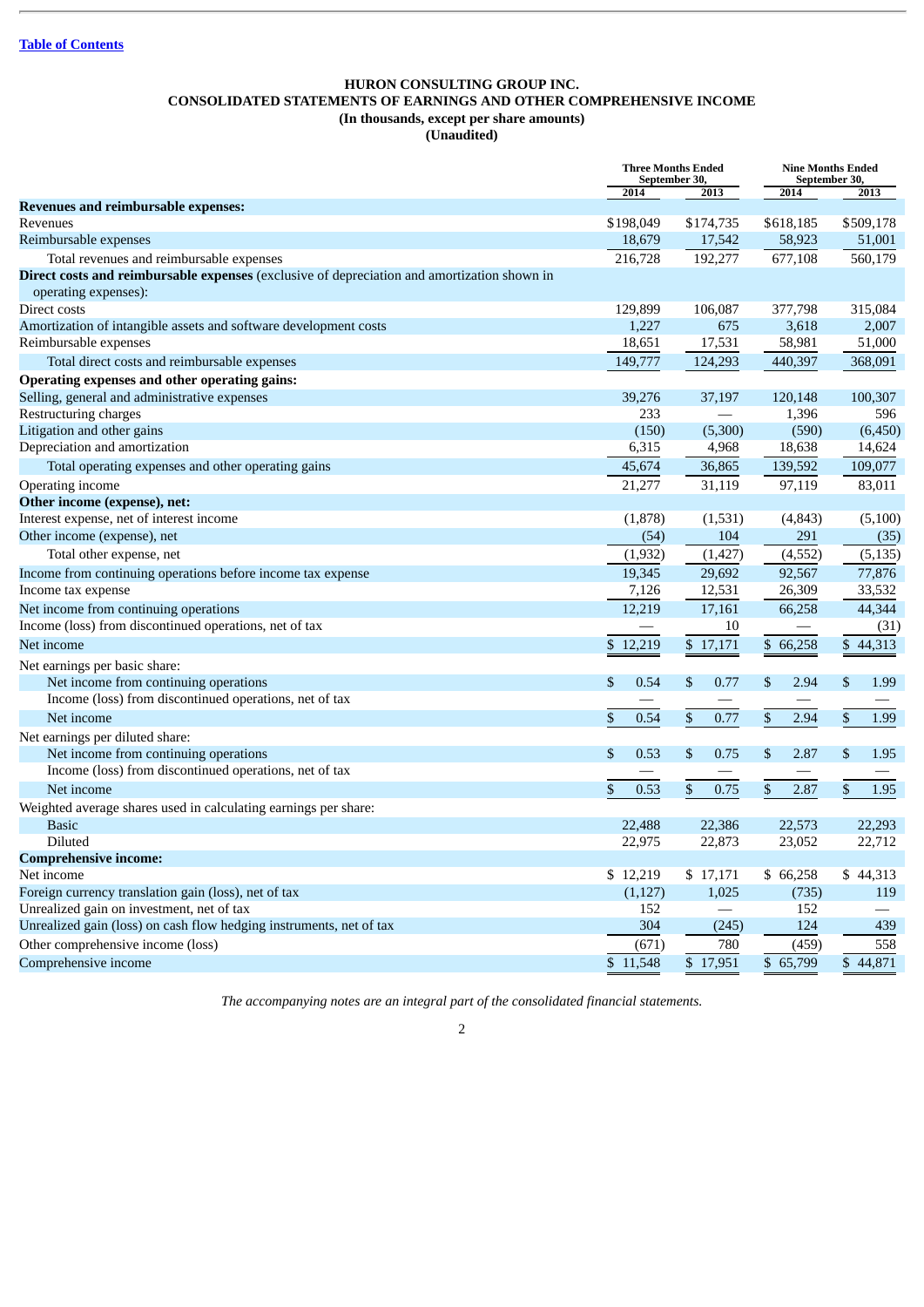## **HURON CONSULTING GROUP INC. CONSOLIDATED STATEMENT OF STOCKHOLDERS' EQUITY (In thousands, except share amounts)**

**(Unaudited)**

<span id="page-4-0"></span>

|                                                                       |                     |                          |                       |            | <b>Additional</b> |                 | <b>Accumulated Other</b> |         |               |
|-----------------------------------------------------------------------|---------------------|--------------------------|-----------------------|------------|-------------------|-----------------|--------------------------|---------|---------------|
|                                                                       | <b>Common Stock</b> |                          | <b>Treasury Stock</b> |            | Paid-In           | Retained        | Comprehensive            |         | Stockholders' |
|                                                                       | Shares              | Amount                   | <b>Shares</b>         | Amount     | Capital           | <b>Earnings</b> | Loss                     |         | Equity        |
| <b>Balance at December 31, 2013</b>                                   | 24,453,461          | 245                      | (2,003,704)           | \$(88,091) | 443,144           | \$175,763       |                          | (797)   | 530,264       |
| Comprehensive income                                                  |                     |                          |                       |            |                   | 66,258          |                          | (459)   | 65,799        |
| Issuance of common stock in connection with:                          |                     |                          |                       |            |                   |                 |                          |         |               |
| Restricted stock awards, net of cancellations                         | 400,078             | 4                        | (33, 473)             | (1,491)    | 1,487             |                 |                          |         |               |
| Exercise of stock options                                             | 37,442              | $\overline{\phantom{m}}$ |                       |            | 848               |                 |                          |         | 848           |
| Share-based compensation                                              |                     |                          |                       |            | 16,543            |                 |                          |         | 16,543        |
| Shares redeemed for employee tax withholdings                         |                     |                          | (52, 583)             | (3,461)    |                   |                 |                          |         | (3,461)       |
| Income tax benefit on share-based compensation                        |                     |                          |                       |            | 4,962             |                 |                          |         | 4,962         |
| Equity component of convertible senior notes, net of tax and issuance |                     |                          |                       |            |                   |                 |                          |         |               |
| <b>COStS</b>                                                          |                     |                          |                       |            | 22,739            |                 |                          |         | 22,739        |
| Purchase of convertible senior note hedges, net of tax                |                     |                          |                       |            | (25, 612)         |                 |                          |         | (25, 612)     |
| Issuance of warrants                                                  |                     |                          |                       |            | 23,625            |                 |                          |         | 23,625        |
| Share repurchases                                                     | (725, 640)          |                          |                       |            | (45,085)          |                 |                          |         | (45,092)      |
| <b>Balance at September 30, 2014</b>                                  | 24,165,341          | 242                      | (2,089,760)           | \$(93,043) | 442,651           | \$242,021       |                          | (1,256) | 590,615       |

*The accompanying notes are an integral part of the consolidated financial statements.*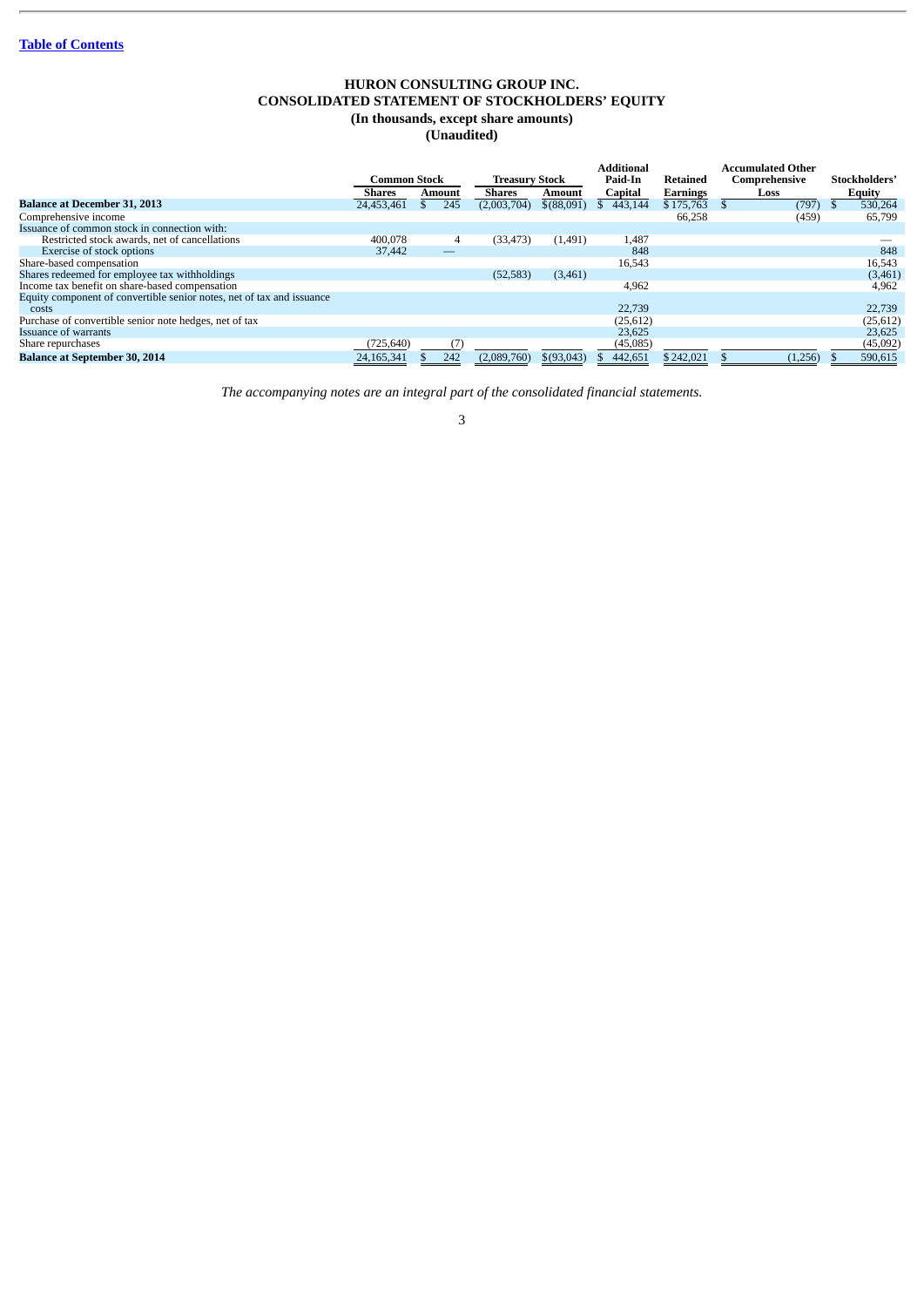#### **HURON CONSULTING GROUP INC. CONSOLIDATED STATEMENTS OF CASH FLOWS (In thousands) (Unaudited)**

<span id="page-5-0"></span>

|                                                                                       | <b>Nine Months Ended</b><br>September 30, |                   |
|---------------------------------------------------------------------------------------|-------------------------------------------|-------------------|
|                                                                                       | 2014                                      | 2013              |
| <b>Cash flows from operating activities:</b>                                          |                                           |                   |
| Net income                                                                            | \$<br>66,258                              | \$<br>44,313      |
| Adjustments to reconcile net income to net cash provided by operating activities:     |                                           |                   |
| Depreciation and amortization                                                         | 22,636                                    | 16,631            |
| Share-based compensation                                                              | 15,504                                    | 12,692            |
| Amortization of debt discount and issuance costs                                      | 1,482                                     | 1,014             |
| Allowances for doubtful accounts and unbilled services                                | 8,829                                     | 3,153             |
| Deferred income taxes                                                                 | 1,817                                     | 7,062             |
| Changes in operating assets and liabilities, net of acquisitions:                     |                                           |                   |
| (Increase) decrease in receivables from clients                                       | 26,807                                    | 13,200            |
| (Increase) decrease in unbilled services                                              | (44,020)                                  | (36,083)          |
| (Increase) decrease in current income tax receivable / payable, net                   | (9,690)                                   | (10, 218)         |
| (Increase) decrease in other assets                                                   | 3,258                                     | (2,318)           |
| Increase (decrease) in accounts payable and accrued liabilities                       | 11,466                                    | 453               |
| Increase (decrease) in accrued payroll and related benefits                           | (9, 565)                                  | 891               |
| Increase (decrease) in deferred revenues                                              | (2,661)                                   | (3,028)           |
| Net cash provided by operating activities                                             | 92,121                                    | 47,762            |
| <b>Cash flows from investing activities:</b>                                          |                                           |                   |
| Purchases of property and equipment, net                                              | (16, 683)                                 | (16, 383)         |
| Net investment in life insurance policies                                             | (1,151)                                   | (842)             |
| Purchases of businesses                                                               | (51, 694)                                 | (297)             |
| Purchase of convertible debt investment                                               | (12,500)                                  |                   |
| Capitalization of internally developed software                                       |                                           | (1,207)           |
| Proceeds from note receivable                                                         | 328                                       | 438               |
| Net cash used in investing activities                                                 | (81,700)                                  | (18, 291)         |
| <b>Cash flows from financing activities:</b>                                          |                                           |                   |
| Proceeds from exercise of stock options                                               | 848                                       | 39                |
| Shares redeemed for employee tax withholdings                                         | (3,461)                                   | (760)             |
| Tax benefit from share-based compensation                                             | 4,962                                     | 1,374             |
| Share repurchases                                                                     | (45,092)                                  |                   |
| Proceeds from borrowings under credit facility                                        | 129,000                                   | 83,500            |
| Repayments on credit facility                                                         | (147,750)                                 | (101,000)         |
| Proceeds from convertible senior notes issuance                                       | 250,000                                   |                   |
| Proceeds from sale of warrants                                                        | 23,625                                    |                   |
| Payments for convertible senior note hedges                                           | (42, 125)                                 | $\qquad \qquad =$ |
| Payments for debt issuance costs                                                      | (7,346)                                   | (1,155)           |
| Payments for capital lease obligations                                                | (63)                                      |                   |
| Deferred payments for purchase of property and equipment                              | (471)                                     | (471)             |
| Deferred acquisition payments                                                         | (4,745)                                   | (5,356)           |
| Net cash provided by (used in) financing activities                                   | 157,382                                   | (23, 829)         |
| Effect of exchange rate changes on cash                                               | (21)                                      | (23)              |
| Net increase in cash and cash equivalents                                             | 167,782                                   | 5,619             |
| Cash and cash equivalents at beginning of the period                                  | 58,131                                    | 25,162            |
| Cash and cash equivalents at end of the period                                        | \$225,913                                 | \$<br>30,781      |
|                                                                                       |                                           |                   |
| Supplemental disclosure of cash flow information:                                     |                                           |                   |
| Non-cash investing and financing activities:                                          |                                           |                   |
| Property and equipment expenditures included in accounts payable and accrued expenses | 2,755<br>\$                               | \$<br>1,434       |
| Contingent consideration related to business acquisitions                             | \$<br>590                                 | \$                |

*The accompanying notes are an integral part of the consolidated financial statements.*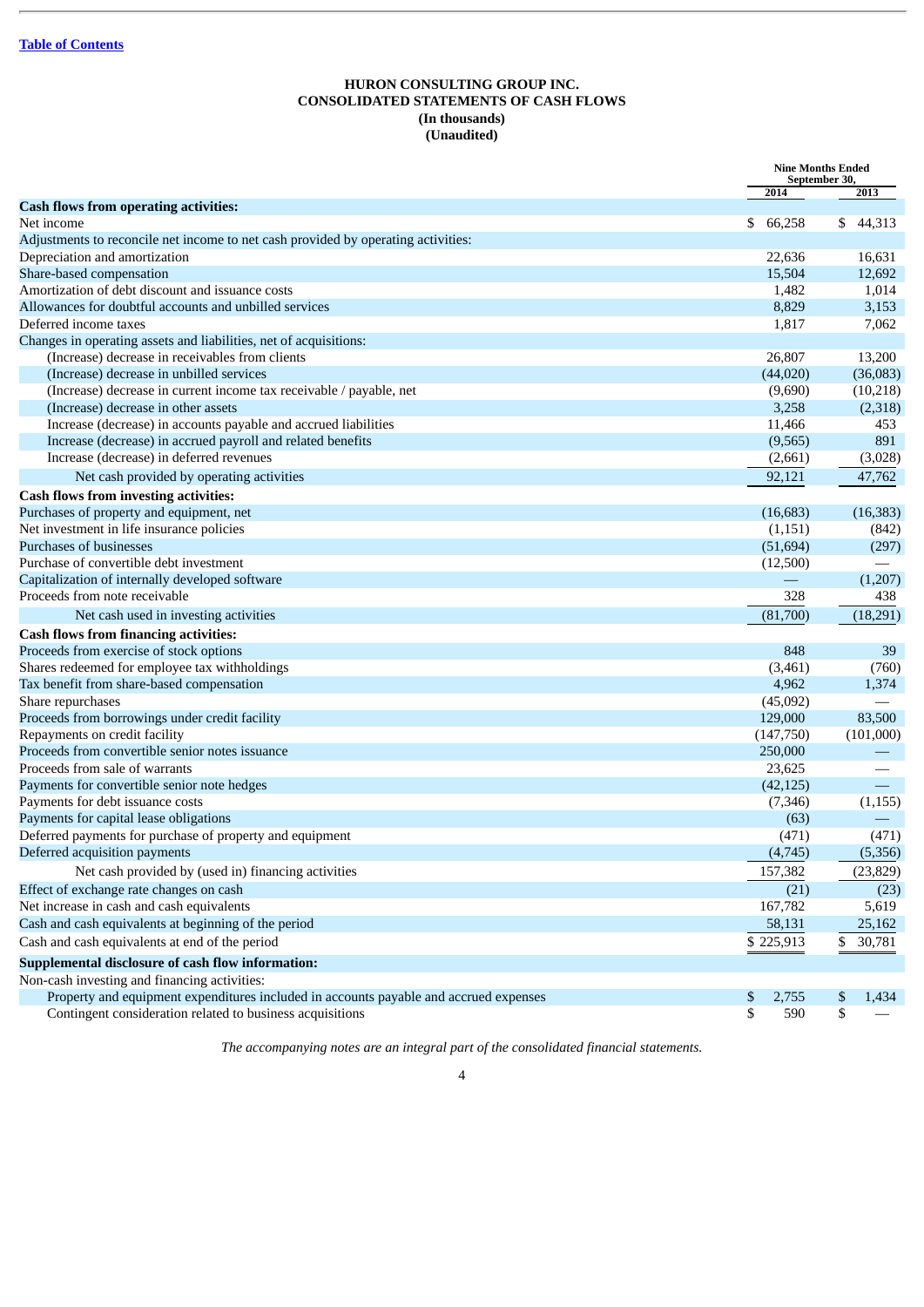#### <span id="page-6-0"></span>**1. Description of Business**

Huron Consulting Group is a leading provider of operational and financial consulting services. We help clients in diverse industries improve performance, transform the enterprise, reduce costs, leverage technology, process and review large amounts of complex data, address regulatory changes, recover from distress, and stimulate growth. Our professionals employ their expertise in finance, operations, strategy, and technology to provide our clients with specialized analyses and customized advice and solutions that are tailored to address each client's particular challenges and opportunities to deliver sustainable and measurable results. We provide consulting services to a wide variety of both financially sound and distressed organizations, including healthcare organizations, leading academic institutions, Fortune 500 companies, governmental entities, and law firms.

#### **2. Basis of Presentation**

The accompanying unaudited Consolidated Financial Statements reflect the financial position, results of operations, and cash flows as of and for the three and nine months ended September 30, 2014 and 2013. These financial statements have been prepared in accordance with the rules and regulations of the U.S. Securities and Exchange Commission ("SEC") for Quarterly Reports on Form 10-Q. Accordingly, these financial statements do not include all of the information and note disclosures required by accounting principles generally accepted in the United States of America ("GAAP") for annual financial statements. In the opinion of management, these financial statements reflect all adjustments of a normal, recurring nature necessary for the fair statement of our financial position, results of operations, and cash flows for the interim periods presented in conformity with GAAP. These financial statements should be read in conjunction with the Consolidated Financial Statements and notes thereto for the year ended December 31, 2013 included in our Annual Report on Form 10-K and our Quarterly Reports on Form 10-Q for the periods ended March 31, 2014 and June 30, 2014.

Certain amounts reported in the previous year have been reclassified to conform to the 2014 presentation. Our results for any interim period are not necessarily indicative of results for a full year or any other interim period.

During the fourth quarter of 2013, we identified that accrued capital expenditures were incorrectly classified as Purchases of property and equipment, net within the investing activities section of the Consolidated Statements of Cash Flows. The Consolidated Statements of Cash Flows for the nine months ended September 30, 2013 presented herein have been revised to reflect the correction of this error. The result of this correction was an increase in net cash used in investing activities of \$2.0 million and an increase in net cash used in financing activities of \$0.5 million in the first nine months of 2013 with an offsetting increase in net cash provided by operating activities of \$2.5 million. This classification error was not considered material for any period impacted.

#### **3. New Accounting Pronouncements**

In August 2014, the Financial Accounting Standards Board ("FASB") issued Accounting Standards Update ("ASU") No. 2014-15, *Presentation of Financial* Statements-Going Concern (Subtopic 205-40): Disclosure of Uncertainties about an Entity's Ability to Continue as a Going Concern. This ASU requires management to evaluate, at each interim and annual reporting period, whether there are conditions or events that raise substantial doubt about an entity's ability to continue as a going concern within one year after the date the financial statements are issued and provide related footnote disclosures. The guidance will be effective for the Company for the fiscal year ending December 31, 2016, with early adoption permitted. We do not expect the adoption of this guidance to have a material impact on our consolidated financial statements.

In June 2014, the FASB issued ASU No. 2014-12, Accounting for Share-Based Payments When the Terms of an Award Provide That a Performance Target *Could Be Achieved after the Requisite Service Period*. This guidance requires that a performance target that affects vesting and could be achieved after the requisite service period be treated as a performance condition. A reporting entity should apply existing guidance in Accounting Standards Codification ("ASC") 718, *Compensation—Stock Compensation*, as it relates to such awards. This guidance is effective for the Company beginning in the first quarter of 2016, with early adoption permitted. The amendments of ASU 2014-12 may be applied either (a) prospectively to all awards granted or modified after the effective date or (b) retrospectively to all awards with performance targets that are outstanding as of the beginning of the earliest annual period presented in the financial statements and to all new or modified awards thereafter, with the cumulative effect of applying the amendments as an adjustment to the opening retained earnings balance as of the beginning of the earliest annual period presented in the financial statements. We do not expect the adoption of this guidance to have a material impact on our consolidated financial statements.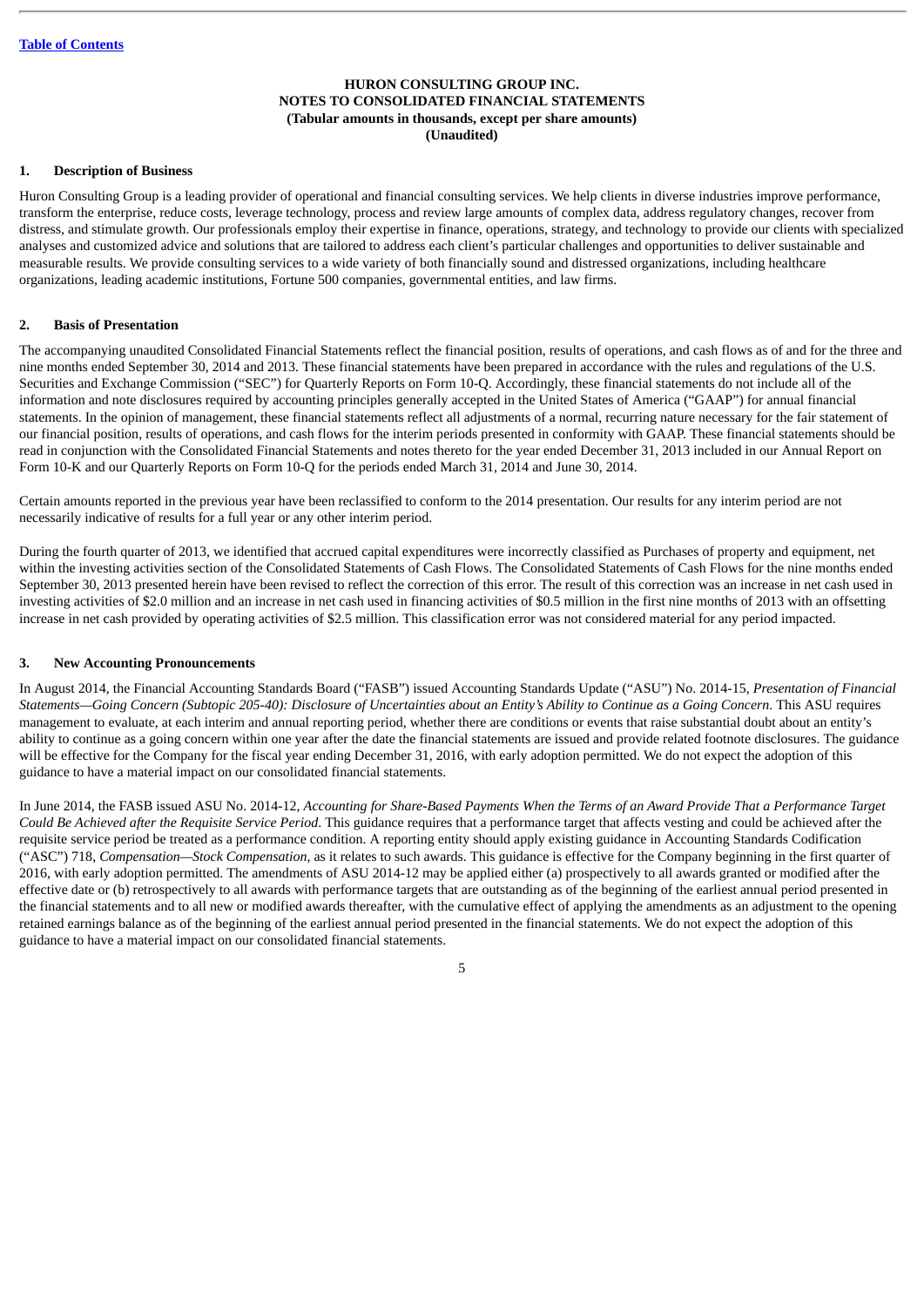In May 2014, the FASB issued ASU No. 2014-09, *Revenue from Contracts with Customers*, as a new Topic, ASC 606. The new revenue recognition standard provides a five-step analysis of transactions to determine when and how revenue is recognized. The core principle is that a company should recognize revenue to depict the transfer of promised goods or services to customers in an amount that reflects the consideration to which the entity expects to be entitled in exchange for those goods or services. This guidance is effective for the Company beginning in the first quarter of 2017 and is to be applied retrospectively to each period presented or as a cumulative-effect adjustment as of the date of adoption. Early adoption is not permitted. We are currently evaluating the potential effect of adopting this guidance on our consolidated financial statements, as well as the transition methods.

In April 2014, the FASB issued ASU 2014-08, Presentation of Financial Statements (Topic 205) and Property, Plant, and Equipment (Topic 360), Reporting *Discontinued Operations and Disclosures of Disposals of Components of an Entity*. This guidance includes amendments that change the requirements for reporting discontinued operations and require additional disclosures about discontinued operations. Under the new guidance, only disposals representing a strategic shift in operations that has (or will have) a major effect on the entity's operations and financial results should be presented as discontinued operations. Examples include a disposal of a major geographic area, a major line of business, a major equity method investment, or other major parts of an entity. Additionally, the revised guidance requires expanded disclosures in the financial statements for discontinued operations as well as for disposals of significant components of an entity that do not qualify for discontinued operations presentation. This guidance is effective for the Company beginning in the first quarter of 2015. We do not expect the adoption of this guidance to have a material impact on our consolidated financial statements.

In July 2013, the FASB issued ASU No. 2013-11, Presentation of an Unrecognized Tax Benefit When a Net Operating Loss Carryforward, a Similar Tax *Loss, or a Tax Credit Carryforward Exists*. This guidance requires that an unrecognized tax benefit, or a portion of an unrecognized tax benefit, be presented in the financial statements as either a reduction to a deferred tax asset or separately as a liability depending on the existence, availability and/or use of an operating loss carryforward, a similar tax loss, or a tax credit carryforward. The Company adopted ASU 2013-11 effective January 1, 2014. The adoption of this guidance did not have any effect on the Company's consolidated financial statements.

In March 2013, the FASB issued ASU No. 2013-05, *Parent's Accounting for the Cumulative Translation Adjustment Upon Derecognition of Certain* Subsidiaries or Groups of Assets Within a Foreian Entity or of an Investment in a Foreian Entity, which amends current accounting guidance on foreign currency matters. This guidance requires that the entire amount of a cumulative translation adjustment related to an entity's investment in a foreign entity should be released when there has been a: (i) sale of a subsidiary or group of net assets within a foreign entity and the sale represents the substantially complete liquidation of the investment in the foreign entity, (ii) loss of a controlling financial interest in an investment in a foreign entity, and (iii) step acquisition for a foreign entity. The Company adopted ASU 2013-05 effective January 1, 2014. The adoption of this guidance did not have any effect on the Company's consolidated financial statements.

#### **4. Goodwill and Intangible Assets**

The table below sets forth the changes in the carrying amount of goodwill by reportable segment for the nine months ended September 30, 2014.

| Balance as of December 31, 2013:                           | Huron<br>Healthcare | Huron<br>Legal    | Huron<br><b>Education</b><br>and Life<br><b>Sciences</b> | Huron<br><b>Business</b><br><b>Advisory</b> | Total      |
|------------------------------------------------------------|---------------------|-------------------|----------------------------------------------------------|---------------------------------------------|------------|
| Goodwill                                                   | \$355,880           | \$53,159          | \$111,504                                                | \$159,077                                   | \$679,620  |
|                                                            |                     |                   |                                                          |                                             |            |
| Accumulated impairment                                     |                     |                   |                                                          | (142, 983)                                  | (142, 983) |
| Goodwill, net as of December 31, 2013                      | 355,880             | 53,159            | 111,504                                                  | 16,094                                      | 536,637    |
| Goodwill recorded in connection with business combinations | 21,708              | $\qquad \qquad -$ | 8.308                                                    |                                             | 30,016     |
| Goodwill reallocation                                      |                     |                   | (16,744)                                                 | 16,744                                      |            |
| Foreign currency translation                               |                     | (154)             | (162)                                                    | (40)                                        | (356)      |
| Goodwill, net as of September 30, 2014                     | \$377,588           | \$53,005          | \$102,906                                                | \$ 32,798                                   | \$566,297  |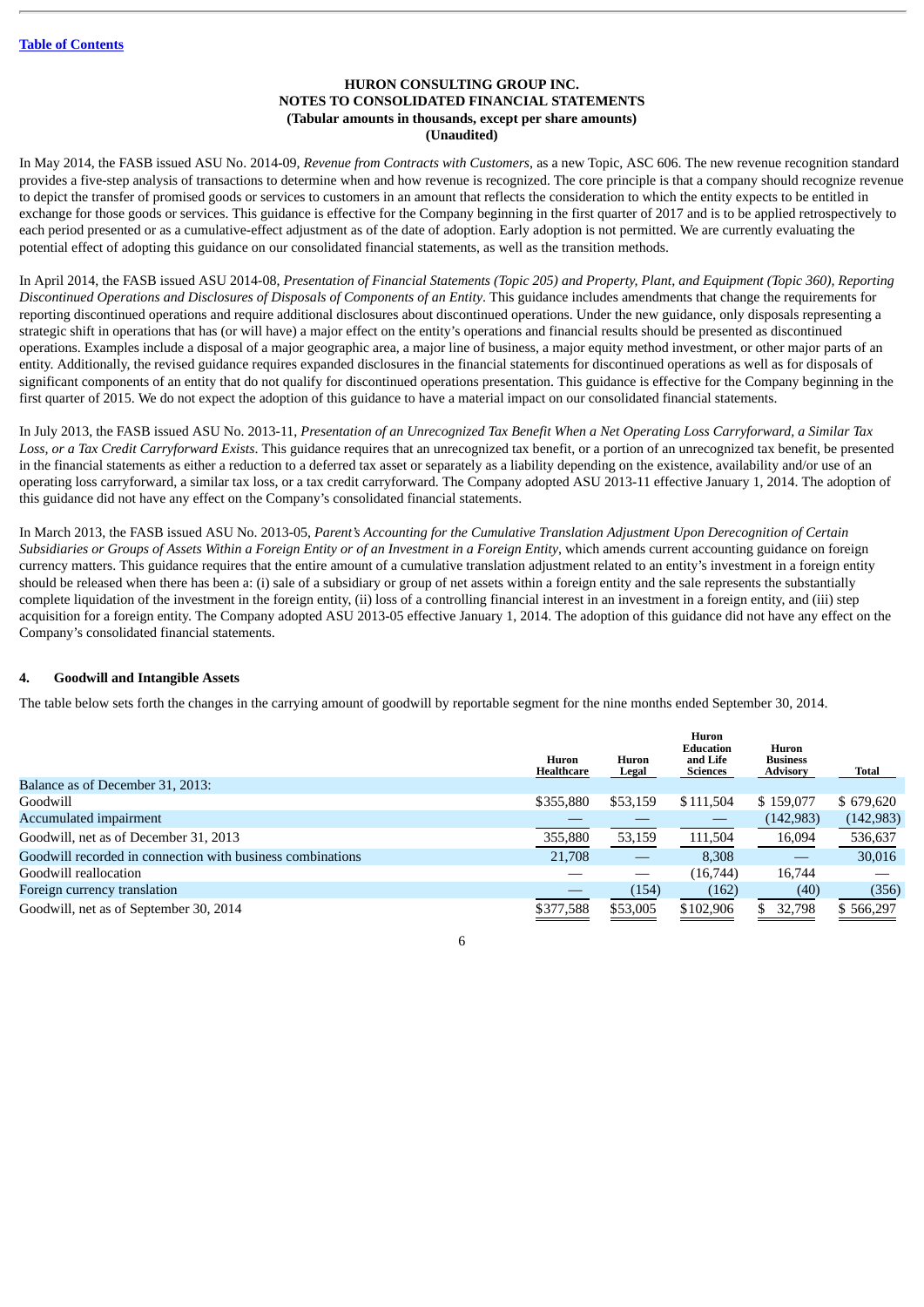During the first quarter of 2014, we reorganized our internal operating structure to better align our service offerings and moved our Enterprise Performance Management ("EPM") practice (formerly referred to as Blue Stone International, a business which we acquired during the fourth quarter of 2013) from the Huron Education and Life Sciences segment to the Huron Business Advisory segment. As a result of this change, we reassigned the goodwill balance of the EPM practice, which totaled \$16.7 million as of March 31, 2014, from the Huron Education and Life Sciences reporting unit to the EPM reporting unit, which is part of the Huron Business Advisory segment.

In conjunction with the goodwill reassignment, we performed an interim impairment test for the goodwill balances within our Huron Education and Life Sciences and EPM reporting units as of March 31, 2014. Our goodwill impairment test was performed using the quantitative two-step process. Based on the results of the first step of the goodwill impairment test, we determined that the fair values of our Huron Education and Life Sciences and EPM reporting units exceeded their carrying values, including goodwill. As the fair value of each reporting unit exceeded its carrying value, including goodwill, the second step of the goodwill impairment test was not necessary.

During the first quarter of 2014, the Company completed the acquisition of The Frankel Group Associates LLC, a New York-based life sciences consulting firm, within the Huron Education and Life Sciences segment. The acquisition date fair value of the consideration transferred totaled \$18.0 million, which included the fair value of contingent consideration of \$0.6 million. As part of the purchase price allocation, we recorded \$5.7 million of intangible assets and \$8.3 million of goodwill.

During the second quarter of 2014, the Company completed the acquisition of Vonlay, LLC, a healthcare technology consulting firm, within the Huron Healthcare segment. The fair value of the consideration transferred totaled \$34.5 million. As part of the purchase price allocation, we recorded \$8.3 million of intangible assets and \$21.7 million of goodwill.

Intangible assets as of September 30, 2014 and December 31, 2013 consisted of the following:

|                            |                                   |                                    |    | September 30, 2014                 |                             |  | <b>December 31, 2013</b>    |
|----------------------------|-----------------------------------|------------------------------------|----|------------------------------------|-----------------------------|--|-----------------------------|
|                            | <b>Useful</b><br>Life in<br>Years | <b>Gross</b><br>Carrving<br>Amount |    | Accumulated<br><b>Amortization</b> | Gross<br>Carrving<br>Amount |  | Accumulated<br>Amortization |
| Customer contracts         |                                   | \$1,257                            | æ. | 791                                | 689<br>S.                   |  | 226                         |
| Customer relationships     | 3 to 13                           | 41,975                             |    | 19,445                             | 31,946                      |  | 14,814                      |
| Non-competition agreements | $1$ to $6$                        | 3,470                              |    | 849                                | 5,480                       |  | 3,655                       |
| Trade names                | $1$ to $8$                        | 270                                |    | 135                                | 120                         |  | 24                          |
| Technology and software    | 3 to 5                            | 4,321                              |    | 3,235                              | 4.041                       |  | 2,559                       |
| Document reviewer database |                                   | 450                                |    | 405                                | 450                         |  | 270                         |
| License                    |                                   | 50                                 |    | 25                                 | 50                          |  | 6                           |
| Total                      |                                   | \$51,793                           |    | 24,885                             | \$42,776                    |  | 21,554                      |

Identifiable intangible assets with finite lives are amortized over their estimated useful lives. The majority of customer relationships are amortized on an accelerated basis to correspond to the cash flows expected to be derived from the relationships. All other intangible assets are amortized on a straight-line basis.

Intangible assets amortization expense was \$2.8 million and \$8.3 million for the three and nine months ended September 30, 2014, respectively. Intangible asset amortization expense was \$1.4 million and \$4.3 million for the three and nine months ended September 30, 2013, respectively. Estimated annual intangible assets amortization expense is \$11.0 million for 2014, \$8.4 million for 2015, \$6.0 million for 2016, \$4.3 million for 2017, \$3.0 million for 2018, and \$1.4 million for 2019. Actual future amortization expense could differ from these estimated amounts as a result of future acquisitions and other factors.

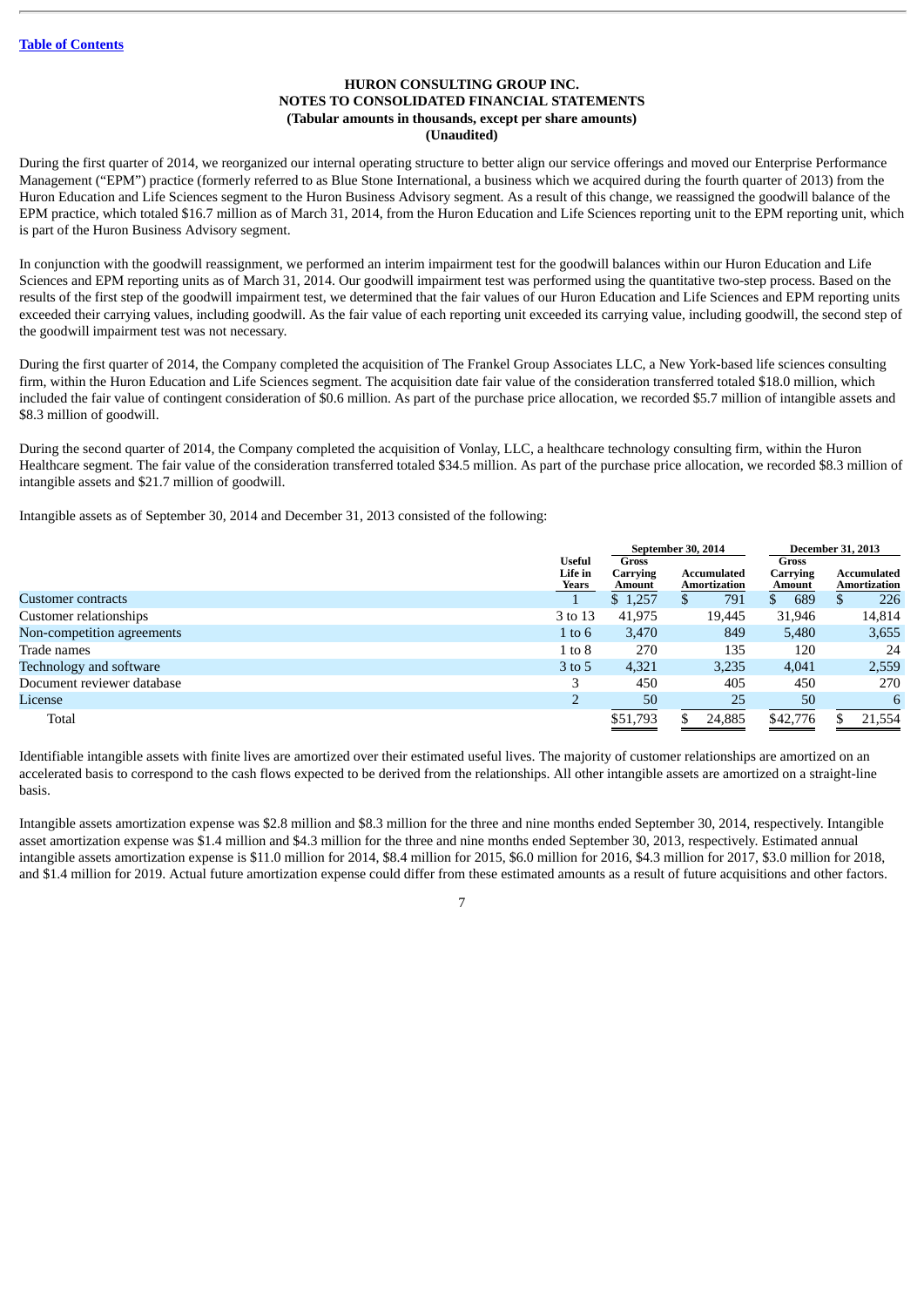#### **5. Earnings Per Share**

Basic earnings per share excludes dilution and is computed by dividing net income by the weighted average number of common shares outstanding for the period, excluding unvested restricted common stock. Diluted earnings per share reflects the potential reduction in earnings per share that could occur if securities or other contracts to issue common stock were exercised or converted into common stock under the treasury stock method. Earnings per share under the basic and diluted computations are as follows:

|                                                        | <b>Three Months Ended</b><br>September 30, |                      | <b>Nine Months Ended</b><br>September 30, |             |  |
|--------------------------------------------------------|--------------------------------------------|----------------------|-------------------------------------------|-------------|--|
|                                                        | 2014                                       | 2013                 | 2014                                      | 2013        |  |
| Net income from continuing operations                  | \$12,219                                   | \$17,161             | \$66,258                                  | \$44,344    |  |
| Income (loss) from discontinued operations, net of tax |                                            | 10                   |                                           | (31)        |  |
| Net income                                             | \$12,219                                   | \$17,171             | \$66,258                                  | \$44,313    |  |
| Weighted average common shares outstanding - basic     | 22,488                                     | 22,386               | 22,573                                    | 22,293      |  |
| Weighted average common stock equivalents              | 487                                        | 487                  | 479                                       | 419         |  |
| Weighted average common shares outstanding - diluted   | 22,975                                     | 22,873               | 23,052                                    | 22,712      |  |
| Net earnings per basic share:                          |                                            |                      |                                           |             |  |
| Income from continuing operations                      | \$.<br>0.54                                | \$.<br>0.77          | \$.<br>2.94                               | \$.<br>1.99 |  |
| Income (loss) from discontinued operations, net of tax |                                            |                      |                                           |             |  |
| Net income                                             | 0.54                                       | $\mathbb{S}$<br>0.77 | $\mathbf{s}$<br>2.94                      | \$.<br>1.99 |  |
| Net earnings per diluted share:                        |                                            |                      |                                           |             |  |
| Income from continuing operations                      | \$<br>0.53                                 | \$<br>0.75           | \$.<br>2.87                               | \$.<br>1.95 |  |
| Income (loss) from discontinued operations, net of tax |                                            |                      |                                           |             |  |
| Net income                                             | 0.53                                       | 0.75                 | 2.87                                      | 1.95        |  |

The anti-dilutive securities excluded from the computation of the weighted average common stock equivalents presented above were as follows (in thousands):

|                                                              | As of September 30, |      |
|--------------------------------------------------------------|---------------------|------|
|                                                              | 2014                | 2013 |
| Unvested restricted stock awards                             | 14                  |      |
| Outstanding common stock options                             |                     |      |
| Convertible senior notes                                     | 3,129               |      |
| Warrants related to the issuance of convertible senior notes | 3,129               |      |
| Total anti-dilutive securities                               | 6,272               |      |

See Note 6 "Financing Arrangements" for further information on the convertible senior notes and warrants related to the issuance of convertible notes.

In February 2014, the Company's board of directors authorized a share repurchase program pursuant to which the Company may, from time to time, repurchase up to \$50 million of its common stock through February 28, 2015 (the "February 2014 Share Repurchase Program"). The amount and timing of the repurchases will be determined by management and will depend on a variety of factors, including the trading price of the Company's common stock, general market and business conditions, and applicable legal requirements. In the three and nine months ended September 30, 2014, we executed share repurchases of 567,790 shares and 725,640 shares, respectively. Such repurchased shares were settled for \$35.6 million and \$45.1 million, respectively.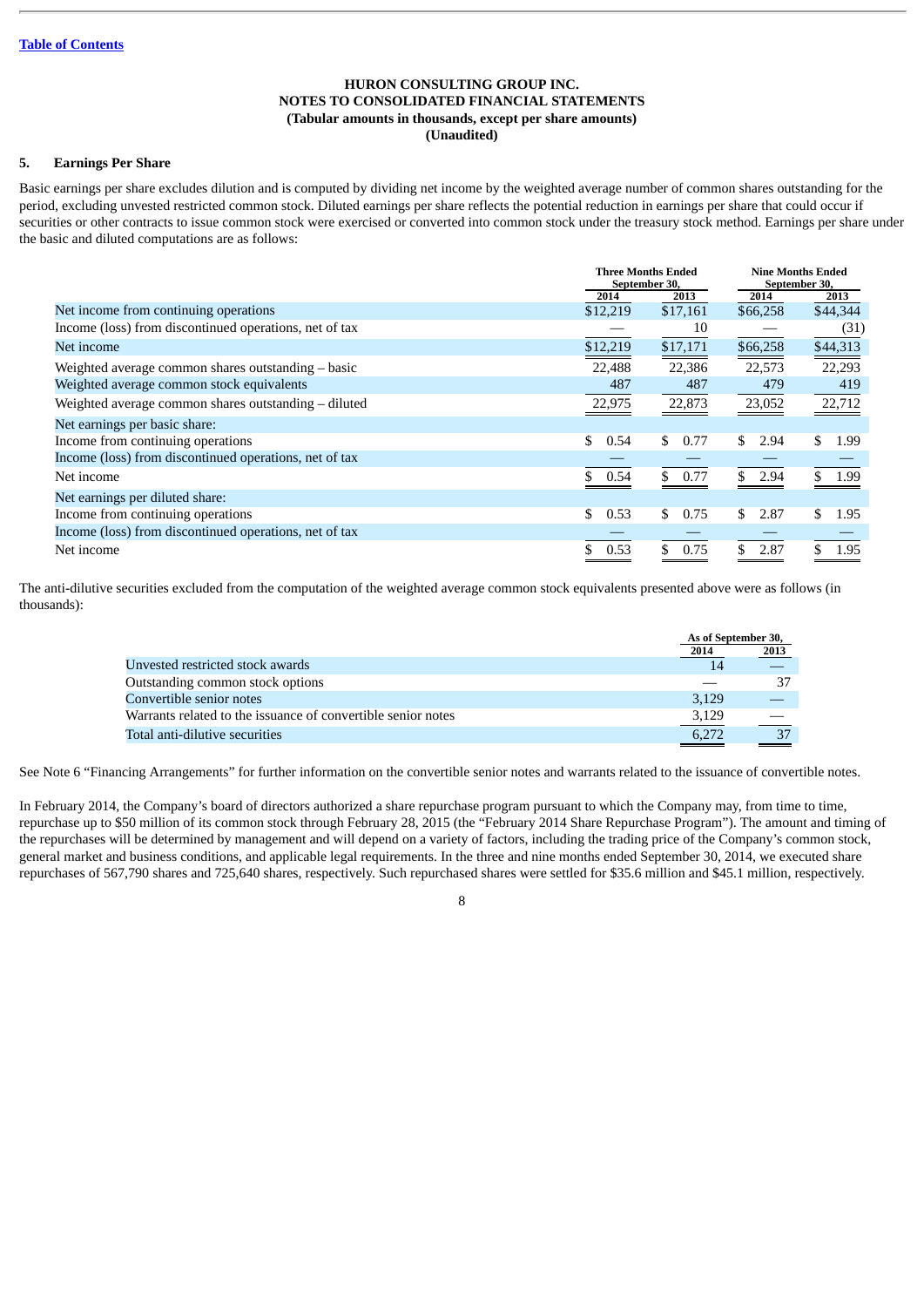#### **6. Financing Arrangements**

A summary of the carrying amounts of our debt is as follows (in thousands):

|                                         | September 30, 2014 | <b>December 31, 2013</b> |          |
|-----------------------------------------|--------------------|--------------------------|----------|
| 1.25% convertible senior notes due 2019 | 211,119<br>S       |                          |          |
| Senior secured credit facility          | 150,000            |                          | 168,750  |
| Total debt                              | 361,119            |                          | 168,750  |
| Current maturities of debt              | (27,500)           |                          | (25,000) |
| Long-term debt, net of current portion  | 333,619            |                          | 143,750  |

#### *Convertible Notes*

In September 2014, the Company issued \$250 million principal amount of 1.25% convertible senior notes due 2019 (the "Convertible Notes") in a private offering. The Convertible Notes are governed by the terms of an indenture between the Company and U.S. Bank National Association, as Trustee (the "Indenture"). The Convertible Notes are senior unsecured obligations of the Company and will pay interest semi-annually on April 1 and October 1 of each year at an annual rate of 1.25%. The Convertible Notes will mature on October 1, 2019, unless earlier repurchased by the Company or converted in accordance with their terms.

Upon conversion, the Convertible Notes will be settled, at our election, in cash, shares of the Company's common stock, or a combination of cash and shares of the Company's common stock. Our current intent and policy is to settle conversions with a combination of cash and shares of common stock with the principal amount of the Convertible Notes paid in cash, in accordance with the settlement provisions of the Indenture.

The initial conversion rate for the Convertible Notes is 12.5170 shares of our common stock per \$1,000 principal amount of the Convertible Notes, which is equal to an initial conversion price of approximately \$79.89 per share of our common stock. The conversion rate will be subject to adjustment upon the occurrence of certain specified events but will not be adjusted for accrued and unpaid interest, except in certain limited circumstances described in the Indenture. Upon the occurrence of a "make-whole fundamental change" (as defined in the Indenture) the Company will, in certain circumstances, increase the conversion rate by a number of additional shares for a holder that elects to convert its Convertible Notes in connection with such make-whole fundamental change. Additionally, if the Company undergoes a "fundamental change" (as defined in the Indenture), a holder will have the option to require the Company to repurchase all or a portion of its Convertible Notes for cash at a price equal to 100% of the principal amount of the Convertible Notes being repurchased plus any accrued and unpaid interest. As discussed below, the warrants which were entered into in connection with the Convertible Notes effectively raise the initial conversion price of the Convertible Notes from approximately \$79.89 to approximately \$97.12 per share.

Holders of the Convertible Notes may convert their Convertible Notes at their option at any time prior to July 1, 2019, only under the following circumstances:

- during any calendar quarter (and only during such calendar quarter) commencing after December 31, 2014 if, for each of at least 20 trading days (whether or not consecutive) during the 30 consecutive trading day period ending on, and including, the last trading day of the immediately preceding calendar quarter, the last reported sale price of the Company's common stock for such trading day is equal to or greater than 130% of the applicable conversion price on such trading day;
- during the five consecutive business day period immediately following any five consecutive trading day period (such five consecutive trading day period, the "measurement period") in which, for each trading day of the measurement period, the "trading price" (as defined in the Indenture) per \$1,000 principal amount of the Convertible Notes for such trading day was less than 98% of the product of the last reported sale price of the Company's common stock for such trading day and the applicable conversion rate on such trading day; or
- upon the occurrence of specified corporate transactions described in the Indenture.

On or after July 1, 2019 until the close of business on the second scheduled trading day immediately preceding the maturity date, a holder may convert all or a portion of its Convertible Notes, regardless of the foregoing circumstances.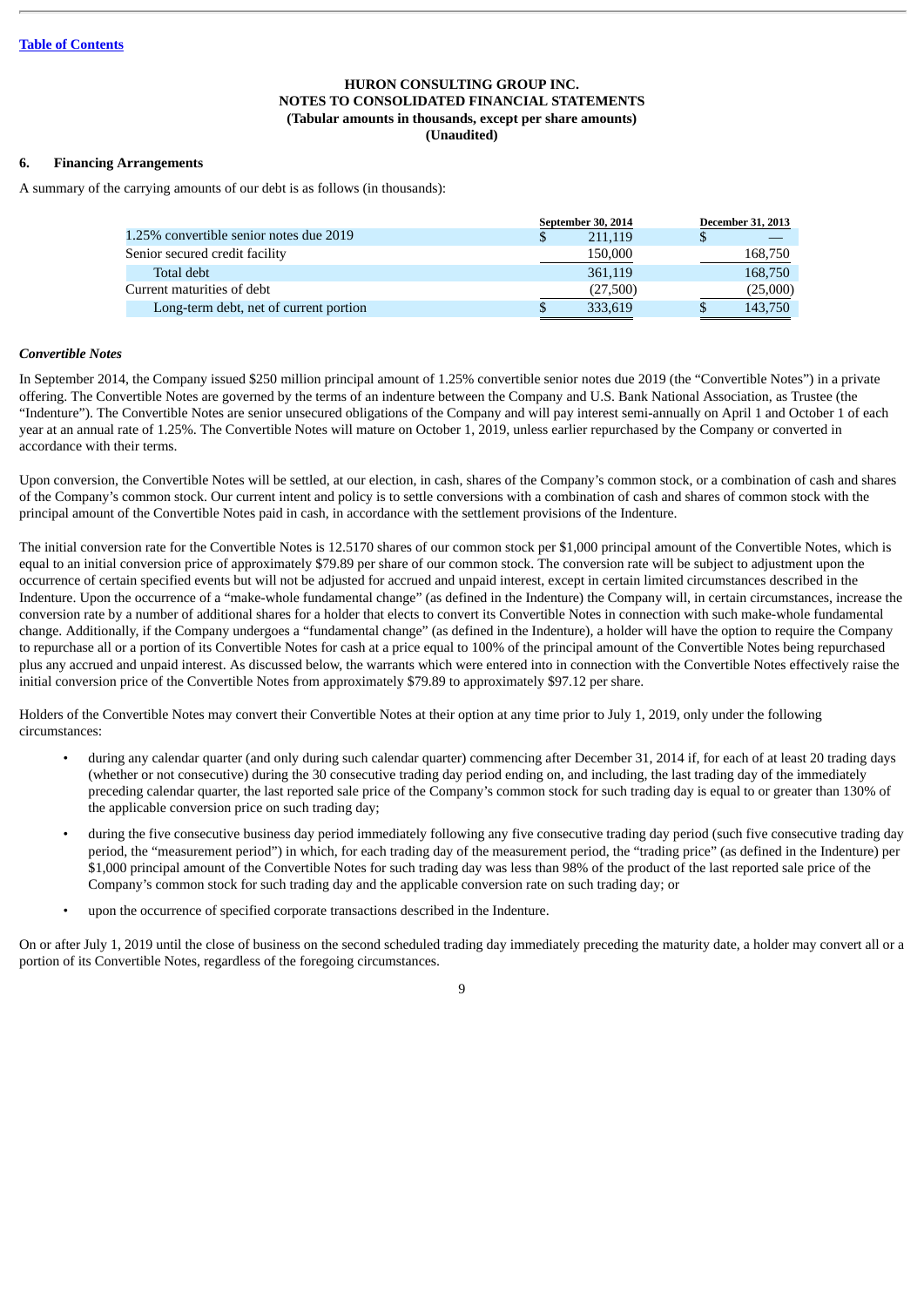In accordance with ASC 470, *Debt*, we have separated the Convertible Notes into liability and equity components. The carrying amount of the liability component was determined by measuring the fair value of a similar liability that does not have an associated convertible feature, assuming our nonconvertible debt borrowing rate. The carrying value of the equity component representing the conversion option, which is recognized as a debt discount, was determined by deducting the fair value of the liability component from the proceeds of the Convertible Notes. The debt discount is amortized to interest expense using an effective interest rate of 4.837% over the term of the Convertible Notes. As of September 30, 2014, the remaining life of the Convertible Notes is 5 years. The equity component will not be remeasured as long as it continues to meet the conditions for equity classification.

As of September 30, 2014, the Convertible Notes consisted of the following (in thousands):

| Liability component:                     |           |
|------------------------------------------|-----------|
| <b>Proceeds</b>                          | \$250,000 |
| Less: debt discount, net of amortization | (38, 881) |
| Net carrying amount                      | \$211,119 |
| Equity component $(1)$                   | \$39,287  |
|                                          |           |

(1) Included in Additional paid-in capital on the consolidated balance sheet as of September 30 2014.

The transaction costs related to the issuance of the Convertible Notes were separated into liability and equity components based on their relative values, as determined above. Transaction costs attributable to the liability component are capitalized and amortized to interest expense over the term of the Convertible Notes, and transaction costs attributable to the equity component were netted with the equity component of the Convertible Notes in stockholders' equity. Total debt issuance costs were approximately \$7.3 million, of which \$6.2 million was allocated to liability issuance costs and \$1.1 million was allocated to equity issuance costs.

The following table presents the amount of interest expense recognized related to the Convertible Notes (in thousands):

|                                     | <b>Three and Nine</b><br><b>Months Ended</b><br>September 30, 2014 |
|-------------------------------------|--------------------------------------------------------------------|
| Contractual interest coupon         | 182                                                                |
| Amortization of debt issuance costs | 68                                                                 |
| Amortization of debt discount       | 406                                                                |
| Total interest expense recognized   | 656                                                                |

In connection with the issuance of the Convertible Notes, we entered into convertible note hedge transactions and warrant transactions. The convertible note hedge transactions are intended to reduce the potential future economic dilution associated with the conversion of the Convertible Notes and, combined with the warrants, effectively raise the price at which economic dilution would occur from the initial conversion price of approximately \$79.89 to approximately \$97.12 per share. For purposes of the computation of diluted earnings per share in accordance with GAAP, dilution will occur when the average share price of our common stock for a given period exceeds the conversion price of the Convertible Notes, which initially is equal to approximately \$79.89 per share. The convertible note hedge transactions and warrant transactions are discussed separately below.

- *Convertible Note Hedge Transactions*. In connection with the issuance of the Convertible Notes, the Company entered into the convertible note hedge transactions whereby the Company has call options to purchase a total of approximately 3.1 million shares of the Company's common stock, which is the number of shares initially issuable upon conversion of the Convertible Notes in full, at a price of approximately \$79.89, which corresponds to the initial conversion price of the Convertible Notes, subject to customary anti-dilution adjustments substantially similar to those in the Convertible Notes. The convertible note hedge transactions are exercisable upon conversion of the Convertible Notes and will expire in 2019 if not earlier exercised. We paid an aggregate amount of \$42.1 million for the convertible note hedge transactions, which was recorded as additional paid-in capital in the consolidated balance sheets. The convertible note hedge transactions are separate transactions and are not part of the terms of the Convertible Notes.
- *Warrants.* In connection with the issuance of the Convertible Notes, the Company sold warrants whereby the holders of the warrants have the option to purchase a total of approximately 3.1 million shares of the Company's common stock at a strike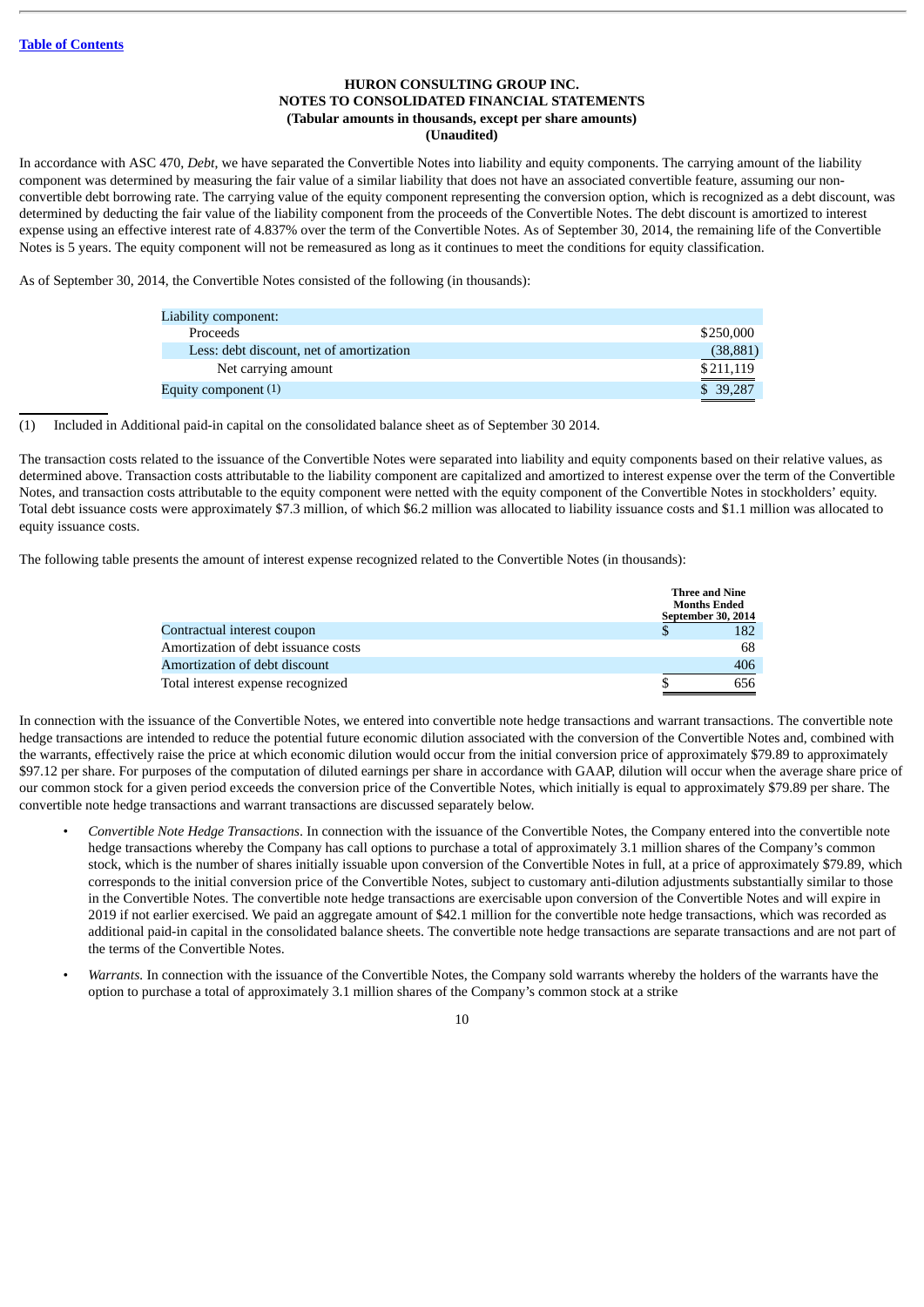price of approximately \$97.12. The warrants will expire incrementally on 100 different dates from January 6, 2020 to May 28, 2020 and are exercisable at each such expiry date. If the average market value per share of our common stock for the reporting period exceeds the strike price of the warrants, the warrants will have a dilutive effect on our earnings per share. We received aggregate proceeds of \$23.6 million from the sale of the warrants, which was recorded as additional paid-in capital in the consolidated balance sheets. The warrants are separate transactions and are not part of the terms of the Convertible Notes or the convertible note hedge transactions.

The Company recorded a deferred tax liability of \$15.4 million in connection with the debt discount associated with the Convertible Notes and recorded a deferred tax asset of \$16.5 million in connection with the convertible note hedge transactions. The deferred tax liability and deferred tax asset are included in non-current deferred tax liabilities on the consolidated balance sheets.

#### *Senior Secured Credit Facility*

During 2011, the Company and certain of the Company's subsidiaries as guarantors entered into an Amended and Restated Credit Agreement with various financial institutions, as amended by the first, second, third, fourth, and fifth amendments to the credit agreement dated as of August 31, 2012, September 25, 2013, February 14, 2014, June 27, 2014, and September 3, 2014, respectively (as amended and modified, the "2011 Credit Agreement").

The 2011 Credit Agreement consists of a senior secured credit facility in an aggregate principal amount of \$450.0 million comprised of a five-year revolving credit facility ("Revolver") under which the Company may borrow from time to time up to \$247.5 million and a \$202.5 million five-year term loan facility ("Term Loan") that was funded in a single advance on the closing date of the first amendment. The 2011 Credit Agreement provides for the option to increase the revolving credit facility in an aggregate amount of up to \$50 million subject to certain requirements as defined in the 2011 Credit Agreement. The proceeds of the senior secured credit facility were used to refinance existing indebtedness and will continue to be used for working capital, capital expenditures, and other corporate purposes.

The obligations under the 2011 Credit Agreement are secured pursuant to a Security Agreement with Bank of America, N.A. as Collateral Agent. The Security Agreement grants Bank of America, N.A., for the ratable benefit of the lenders under the 2011 Credit Agreement, a first-priority lien, subject to permitted liens, on substantially all of the personal property assets of the Company and the subsidiary guarantors. The Revolver and Term Loan are also secured by a pledge of 100% of the voting stock or other equity interests in our domestic subsidiaries and 65% of the voting stock or other equity interests in our foreign subsidiaries.

Fees and interest on borrowings vary based on our total debt to earnings before interest, taxes, depreciation and amortization ("EBITDA") ratio as set forth in the 2011 Credit Agreement. Interest is based on a spread over the London Interbank Offered Rate ("LIBOR") or a spread over the base rate, as selected by the Company. The base rate is the greater of (a) the Federal Funds Rate plus 0.5%, (b) the Prime Rate and (c) except during a Eurodollar Unavailability Period, the Eurodollar Rate plus 1.0%.

As of September 30, 2014, the Term Loan had a principal amount outstanding of \$150.0 million, which is subject to scheduled quarterly principal payments. The current quarterly principal payments are \$6.3 million and increase to \$7.5 million beginning June 30, 2015 until the maturity date of September 25, 2018, at which time a final payment of \$40 million, plus any accrued and unpaid interest, will be due, as set forth in the 2011 Credit Agreement. All outstanding borrowings under the Revolver, as amended, will be due upon expiration of the 2011 Credit Agreement on September 25, 2018. As of September 30, 2014, the Company has made all scheduled quarterly amortization payments as they have come due in accordance with the Term Loan.

Under the 2011 Credit Agreement, dividends are restricted to an amount up to \$50 million plus 50% of cumulative consolidated net income from the closing date of the 2011 Credit Agreement plus 50% of the net cash proceeds from equity issuances.

The 2011 Credit Agreement contains quarterly financial covenants that require us to maintain a minimum fixed charge coverage ratio of 2.25 to 1.00 and a maximum leverage ratio of 3.00 to 1.00, as those ratios are defined therein, as well as a minimum net worth greater than \$150 million. At September 30, 2014, we were in compliance with these financial covenants with a fixed charge coverage ratio of 4.77 to 1.00, a leverage ratio of 1.13 to 1.00, and net worth greater than \$150 million. At December 31, 2013, we were also in compliance with the financial debt covenants.

The borrowing capacity under the 2011 Credit Agreement is reduced by any outstanding letters of credit and payments under the Term Loan. At September 30, 2014, outstanding letters of credit totaled \$5.1 million and are primarily used as security deposits for our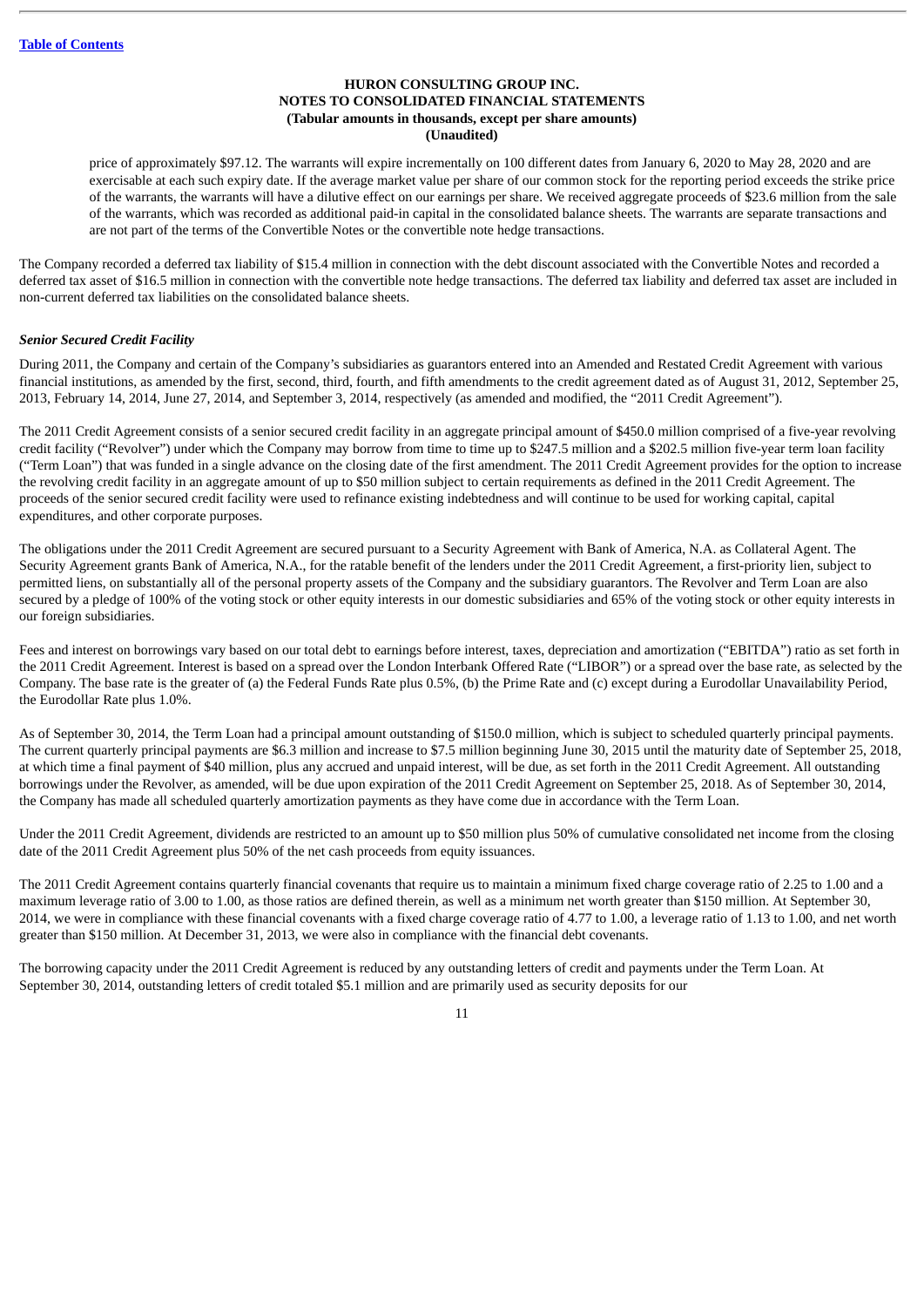office facilities. As of September 30, 2014, the unused borrowing capacity under the 2011 Credit Agreement was \$242.4 million. Borrowings outstanding under this credit facility at September 30, 2014 totaled \$150.0 million. These borrowings carried a weighted average interest rate of 2.0%, including the effect of the interest rate swaps described below in Note 8 "Derivative Instruments and Hedging Activity." Borrowings outstanding at December 31, 2013 were \$168.8 million and carried a weighted average interest rate of 2.0%.

#### **7. Restructuring Charges**

During the third quarter of 2014, we incurred a \$0.2 million pretax restructuring charge primarily related to updated assumptions for the lease accrual of the London office space vacated in the second quarter of 2014. During the second quarter of 2014, we incurred a \$1.0 million pretax restructuring charge related to the consolidation of office spaces in Chicago, New York, and London. Of the total \$1.0 million charge, \$0.6 million related to the accrual of our remaining lease obligations at vacated spaces, net of estimated sublease income, and \$0.4 million related to accelerated depreciation of assets disposed as a result of the space consolidation. The vacated locations in Chicago and New York were acquired as part of business acquisitions during 2013 and 2014. During the first quarter of 2014, we incurred a \$0.1 million pretax restructuring charge related to workforce reductions in our London office to better align our resources with market demand in our Huron Legal segment.

During the second quarter of 2013, we incurred a \$0.6 million pretax restructuring charge related to the consolidation of office space in Washington, D.C. The charge primarily consisted of the accrual of remaining lease payments for an office we vacated during the second quarter of 2013.

As of September 30, 2014, our restructuring charge liability is \$0.6 million, and primarily consists of the present value of remaining lease payments for our vacated office spaces in Chicago, London, New York, and Washington, D.C. The restructuring charge liability is included as a component of Accrued expenses and Deferred compensation and other liabilities.

#### **8. Derivative Instruments and Hedging Activity**

On December 8, 2011, we entered into a forward amortizing interest rate swap agreement effective on February 29, 2012 and ending on April 14, 2016. We entered into this derivative instrument to hedge against the interest rate risks of our variable-rate borrowings described in Note 6 "Financing Arrangements." The swap had an initial notional amount of \$56.6 million and amortizes throughout the term. Under the terms of the interest rate swap agreement, we receive from the counterparty interest on the notional amount based on one-month LIBOR and we pay to the counterparty a fixed rate of 0.9875%.

On May 30, 2012, we entered into an amortizing interest rate swap agreement effective on May 31, 2012 and ending on April 14, 2016. We entered into this derivative instrument to further hedge against the interest rate risks of our variable-rate borrowings. The swap had an initial notional amount of \$37.0 million and amortizes throughout the term. Under the terms of the interest rate swap agreement, we receive from the counterparty interest on the notional amount based on one-month LIBOR and we pay to the counterparty a fixed rate of 0.70%.

On April 4, 2013, we entered into a forward amortizing interest rate swap agreement effective on March 31, 2014 and ending on August 31, 2017. We entered into this derivative instrument to further hedge against the interest rate risks of our variable-rate borrowings. The swap has an initial notional amount of \$60.0 million and amortizes such that, collectively with our other two interest rate swaps, we are effectively fixing the interest rate on 80% of our Term Loan borrowings throughout the term of the swap agreement. Under the terms of the interest rate swap agreement, we will receive from the counterparty interest on the notional amount based on one-month LIBOR and we will pay to the counterparty a fixed rate of 0.985%.

ASC 815, *Derivatives and Hedging*, requires companies to recognize all derivative instruments as either assets or liabilities at fair value on the balance sheet. In accordance with ASC 815, we have designated these derivative instruments as cash flow hedges. As such, changes in the fair value of the derivative instruments are recorded as a component of other comprehensive income ("OCI") to the extent of effectiveness and reclassified into interest expense upon settlement. The ineffective portion of the change in fair value of the derivative instruments is recognized in interest expense. As of September 30, 2014, it was anticipated that \$0.5 million of the losses, net of tax, currently recorded in accumulated other comprehensive loss will be reclassified into earnings within the next 12 months. Our interest rate swap agreements were effective during the three and nine months ended September 30, 2014.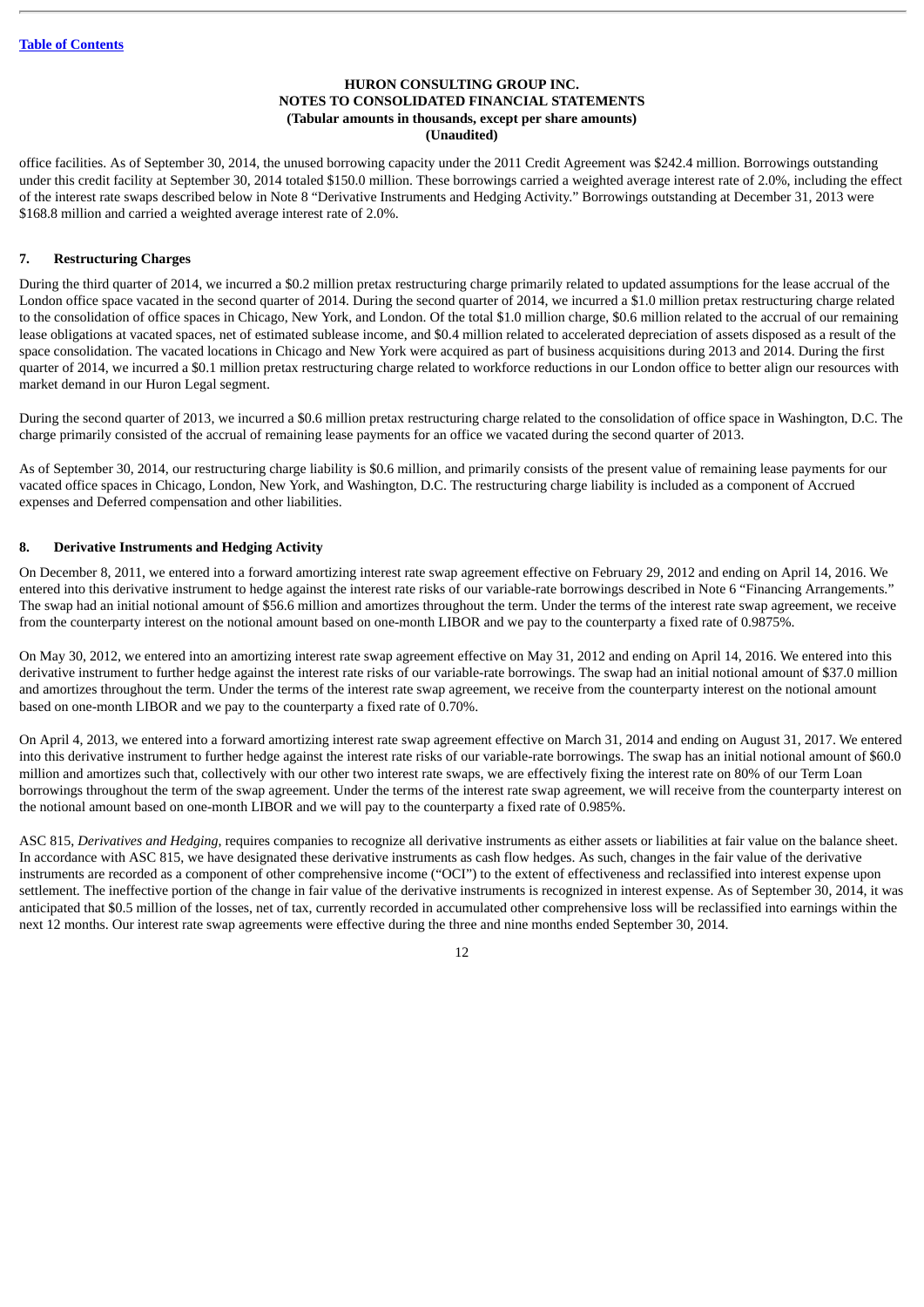The table below sets forth additional information relating to these interest rate swaps designated as cash flow hedging instruments as of September 30, 2014 and December 31, 2013.

|                                             | <b>Fair Value (Derivative Asset and Liability)</b> |  |                      |  |  |  |
|---------------------------------------------|----------------------------------------------------|--|----------------------|--|--|--|
| <b>Balance Sheet Location</b>               | September 30,<br>2014                              |  | December 31.<br>2013 |  |  |  |
| Other non-current assets                    | 821                                                |  | 752                  |  |  |  |
| Accrued expenses                            | 757                                                |  | 765                  |  |  |  |
| Deferred compensation and other liabilities |                                                    |  | 140                  |  |  |  |

All of the Company's derivative instruments are transacted under the International Swaps and Derivatives Association (ISDA) master agreements. These agreements permit the net settlement of amounts owed in the event of default and certain other termination events. Although netting is permitted, it is the Company's policy to record all derivative assets and liabilities on a gross basis on the Consolidated Balance Sheets. All of the Company's derivative instruments as of September 30, 2014 and December 31, 2013 were held with the same counterparty.

We do not use derivative instruments for trading or other speculative purposes. Refer to Note 10 "Other Comprehensive Income (Loss)" for additional information on our derivative instruments.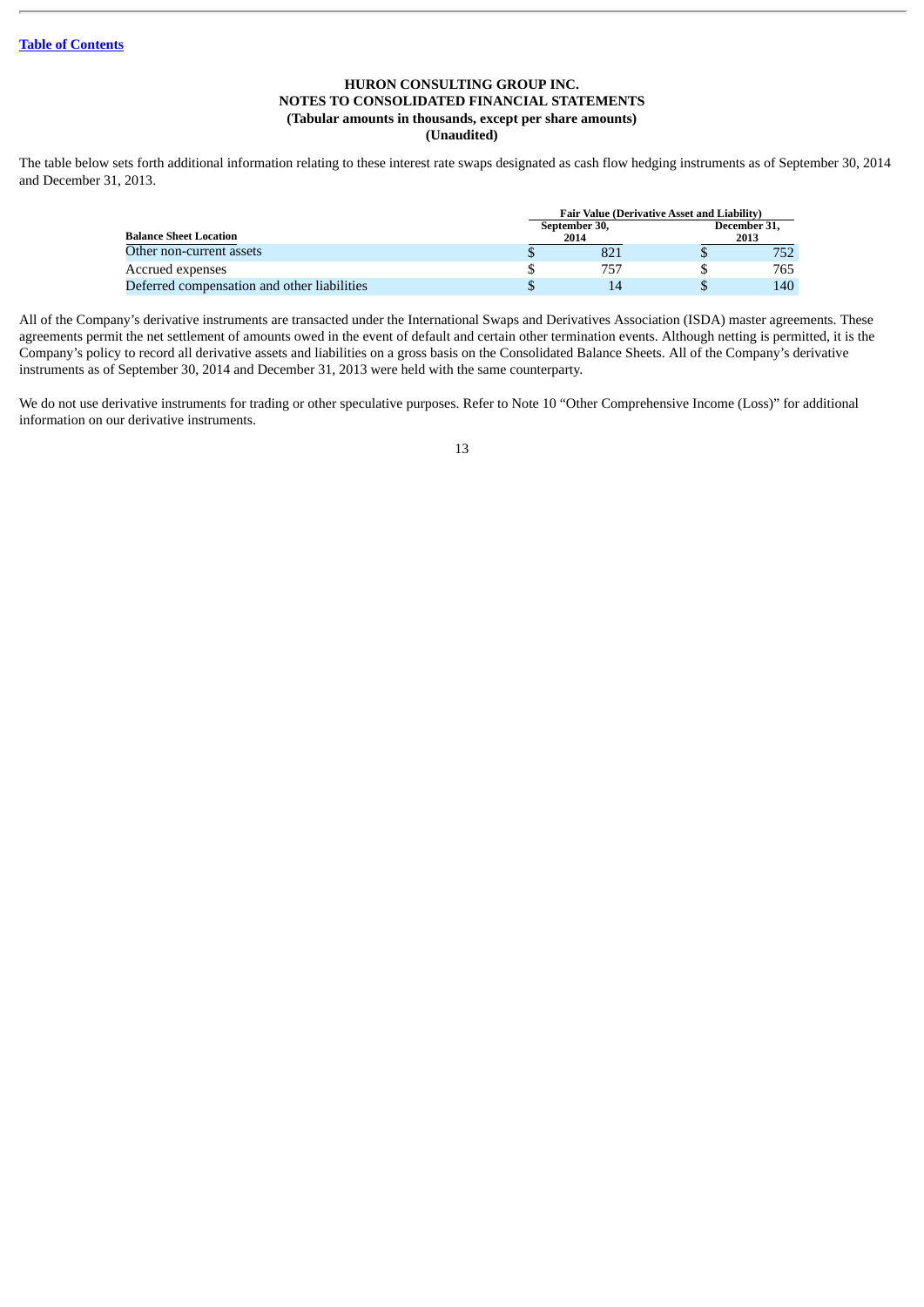#### **9. Fair Value of Financial Instruments**

Certain of our assets and liabilities are measured at fair value. ASC 820, *Fair Value Measurements and Disclosures*, defines fair value as the price that would be received to sell an asset or the price that would be paid to transfer a liability in an orderly transaction between market participants at the measurement date. ASC 820 establishes a fair value hierarchy for inputs used in measuring fair value and requires companies to maximize the use of observable inputs and minimize the use of unobservable inputs. The fair value hierarchy consists of three levels based on the objectivity of the inputs as follows:

Level 1 Inputs Quoted prices in active markets for identical assets or liabilities that the reporting entity has the ability to access at the measurement date.

Level 2 Inputs Quoted prices in active markets for similar assets or liabilities; quoted prices for identical or similar assets or liabilities in markets that are not active; inputs other than quoted prices that are observable for the asset or liability; or inputs that are derived principally from or corroborated by observable market data by correlation or other means.

Level 3 Inputs Unobservable inputs for the asset or liability, and include situations in which there is little, if any, market activity for the asset or liability.

The table below sets forth our fair value hierarchy for our financial assets and liabilities measured at fair value on a recurring basis as of September 30, 2014 and December 31, 2013 (in thousands).

|                                  |              | <b>Ouoted Prices</b><br>in Active<br><b>Markets</b> for<br><b>Identical Assets</b><br>(Level 1) |              | <b>Significant</b><br>Other<br><b>Observable</b><br><b>Inputs</b><br>(Level 2) |                |        |    | <b>Significant</b><br><b>Unobservable</b><br><b>Inputs</b><br>(Level 3) |  |  | <b>Total</b> |  |
|----------------------------------|--------------|-------------------------------------------------------------------------------------------------|--------------|--------------------------------------------------------------------------------|----------------|--------|----|-------------------------------------------------------------------------|--|--|--------------|--|
| September 30, 2014               |              |                                                                                                 |              |                                                                                |                |        |    |                                                                         |  |  |              |  |
| Assets:                          |              |                                                                                                 |              |                                                                                |                |        |    |                                                                         |  |  |              |  |
| Promissory note                  | \$           |                                                                                                 | \$           |                                                                                | $\mathfrak{S}$ | 2,153  |    | \$2,153                                                                 |  |  |              |  |
| Interest rate swaps              |              |                                                                                                 |              | 409                                                                            |                |        |    | 409                                                                     |  |  |              |  |
| Convertible debt investment      |              |                                                                                                 |              |                                                                                |                | 12,750 |    | 12,750                                                                  |  |  |              |  |
| Total assets                     | \$           |                                                                                                 | \$           | 409                                                                            | \$             | 14,903 |    | \$15,312                                                                |  |  |              |  |
| <b>Liabilities:</b>              |              |                                                                                                 |              |                                                                                |                |        |    |                                                                         |  |  |              |  |
| Interest rate swaps              | \$           |                                                                                                 | \$           | 359                                                                            | \$             |        | \$ | 359                                                                     |  |  |              |  |
| Contingent acquisition liability |              |                                                                                                 |              |                                                                                |                |        |    |                                                                         |  |  |              |  |
| <b>Total liabilities</b>         | \$           |                                                                                                 | \$           | 359                                                                            | \$             |        | \$ | 359                                                                     |  |  |              |  |
| <b>December 31, 2013</b>         |              |                                                                                                 |              |                                                                                |                |        |    |                                                                         |  |  |              |  |
| Assets:                          |              |                                                                                                 |              |                                                                                |                |        |    |                                                                         |  |  |              |  |
| Promissory note                  | $\mathbb{S}$ |                                                                                                 | $\mathbb{S}$ |                                                                                | $\mathbb{S}$   | 2,726  |    | \$2,726                                                                 |  |  |              |  |
| Interest rate swaps              |              |                                                                                                 |              | 430                                                                            |                |        |    | 430                                                                     |  |  |              |  |
| <b>Total assets</b>              | \$           |                                                                                                 | \$           | 430                                                                            | \$             | 2,726  |    | \$3,156                                                                 |  |  |              |  |
| <b>Liabilities:</b>              |              |                                                                                                 |              |                                                                                |                |        |    |                                                                         |  |  |              |  |
| Interest rate swaps              | $\mathbb{S}$ |                                                                                                 | $\mathbb{S}$ | 583                                                                            | \$             |        | \$ | 583                                                                     |  |  |              |  |
| Deferred acquisition payment     |              |                                                                                                 |              |                                                                                |                | 5,177  |    | 5,177                                                                   |  |  |              |  |
| <b>Total liabilities</b>         | \$           |                                                                                                 | \$           | 583                                                                            | \$             | 5,177  |    | \$5,760                                                                 |  |  |              |  |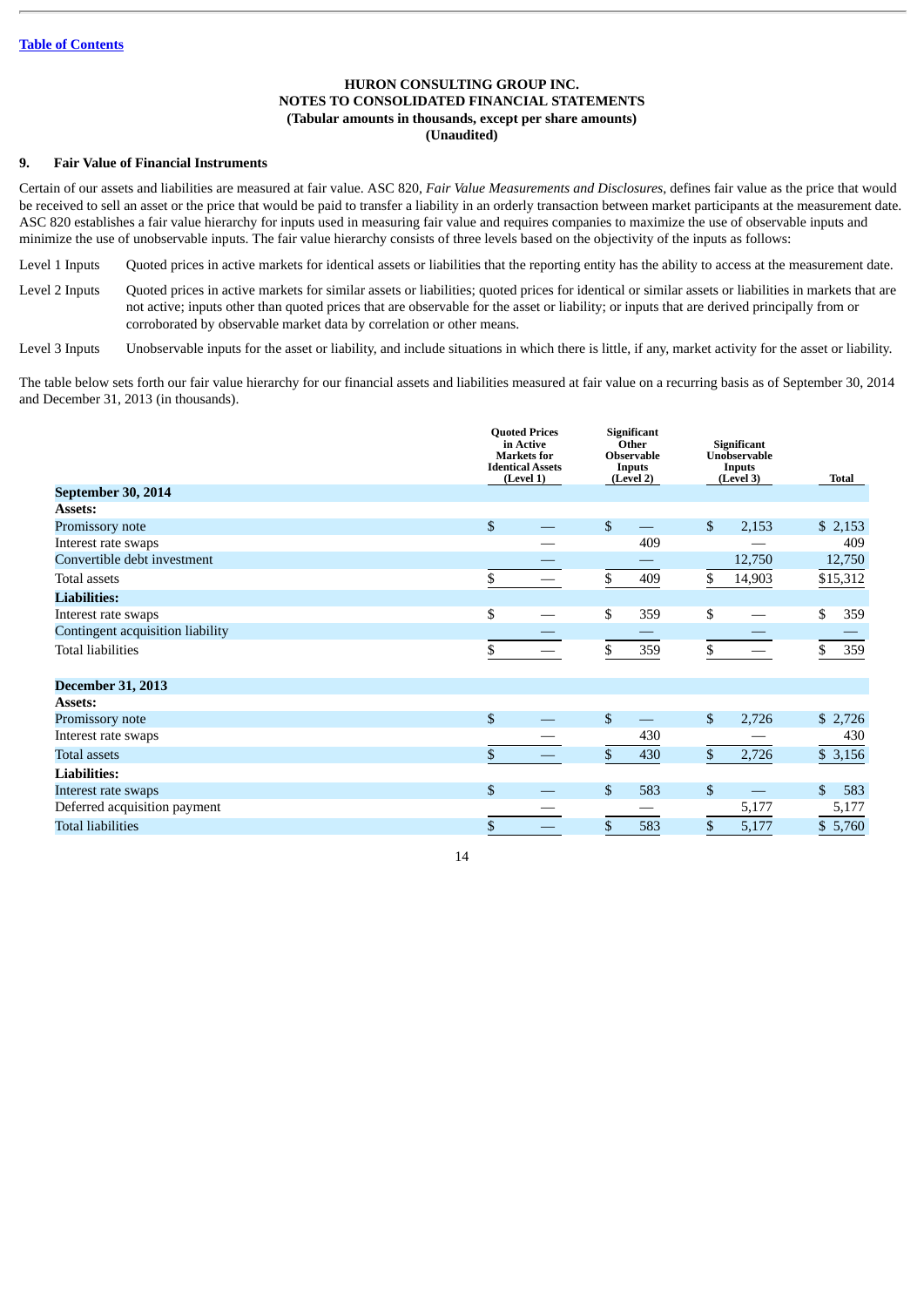*Promissory note:* As part of the consideration received for the sale of our Accounting Advisory practice on December 30, 2011, the Company received a \$3.5 million promissory note payable over four years. During the first quarter of 2014, we agreed to restructure the note to temporarily decrease the quarterly payment amounts, increase the interest rate and extend the term of the note to mature on October 31, 2017. During the second quarter of 2014, we agreed to amend and restate the note such that principal payments will be paid to the Company annually based on the amount of excess cash flows earned each year by the maker of the note until the maturity date of December 31, 2018, at which time the remaining principal balance and any accrued interest is due. The fair value of the note is based on the net present value of the projected cash flows using a discount rate of 17%, which accounts for the risks associated with the note. The decrease in the fair value of the note during the first nine months of 2014 reflects principal payments received, the amendment of terms, and the increased discount rate of 17%, less the accretion of interest income in excess of interest payments received. The portion of the note expected to be received in the next twelve months is recorded as a receivable in Prepaid expenses and other current assets. The remaining portion of the note is recorded in Other noncurrent assets.

*Interest rate swaps:* The fair value of the interest rate swaps was derived using estimates to settle the interest rate swap agreements, which are based on the net present value of expected future cash flows on each leg of the swaps utilizing market-based inputs and discount rates reflecting the risks involved.

*Convertible debt investment:* In July 2014, we made a \$10 million investment, in the form of zero coupon convertible debt, in Shorelight Holdings, LLC ("Shorelight"), the parent company of Shorelight Education, a U.S.-based company that partners with leading nonprofit universities to increase access and retention of international students, boost institutional growth, and enhance an institution's global footprint. In August 2014, we purchased an additional \$2.5 million convertible note of Shorelight, increasing the cost basis of our investment to \$12.5 million. The notes will mature on July 1, 2020, unless converted earlier.

We account for our investment as an available for sale security in accordance with ASC 320, *Investments – Debt and Equity Securities*. As such, the investment is carried at fair value with unrealized holding gains and losses excluded from earnings and reported in other comprehensive income. We estimated the fair value of our investment using cash flow projections discounted at a risk-adjusted rate and certain assumptions related to equity volatility, default probability, and recovery rate, all of which are Level 3 inputs. In arriving at the estimated fair value, we also considered the probability weighted likelihood of conversion of the notes, in accordance with the various conversion features of the notes. An unrealized gain of \$0.3 million was recorded in Other comprehensive income for the three and nine months ended September 30, 2014. The fair value of the convertible debt investment is recorded in Longterm investment.

*Deferred acquisition payment:* Deferred acquisition payments are included in the total purchase consideration for certain business acquisitions made by the Company and represent fixed future payments owed to the sellers of those businesses. The fair value of our liability as of December 31, 2013 was based on the net present value of one final payment related to a 2012 acquisition. The payment was made in July 2014.

*Contingent acquisition liability:* In the first quarter of 2014, we recorded the initial acquisition date fair value of a contingent acquisition liability that resulted from the Frankel acquisition described in Note 4 "Goodwill and Intangible Assets." The initial fair value of \$0.6 million was calculated using Level 3 inputs and a probability weighted estimated payout model based on financial projections and then discounted to fair value. As of September 30, 2014, we determined that the likelihood of the contingent acquisition payout was remote and reduced the value of the contingent acquisition liability to zero.

Financial assets and liabilities not recorded at fair value are as follows:

#### *Senior secured credit facility*

The carrying value of our senior secured credit facility is stated at cost. Our carrying value approximates fair value, using Level 2 inputs, as the senior secured credit facility bears interest at variable rates based on market rates as set forth in the 2011 Credit Agreement. Refer to Note 6 "Financing Arrangements."

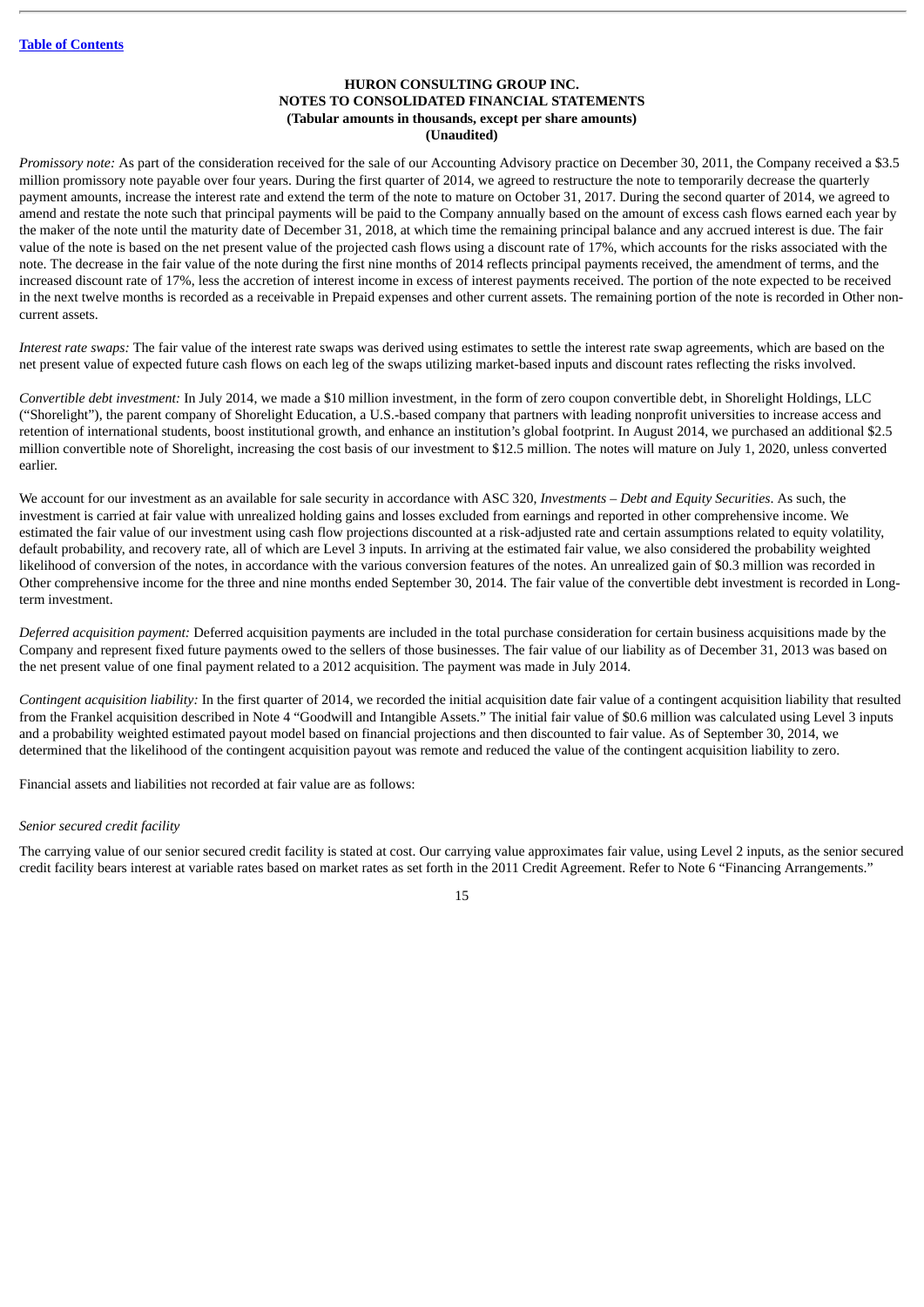#### *Convertible Notes*

The carrying amount and estimated fair value of the Convertible Notes are as follows (in thousands):

|                                         |                           | September 30, 2014                    |
|-----------------------------------------|---------------------------|---------------------------------------|
|                                         | Carrying<br><b>Amount</b> | <b>Estimated</b><br><b>Fair Value</b> |
| 1.25% convertible senior notes due 2019 | 211.119                   | 241,563                               |

The difference between the \$250 million principal amount of the Convertible Notes and the carrying amount represents the unamortized debt discount. As of September 30, 2014, the carrying value of the equity component of \$39.3 million was unchanged from the date of issuance. Refer to Note 6 "Financing Arrangements" for additional details of our Convertible Notes. The estimated fair value of the Convertible Notes, which we have classified as a Level 2 financial instrument, was determined based on the quoted bid price of the Convertible Notes in an over-the-counter market on September 30, 2014.

Based on the closing price of our common stock of \$60.97 on September 30, 2014, the if-converted value of the Convertible Notes was less than the principal amount.

Cash and cash equivalents are stated at cost, which approximates fair market value. The carrying values for receivables from clients, unbilled services, accounts payable, deferred revenues and other accrued liabilities reasonably approximate fair market value due to the nature of the financial instrument and the short-term maturity of these items.

We hold our cash in accounts at multiple third party financial institutions. These deposits, at times, may exceed federally insured limits. We review the credit ratings of these financial institutions, regularly monitor the cash balances in these accounts and adjust the balances as appropriate. However, these cash balances could be impacted if the underlying financial institutions fail or are subject to other adverse conditions in the financial markets.

#### **10. Other Comprehensive Income (Loss)**

The tables below set forth the components of other comprehensive income (loss), net of tax, for the three and nine months ended September 30, 2014 and 2013 (in thousands).

|                                             |     | <b>Before</b><br>Taxes |   | <b>Three Months Ended</b><br>September 30, 2014<br>Tax<br>(Expense)<br>Benefit |    | Net of<br>Taxes |    | <b>Before</b><br>Taxes |     | Three Months Ended<br><b>September 30, 2013</b><br><b>Tax</b><br>(Expense)<br>Benefit | Net of<br>Taxes |
|---------------------------------------------|-----|------------------------|---|--------------------------------------------------------------------------------|----|-----------------|----|------------------------|-----|---------------------------------------------------------------------------------------|-----------------|
| Other comprehensive income:                 |     |                        |   |                                                                                |    |                 |    |                        |     |                                                                                       |                 |
| Foreign currency translation adjustment     |     | (1,127)                | S |                                                                                | \$ | (1,127)         | S  | 1,019                  | \$. | 6                                                                                     | 1.025           |
| Unrealized gain on investment               | \$. | 250                    | S | (98)                                                                           |    | 152             |    |                        |     |                                                                                       |                 |
| Unrealized gain (loss) on cash flow hedges: |     |                        |   |                                                                                |    |                 |    |                        |     |                                                                                       |                 |
| Change in fair value                        |     | 255                    |   | (98)                                                                           | £. | 157             | S. | (549)                  |     | 218                                                                                   | (331)           |
| Reclassification adjustments into earnings  |     | 246                    |   | (99)                                                                           |    | 147             |    | 142                    |     | (56)                                                                                  | 86              |
| Net unrealized gain (loss)                  |     | 501                    |   | (197)                                                                          |    | 304             |    | (407)                  |     | 162                                                                                   | (245)           |
| Other comprehensive income (loss)           |     | (376)                  |   | (295)                                                                          |    | (671)           |    | 612                    |     | 168                                                                                   | 780             |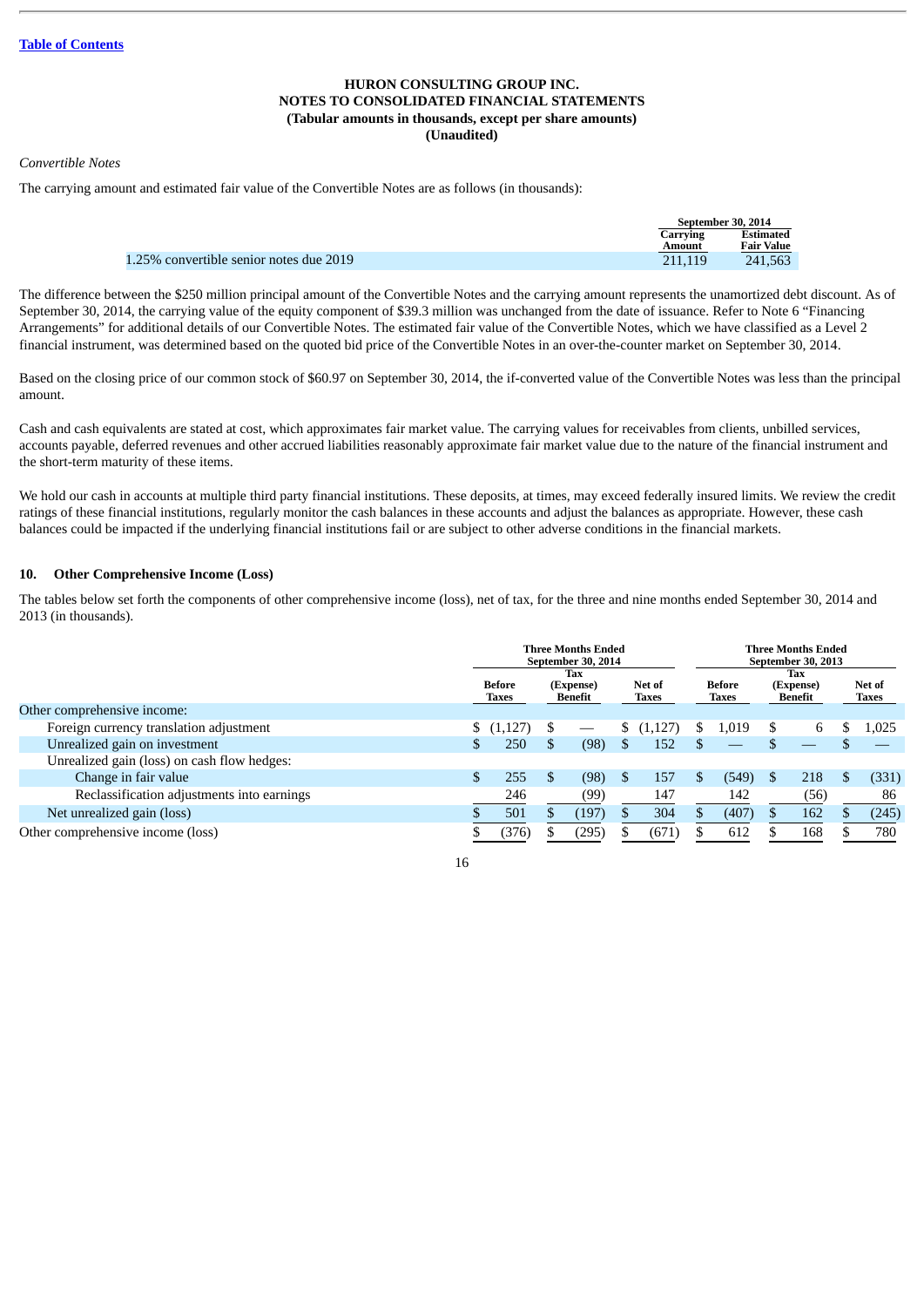|                                             | Nine Months Ended<br>September 30, 2014 |                        |  |                             | Nine Months Ended<br><b>September 30, 2013</b> |              |                               |   |                             |    |                 |
|---------------------------------------------|-----------------------------------------|------------------------|--|-----------------------------|------------------------------------------------|--------------|-------------------------------|---|-----------------------------|----|-----------------|
|                                             |                                         | <b>Before</b><br>Taxes |  | Tax<br>(Expense)<br>Benefit | Net of<br>Taxes                                |              | <b>Before</b><br><b>Taxes</b> |   | Tax<br>(Expense)<br>Benefit |    | Net of<br>Taxes |
| Other comprehensive income:                 |                                         |                        |  |                             |                                                |              |                               |   |                             |    |                 |
| Foreign currency translation adjustment     |                                         | (735)                  |  |                             | 735                                            |              | 62                            | S | 57                          | \$ | 119             |
| Unrealized gain on investment               |                                         | 250                    |  | (98)                        | 152                                            |              |                               |   |                             |    |                 |
| Unrealized gain (loss) on cash flow hedges: |                                         |                        |  |                             |                                                |              |                               |   |                             |    |                 |
| Change in fair value                        |                                         | (427)                  |  | 173                         | (254)                                          | <sup>S</sup> | 308                           |   | (122)                       | S  | 186             |
| Reclassification adjustments into earnings  |                                         | 630                    |  | (252)                       | 378                                            |              | 421                           |   | (168)                       |    | 253             |
| Net unrealized gain (loss)                  |                                         | 203                    |  | (79)                        | 124                                            |              | 729                           |   | (290)                       |    | 439             |
| Other comprehensive income (loss)           |                                         | (282)                  |  | (177                        | (459)                                          |              | 791                           |   | 233)                        |    | 558             |

The before tax amounts reclassified from accumulated other comprehensive loss related to our cash flow hedges are recorded to Interest expense, net of interest income.

Accumulated other comprehensive loss, net of tax, includes the following components:

|                             | <b>Foreign Currency</b><br>Translation<br>Adiustments | <b>Net Unrealized</b><br>Gain on<br>Investment | <b>Net Unrealized</b><br>Gain/(Losses) on<br><b>Derivatives</b> | <b>Accumulated Other</b><br>Comprehensive Loss |
|-----------------------------|-------------------------------------------------------|------------------------------------------------|-----------------------------------------------------------------|------------------------------------------------|
| Balance, December 31, 2013  | (716)                                                 |                                                | (81)                                                            | (797)                                          |
| Current period change       | 735)                                                  | 152                                            | 124                                                             | (459)                                          |
| Balance, September 30, 2014 | (1, 451)                                              | 152                                            |                                                                 | (1,256)                                        |

#### **11. Income Taxes**

The Company's effective tax rates for the three months ended September 30, 2014 and 2013 were 36.8% and 42.2%, respectively. The Company's effective tax rates for the nine months ended September 30, 2014 and 2013 were 28.4% and 43.1%, respectively. The effective tax rate for the third quarter of 2014 was lower than the statutory rate, inclusive of state income taxes, primarily due to the favorable settlement of the IRS audit for years 2009, 2010, and 2011. The effective tax rate for the first nine months of 2014 was lower than the statutory tax rate, inclusive of state income taxes, primarily due to the impact of a tax election made in the first quarter of 2014 to classify one of our wholly-owned foreign subsidiaries as a disregarded entity for U.S. federal income tax purposes (commonly referred to as a "check-the-box" election). As a result of this election, we expect to realize an income tax benefit of \$13.8 million, of which \$2.4 million is unrecognized, resulting in a net recognized tax benefit of \$11.4 million. This recognized benefit was partially offset by \$1.2 million in expenses in the first quarter of 2014 related to the establishment of a valuation allowance for certain foreign tax credits and increased deferred tax liabilities as a result of the aforementioned election.

The effective tax rates for the three and nine months ended September 30, 2013 were higher than the statutory rate, inclusive of state income taxes, primarily due to the impact of foreign losses with no tax benefit and certain non-deductible business expenses, partially offset by the impact of certain credits and deductions.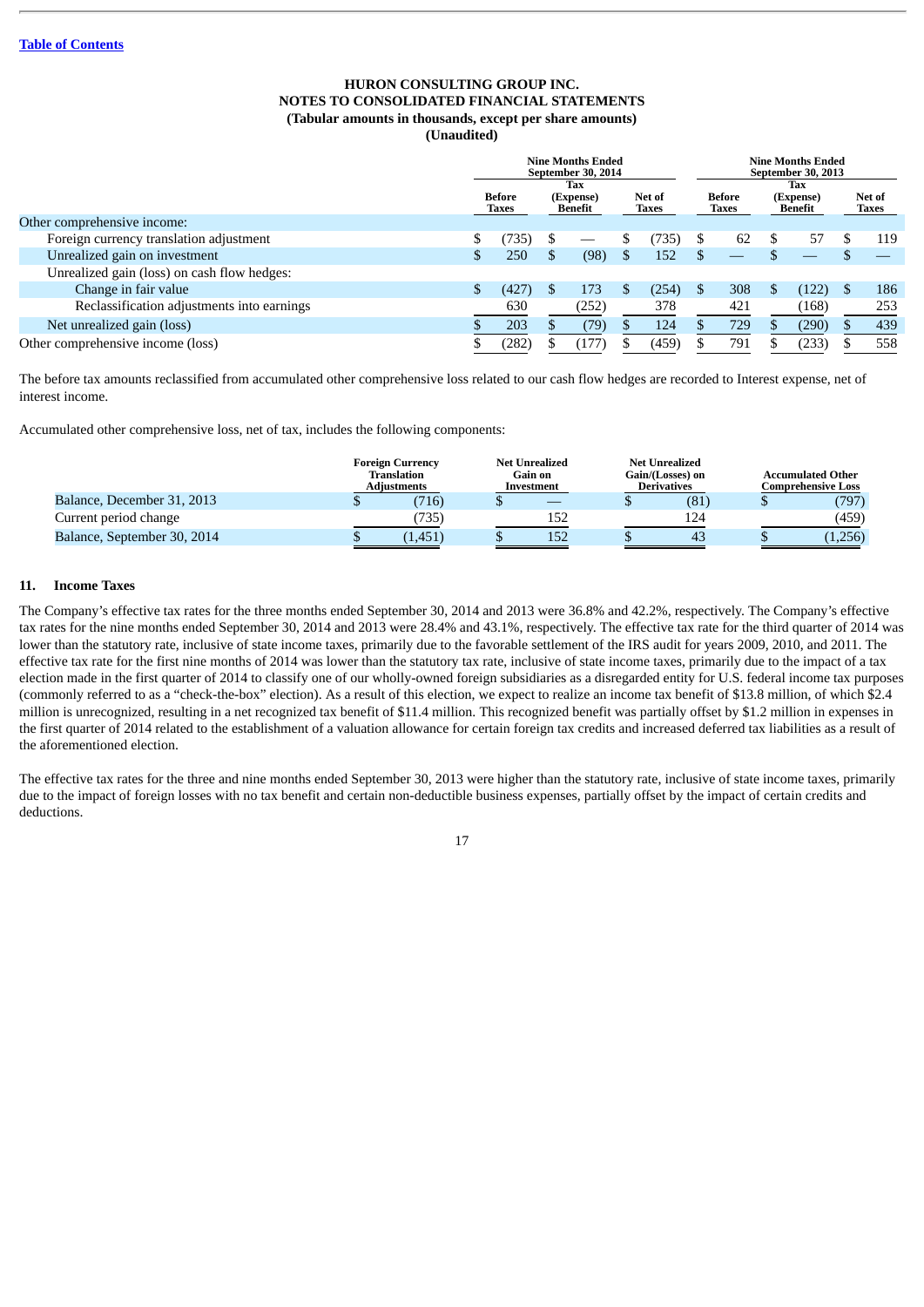#### **12. Commitments, Contingencies and Guarantees**

#### **Litigation**

#### *Qui Tam Action*

On December 9, 2009, plaintiff, Associates Against Outlier Fraud, filed a first amended *qui tam* complaint against Huron Consulting Group Inc. and others under the federal and New York state False Claims Act ("FCA") in the United States District Court for the Southern District of New York. The federal and state FCA authorize private individuals (known as "relators") to sue on behalf of the government (known as "*qui tam*" actions) alleging that false or fraudulent claims were knowingly submitted to the government. Once a *qui tam* action is filed, the government may elect to intervene in the action. If the government declines to intervene, the relator may proceed with the action. Under the federal and state FCA, the government may recover treble damages and civil penalties (civil penalties of up to \$11,000 per violation under the federal FCA and \$12,000 per violation under the state FCA). On January 6, 2010, the United States declined to intervene in the lawsuit. After the Court granted Huron's motion to dismiss without prejudice, on September 29, 2010, the relator filed a second amended complaint alleging that Huron and others caused St. Vincent Catholic Medical Center to receive more than \$30 million in inflated outlier payments under the Medicare and Medicaid programs in violation of the federal and state FCA and seeking to recover an unspecified amount of civil penalties. On March 8, 2013, the Court granted Huron's motion for summary judgment and dismissed the relator's second amended complaint in its entirety with prejudice. As a result, we reversed the charge of \$1.2 million relating to settlement discussions which we recorded in the second quarter of 2012, in accordance with ASC 450, *Contingencies*. The relator filed an appeal on April 2, 2013. On April 8, 2013, Huron filed an appeal of an earlier denial of a motion to dismiss filed by Huron which argued that the relator's action was barred because, under the FCA jurisdictional bar, the action was based on publicly disclosed information and the relator cannot qualify as an original source. On May 22, 2014, the United States Court of Appeals for the Second Circuit upheld the lower court's decision, which granted summary judgment to Huron. The relator did not file a petition for writ of certiorari with the United States Supreme Court, and therefore the litigation is concluded.

#### *Tamalluk Business Development LLC v. Huron Consulting Services LLC (Abu Dhabi Court of First Instance)*

On August 22, 2013, we learned that Tamalluk Business Development LLC, who was Huron's agent in Abu Dhabi, and its principal, Mubarak Ahmad Bin Hamouda Al Dhaheri, filed a claim against Huron Consulting Services LLC in the Abu Dhabi Court of First Instance. The lawsuit alleges that under the agency agreement, Tamalluk was entitled to a commission on certain amounts that Huron collected from Abu Dhabi clients, and that Huron breached the agreement with Tamalluk and caused damages by declining to enter into a client engagement in Abu Dhabi and subsequently terminating the agency agreement with Tamalluk. Claimants allege they are entitled to \$50 million for damage to reputation and defamation and another \$50 million for breach of contract. Huron submitted its written response on September 25, 2013. The response states that Huron had the right to terminate the agency agreement with Tamalluk, and Huron had the sole discretion whether to accept or reject an engagement. Huron also filed a counterclaim on October 10, 2013 seeking a judicial order to permit the cancellation of Huron's commercial license to allow Huron to cease doing business in Abu Dhabi. On December 17, 2013, the Abu Dhabi court ruled in Huron's favor on all claims and held that Huron permissibly terminated the contract with Tamalluk and Huron does not owe Tamalluk any compensation related to Tamalluk's claims. In addition, the court terminated the Local Sponsorship Agreement as requested by Huron in its counterclaim. Tamalluk appealed the decision, and on March 18, 2014, the appellate court upheld the decision in Huron's favor. Tamalluk filed an appeal on May 18, 2014 to the Court of Cassation, which is the highest court in Abu Dhabi. On October 21, 2014, the Court of Cassation referred the case back to the appellate court for consideration of Claimants' allegations relating to damage to reputation and defamation, which the appellate court had not previously addressed. The Court of Cassation ruled in Huron's favor on the other claims and on Huron's counterclaim. We continue to believe that the remaining claims are without merit and intend to vigorously defend ourselves in this matter.

#### *Physiotherapy Associates*

In 2011, Huron was engaged to design and implement new processes, software, tools, and techniques to assist Physiotherapy Associates, Inc. ("PA") in reducing older accounts receivable levels and optimizing cash flow. The engagement agreement specifically provides that Huron will not be auditing financial statements and that Huron's services are not designed, and should not be relied on, to disclose weaknesses in internal controls, financial statement errors, irregularities, illegal acts, or disclosure deficiencies.

In November 2013, Physiotherapy Holdings, Inc., and certain subsidiaries and affiliates (including PA) filed a voluntary petition for bankruptcy pursuant to Chapter 11 of the Bankruptcy Code, which resulted in part from claims related to an alleged overstatement of PA's revenues and profitability in connection with the sale of PA in 2012. The Joint Prepackaged Plan of Reorganization (the "Plan"), which was confirmed by the Bankruptcy Court in December 2013, establishes and funds a Litigation Trust to pursue certain claims on

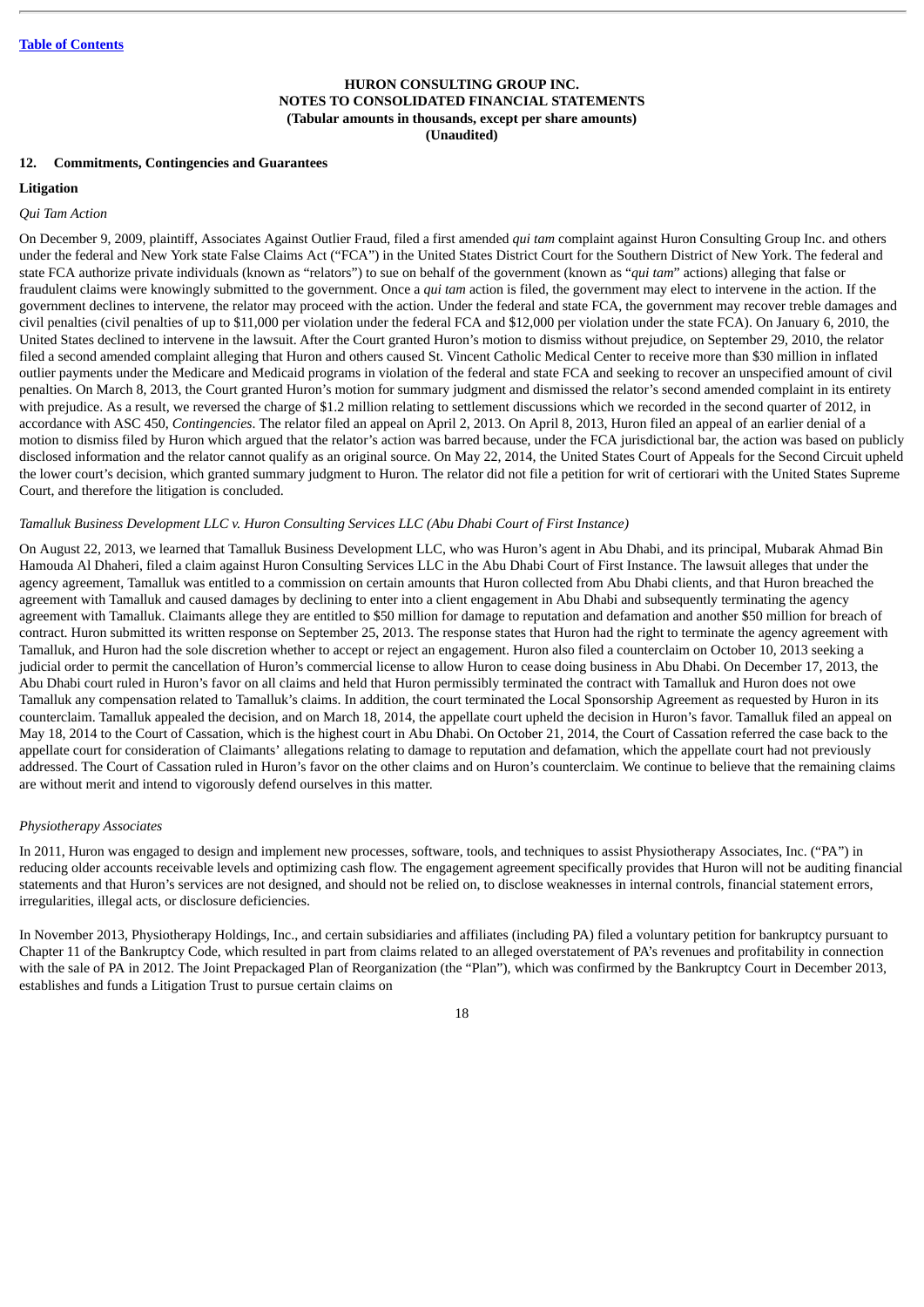behalf of certain beneficiaries. The Plan discloses a lengthy list of potential defendants and witnesses regarding these claims, including but not limited to the debtors' officers, directors, certain employees, former owners, investment bankers, auditors, and various consultants. This list of potential defendants and witnesses includes Huron, as well as three of Huron's current or former employees.

The Plan suggests that Huron, among others, was involved in "actively marketing PA" for sale and provided opinions to unnamed parties "defending the quality of PA's earnings." The Plan further states that the damages to be sought by the Litigation Trust will exceed \$300 million. The Litigation Trust has not specified against which potential defendants it will bring claims, if any. We believe the Litigation Trust's allegations with respect to Huron are without merit and will vigorously defend ourselves should any claim arising out of these alleged facts and circumstances be asserted against us by the Litigation Trust.

From time to time, we are involved in legal proceedings and litigation arising in the ordinary course of business. As of the date of this Quarterly Report on Form 10-Q, we are not a party to any other litigation or legal proceeding that, in the current opinion of management, could have a material adverse effect on our financial position or results of operations. However, due to the risks and uncertainties inherent in legal proceedings, actual results could differ from current expected results.

#### **Guarantees and Indemnification**

Guarantees in the form of letters of credit totaling \$5.1 million and \$4.9 million were outstanding at September 30, 2014 and December 31, 2013, respectively, to support certain office lease obligations as well as Middle East performance and bid bonds.

To the extent permitted by law, our bylaws and articles of incorporation require that we indemnify our officers and directors against judgments, fines and amounts paid in settlement, including attorneys' fees, incurred in connection with civil or criminal action or proceedings, as it relates to their services to us if such person acted in good faith. Although there is no limit on the amount of indemnification, we may have recourse against our insurance carrier for certain payments made.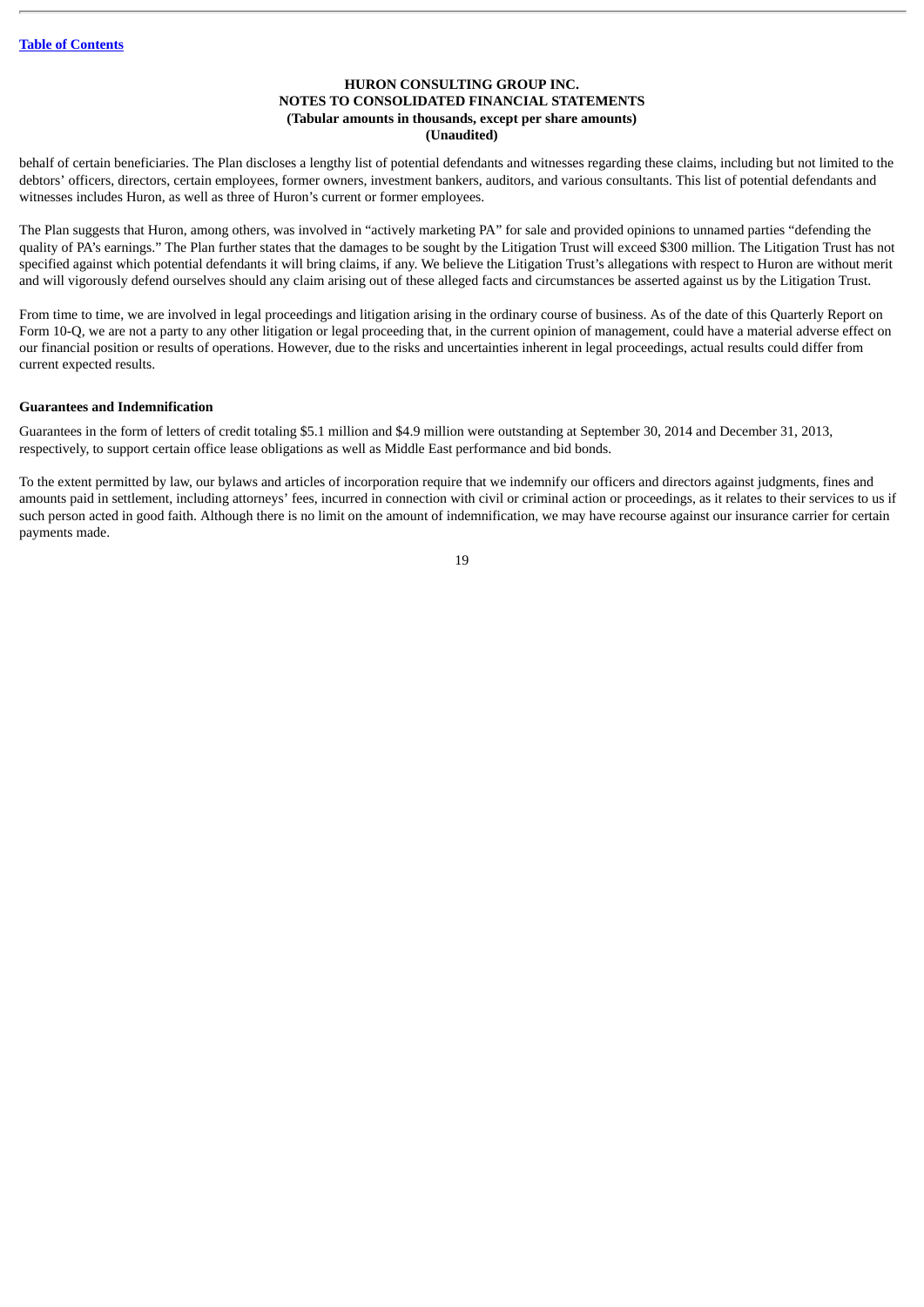#### **13. Segment Information**

Segments are defined by ASC 280, *Segment Reporting*, as components of a company that engage in business activities from which they may earn revenues and incur expenses, and for which separate financial information is available and is evaluated regularly by the chief operating decision maker, or decisionmaking group, in deciding how to allocate resources and in assessing performance. Our chief operating decision maker manages the business under five operating segments, which are our reportable segments: Huron Healthcare, Huron Legal, Huron Education and Life Sciences, Huron Business Advisory, and All Other.

#### • **Huron Healthcare**

Our Huron Healthcare segment provides consulting services to national and regional hospitals and integrated health systems, academic medical centers, community hospitals, and physician practices. This segment provides consulting services related to hospital or healthcare organization performance improvement, revenue cycle improvement, clinical quality and care variation, labor productivity, non-labor cost management, information technology, patient flow improvement, and physician practice management.

#### • **Huron Legal**

Our Huron Legal segment provides advisory and business services to assist law departments of major global corporations and law firms with their cost and risk effectiveness, organizational design and development, and operational efficiency. These services add value to organizations by helping them enhance client service and reduce the amounts spent on legal services. Our expertise focuses on strategic and management consulting, cost management, and technology and information management, including matter management, records management, document review, and discovery services. Included in this segment's offerings is our Integrated Analytics solution, which is designed to deliver an innovative, comprehensive process resulting in more affordable and predictable discovery costs.

#### • **Huron Education and Life Sciences**

Our Huron Education and Life Sciences segment provides management consulting services and software solutions to the higher education, academic medical center, pharmaceutical and medical device, and research industries. We work with our clients to develop and implement performance improvement, technology, and research enterprise solutions to help them address challenges relating to financial management, strategy, operational and organizational effectiveness, research administration, and regulatory compliance.

#### • **Huron Business Advisory**

Our Huron Business Advisory segment (formerly referred to as Huron Financial) provides financial advisory; interim management; operational improvement; capital advisory; valuation; enterprise systems planning, design, and implementation; and enterprise performance management services. We assist clients in a broad range of industries and across the spectrum from healthy, well-capitalized companies to organizations in transition, creditors, owners, investors, and other key constituents in connection with out-of-court restructurings and bankruptcy proceedings. Our professionals consist of certified public accountants, certified insolvency and restructuring advisors, certified turnaround professionals, MBAs, JDs, and chartered financial analysts as well as former chief restructuring officers, chief executive officers, chief financial officers, and professionals with significant board governance experience.

## • **All Other**

Our All Other segment consists of any line of business not managed by our other four operating segments. These businesses include our public sector consulting practice and our foreign healthcare and strategic consulting operations based in the Middle East.

During the first quarter of 2014, we reorganized our internal operating structure to better align our service offerings and moved our EPM practice (formerly referred to as Blue Stone International, a business which we acquired during the fourth quarter of 2013) from the Huron Education and Life Sciences segment to the Huron Business Advisory segment.

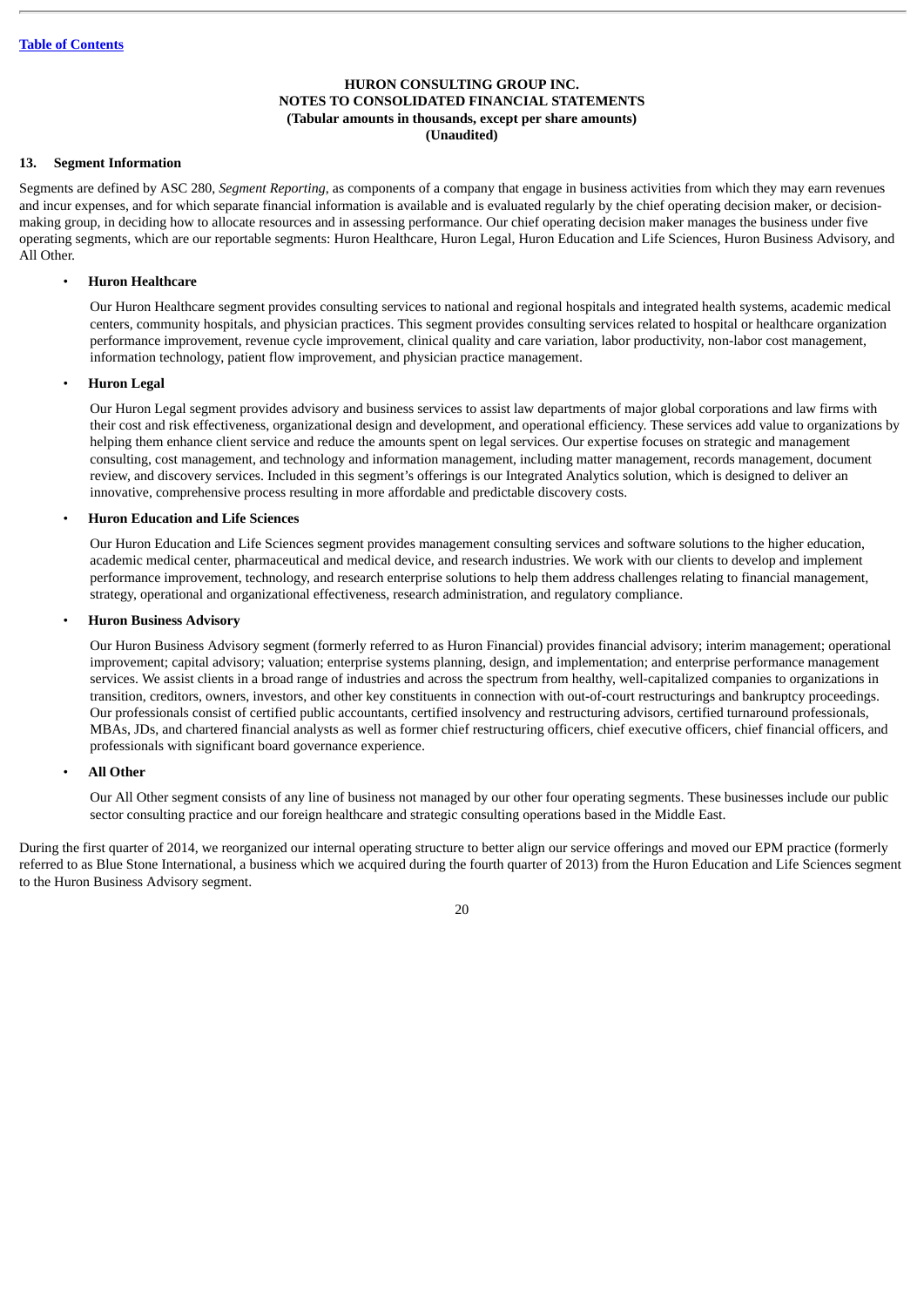Segment operating income consists of the revenues generated by a segment, less the direct costs of revenue and selling, general and administrative costs that are incurred directly by the segment. Unallocated corporate costs include costs related to administrative functions that are performed in a centralized manner that are not attributable to a particular segment. These administrative function costs include costs for corporate office support, certain office facility costs, costs relating to accounting and finance, human resources, legal, marketing, information technology, and Company-wide business development functions, as well as costs related to overall corporate management.

The table below sets forth information about our operating segments for the three and nine months ended September 30, 2014 and 2013, along with the items necessary to reconcile the segment information to the totals reported in the accompanying Consolidated Financial Statements.

|                                                              | <b>Three Months Ended</b><br>September 30, |             | <b>Nine Months Ended</b><br>September 30, |             |  |
|--------------------------------------------------------------|--------------------------------------------|-------------|-------------------------------------------|-------------|--|
|                                                              | 2014                                       | 2013        | 2014                                      | 2013        |  |
| <b>Huron Healthcare:</b>                                     |                                            |             |                                           |             |  |
| Revenues                                                     | \$97,812                                   | \$86,957    | \$306,327                                 | \$244,648   |  |
| Operating income                                             | \$27,727                                   | \$ 30,772   | \$117,422                                 | \$91,440    |  |
| Segment operating income as a percentage of segment revenues | 28.3%                                      | 35.4%       | 38.3%                                     | 37.4%       |  |
| <b>Huron Legal:</b>                                          |                                            |             |                                           |             |  |
| Revenues                                                     | \$46,146                                   | \$45,263    | \$154,417                                 | \$131,296   |  |
| Operating income                                             | \$10,949                                   | \$15,138    | \$39,227                                  | \$ 28,869   |  |
| Segment operating income as a percentage of segment revenues | 23.7%                                      | 33.4%       | 25.4%                                     | 22.0%       |  |
| <b>Huron Education and Life Sciences:</b>                    |                                            |             |                                           |             |  |
| Revenues                                                     | \$ 36,523                                  | \$ 34,806   | \$107,846                                 | \$107,666   |  |
| Operating income                                             | \$<br>9,459                                | \$<br>7,773 | \$27,539                                  | \$28,672    |  |
| Segment operating income as a percentage of segment revenues | 25.9%                                      | 22.3%       | 25.5%                                     | 26.6%       |  |
| <b>Huron Business Advisory:</b>                              |                                            |             |                                           |             |  |
| Revenues                                                     | \$17,142                                   | 7,223<br>\$ | \$47,098                                  | \$25,068    |  |
| Operating income                                             | $\mathbf{s}$<br>4,397                      | \$<br>664   | \$12,081                                  | \$7,995     |  |
| Segment operating income as a percentage of segment revenues | 25.7%                                      | 9.2%        | 25.7%                                     | 31.9%       |  |
| <b>All Other:</b>                                            |                                            |             |                                           |             |  |
| Revenues                                                     | \$<br>426                                  | \$<br>486   | 2,497<br>\$                               | \$<br>500   |  |
| <b>Operating loss</b>                                        | \$<br>(655)                                | \$<br>(285) | (1,633)                                   | \$<br>(701) |  |
| Segment operating loss as a percentage of segment revenues   | N/M                                        | N/M         | N/M                                       | N/M         |  |
| <b>Total Company:</b>                                        |                                            |             |                                           |             |  |
| Revenues                                                     | \$198,049                                  | \$174,735   | \$618,185                                 | \$509,178   |  |
| Reimbursable expenses                                        | 18,679                                     | 17,542      | 58,923                                    | 51,001      |  |
| Total revenues and reimbursable expenses                     | \$216,728                                  | \$192,277   | \$677,108                                 | \$560,179   |  |
| <b>Statements of Earnings reconciliation:</b>                |                                            |             |                                           |             |  |
| Segment operating income                                     | \$51,877                                   | \$54,062    | \$194,636                                 | \$156,275   |  |
| Charges not allocated at the segment level:                  |                                            |             |                                           |             |  |
| Other operating expenses and gains                           | 24,285                                     | 17,975      | 78,879                                    | 58,640      |  |
| Depreciation and amortization expense                        | 6,315                                      | 4,968       | 18,638                                    | 14,624      |  |
| Other expense, net                                           | 1,932                                      | 1,427       | 4,552                                     | 5,135       |  |
| Income from continuing operations before income tax expense  | \$19,345                                   | \$29,692    | \$92,567                                  | \$77,876    |  |

N/M – Not Meaningful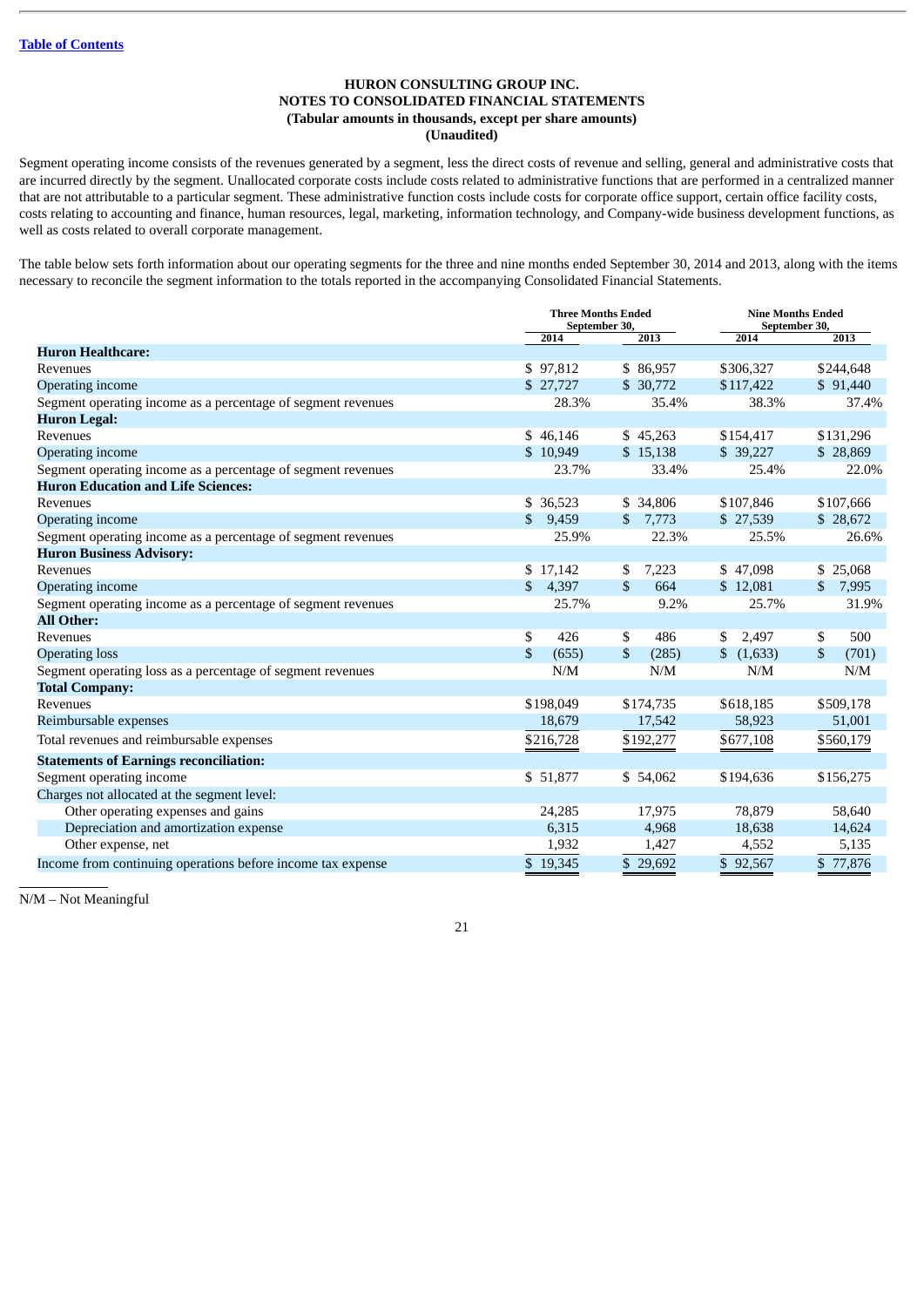|                                   | September 30,<br>2014 | December 31,<br>2013 |  |
|-----------------------------------|-----------------------|----------------------|--|
| Segment Assets $(1)$ :            |                       |                      |  |
| Huron Healthcare                  |                       | 103,586<br>95,900    |  |
| Huron Legal                       |                       | 42,226<br>42,190     |  |
| Huron Education and Life Sciences |                       | 22,783<br>28,149     |  |
| <b>Huron Business Advisory</b>    |                       | 17,809<br>21,695     |  |
| All Other                         |                       | 257<br>630           |  |
| Unallocated assets(2)             |                       | 934,276<br>706,661   |  |
| Total assets                      | \$1,130,562           | 885,600              |  |

(1) The December 31, 2013 segment asset balances have been reclassified to reflect the move of our EPM practice from the Huron Education and Life Sciences segment to the Huron Business Advisory segment.

(2) Goodwill and intangible assets are included in unallocated assets, as management does not evaluate these items at the segment level when assessing segment performance or allocating resources.

At September 30, 2014, no single client accounted for greater than 10% of our combined receivables and unbilled services balances. At December 31, 2013, one Huron Healthcare client's total receivables and unbilled services balance represented 14% of our total receivables and unbilled services balance. No other client's total receivables and unbilled services represented greater than 10% of our total receivables and unbilled services balance at December 31, 2013. No single client generated greater than 10% of our consolidated revenues during the three and nine months ended September 30, 2014 and 2013.

#### **14. Subsequent Events**

Effective October 1, 2014, we completed our acquisition of Threshold Consulting, Inc., a provider of cloud-based Software as a Service (SaaS) applications, data warehousing and business intelligence (BI) solutions, as well as customer relationship management (CRM) consulting services. The results of operations of Threshold will be included within the Huron Business Advisory segment.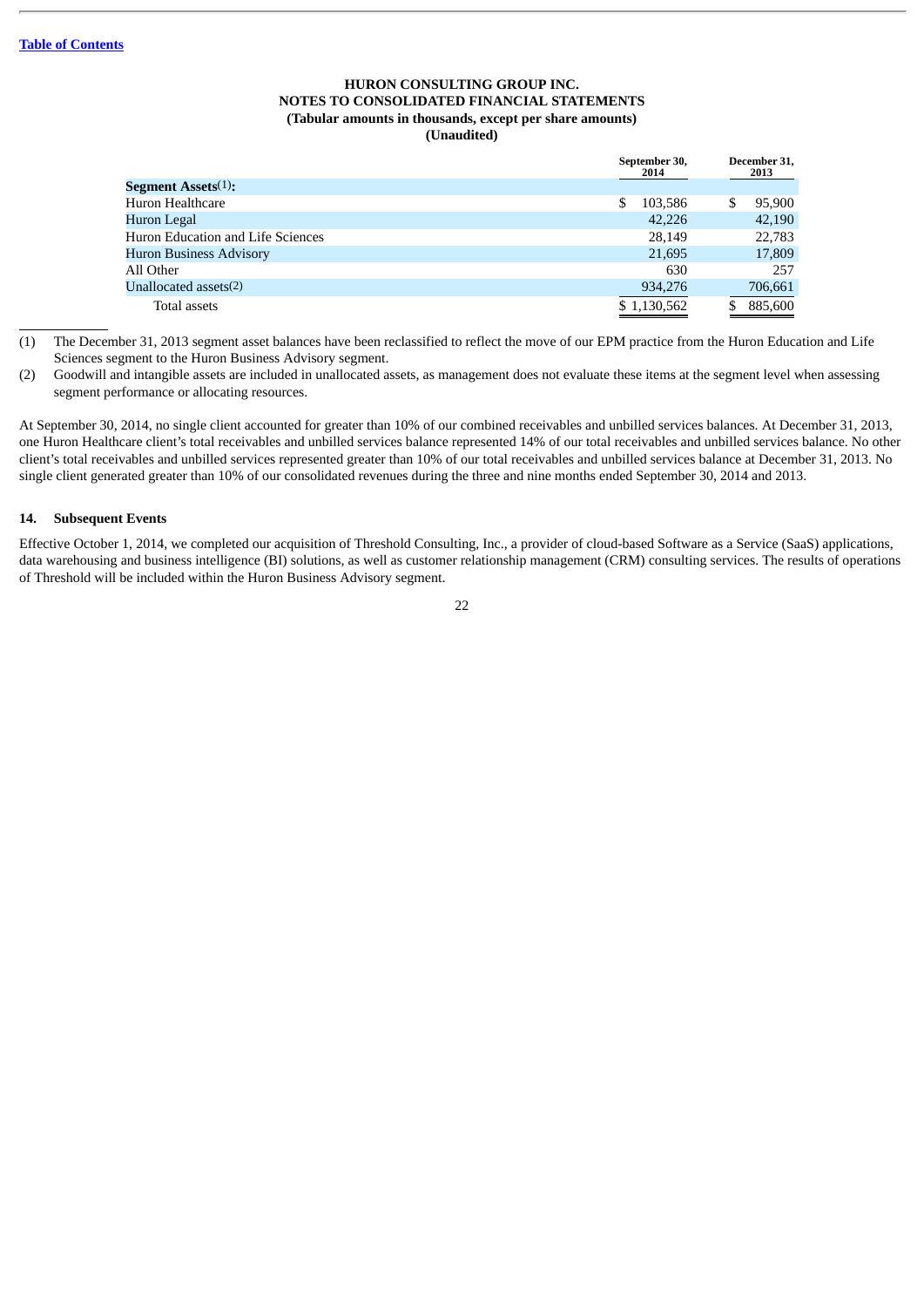#### <span id="page-24-0"></span>**ITEM 2. MANAGEMENT'S DISCUSSION AND ANALYSIS OF FINANCIAL CONDITION AND RESULTS OF OPERATIONS**

In this Quarterly Report on Form 10-Q, unless the context otherwise requires, the terms "Huron," "Company," "we," "us" and "our" refer to Huron Consulting Group Inc. and its subsidiaries.

Statements in this Quarterly Report on Form 10-Q that are not historical in nature, including those concerning the Company's current expectations about its future requirements and needs, are "forward-looking" statements as defined in Section 21E of the Securities Exchange Act of 1934, as amended (the "Exchange Act") and the Private Securities Litigation Reform Act of 1995. Forward-looking statements are identified by words such as "may," "should," "expects," "provides," "anticipates," "assumes," "can," "will," "meets," "could," "likely," "intends," "might," "predicts," "seeks," "would," "believes," "estimates," "plans" or "continues." These forward-looking statements reflect our current expectations about our future requirements and needs, results, levels of activity, performance, or achievements, including, without limitation, current expectations with respect to, among other factors, utilization rates, billing rates, and the number of revenue-generating professionals; that we are able to expand our service offerings; that we successfully integrate the businesses we acquire; and that existing market conditions continue to trend upward. These statements involve known and unknown risks, uncertainties and other factors, including, among others, those described under "Item 1A. Risk Factors" in our Annual Report on Form 10-K for the year ended December 31, 2013 and under "Item 1A. Risk Factors" in this Quarterly Report on Form 10-Q that may cause actual results, levels of activity, performance or achievements to be materially different from any anticipated results, levels of activity, performance or achievements expressed or implied by these forward-looking statements. We disclaim any obligation to update or revise any forward-looking statements as a result of new information or future events, or for any other reason.

#### **OVERVIEW**

#### **Our Business**

Huron Consulting Group is a leading provider of operational and financial consulting services. We help clients in diverse industries improve performance, transform the enterprise, reduce costs, leverage technology, process and review large amounts of complex data, address regulatory changes, recover from distress, and stimulate growth. Our professionals employ their expertise in finance, operations, strategy, and technology to provide our clients with specialized analyses and customized advice and solutions that are tailored to address each client's particular challenges and opportunities to deliver sustainable and measurable results. We provide consulting services to a wide variety of both financially sound and distressed organizations, including healthcare organizations, leading academic institutions, Fortune 500 companies, governmental entities, and law firms. Huron has worked with more than 425 health systems, hospitals, and academic medical centers; more than 400 corporate general counsel; and more than 350 universities and research institutions.

We provide our services through five operating segments: Huron Healthcare, Huron Legal, Huron Education and Life Sciences, Huron Business Advisory, and All Other.

#### • **Huron Healthcare**

Our Huron Healthcare segment provides consulting services to national and regional hospitals and integrated health systems, academic medical centers, community hospitals, and physician practices. We deliver solutions to empower our clients to address challenges in the rapidly-evolving healthcare environment and improve quality, increase revenue, reduce expenses, and enhance patient, physician, and employee satisfaction across the healthcare enterprise. Our people provide a depth of expertise across the healthcare industry, and our culture of collaboration extends to our client engagements, enabling teams to effectively implement successful client projects.

#### • **Huron Legal**

Our Huron Legal segment provides advisory and business services to assist law departments of major global corporations and their associated law firms with cost and risk reduction, organizational design and development, and operational efficiency. These services add value to organizations by helping them enhance client service and reduce the amount spent on legal services. Our expertise focuses on strategic and management consulting, cost management, and technology and information management, including matter management, records management, document review, and discovery services. Included in this segment's offerings is our Integrated Analytics solution, which is designed to deliver an innovative, comprehensive process resulting in more affordable and predictable discovery costs.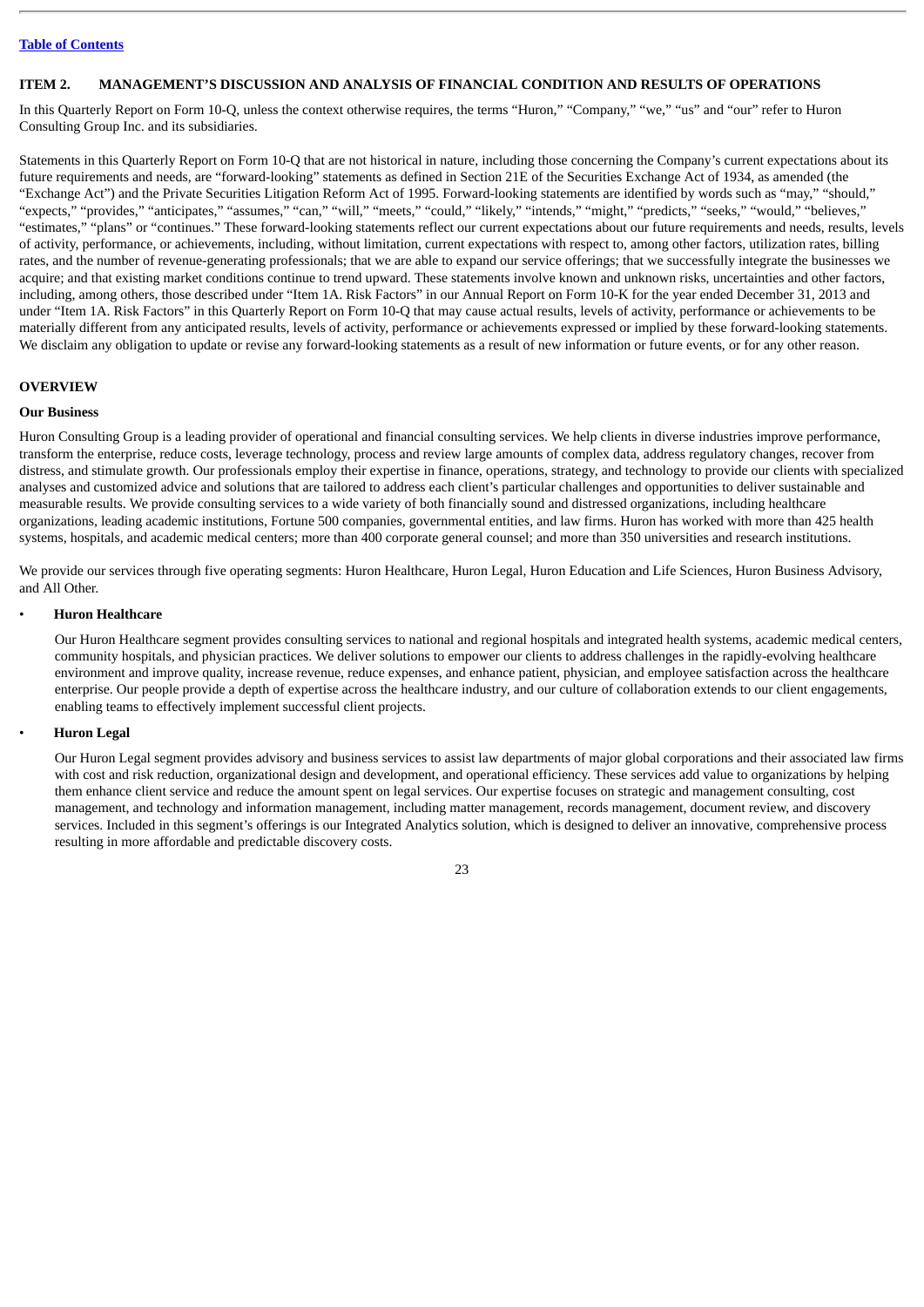## • **Huron Education and Life Sciences**

Our Huron Education and Life Sciences segment provides management consulting services and software solutions to the higher education, academic medical center, pharmaceutical and medical device, and research industries. We work with our clients to develop and implement performance improvement, technology, and research enterprise solutions to help them address challenges relating to financial management, strategy, operational and organizational effectiveness, research administration, and regulatory compliance.

#### • **Huron Business Advisory**

Our Huron Business Advisory segment provides financial advisory; interim management; operational improvement; capital advisory; valuation; enterprise systems planning, design, and implementation; and enterprise performance management services. We assist clients in a broad range of industries and across the spectrum from healthy, well-capitalized companies to organizations in transition, creditors, owners, investors, and other key constituents in connection with out-of-court restructurings and bankruptcy proceedings. Our professionals consist of certified public accountants, certified insolvency and restructuring advisors, certified turnaround professionals, MBAs, JDs, and chartered financial analysts as well as former chief restructuring officers, chief executive officers, chief financial officers, and professionals with significant board governance experience.

#### • **All Other**

Our All Other segment consists of any line of business not managed by our other four operating segments. These businesses include our public sector consulting practice and our foreign healthcare and strategic consulting operations based in the Middle East.

#### **How We Generate Revenues**

A large portion of our revenues is generated by our full-time consultants who provide consulting services to our clients and are billable to our clients based on the number of hours worked. A smaller portion of our revenues is generated by our other professionals, also referred to as full-time equivalents, all of whom work variable schedules as needed by our clients. Other professionals include specialized finance and operational consultants and our document review and electronic data discovery groups, as well as full-time employees who provide software support and maintenance services to our clients. Our document review and electronic data discovery groups generate revenues primarily based on number of hours worked and units produced, such as pages reviewed or amount of data processed. We translate the hours that these other professionals work on client engagements into a full-time equivalent measure that we use to manage our business. We refer to our full-time consultants and other professionals collectively as revenue-generating professionals.

Revenues generated by our full-time consultants are primarily driven by the number of consultants we employ and their utilization rates, as well as the billing rates we charge our clients. Revenues generated by our other professionals, or full-time equivalents, are largely dependent on the number of consultants we employ, their hours worked, and billing rates charged, as well as the number of pages reviewed and amount of data processed in the case of our document review and electronic data discovery groups, respectively.

We generate the majority of our revenues from providing professional services under four types of billing arrangements: time-and-expense, fixed-fee (including software license revenue), performance-based, and support and maintenance for the software we deploy.

Time-and-expense billing arrangements require the client to pay based on either the number of hours worked, the number of pages reviewed, or the amount of data processed by our revenue-generating professionals at agreed upon rates. We recognize revenues under time-and-expense billing arrangements as the related services are rendered. Time-and-expense engagements represented 44.6% and 45.3% of our revenues for the three months ended September 30, 2014 and 2013, respectively, and 45.1% and 46.3% of our revenues for the nine months ended September 30, 2014 and 2013, respectively.

In fixed-fee billing arrangements, we agree to a pre-established fee in exchange for a pre-determined set of professional services, which may include the deployment of our proprietary software. We set the fees based on our estimates of the costs and timing for completing the engagements. It is the client's expectation in these engagements that the pre-established fee will not be exceeded except in mutually agreed upon circumstances. We generally recognize revenues under fixed-fee billing arrangements using a proportionate performance approach, which is based on work completed to-date versus our estimates of the total services to be provided under the engagement.

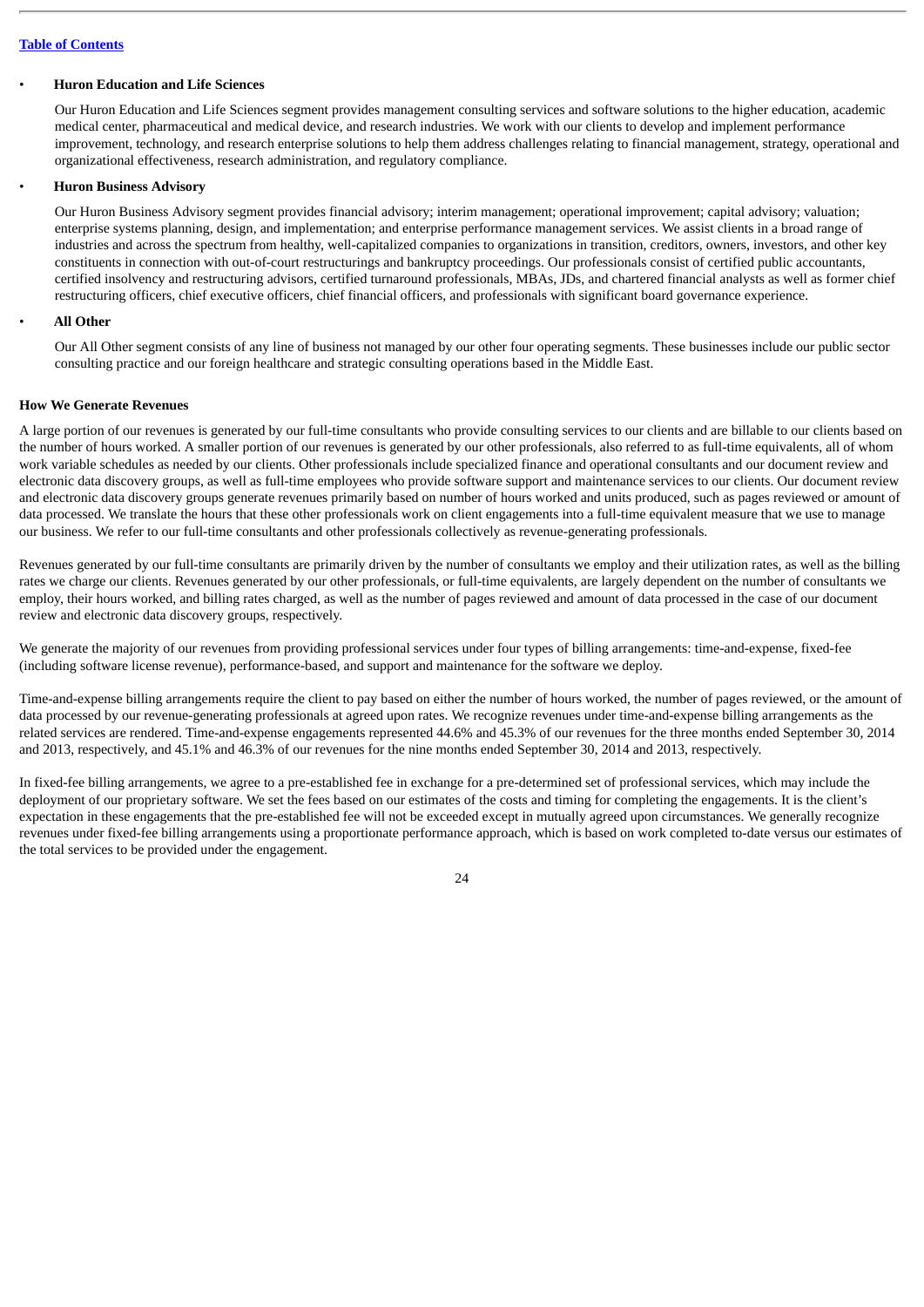We generate revenues from licensing two types of proprietary software to clients: revenue cycle management software and research administration and compliance software. Licenses for our revenue cycle management software are sold only as a component of our consulting projects, and the services we provide are essential to the functionality of the software. Therefore, revenues from these software licenses are recognized over the term of the related consulting services contract. License revenue from our research administration and compliance software is generally recognized in the month in which the software is delivered.

Fixed-fee engagements (including software license revenue) represented 39.6% and 37.8% of our revenues for the three months ended September 30, 2014 and 2013, respectively, and 39.4% and 38.5% of our revenues for the nine months ended September 30, 2014 and 2013, respectively.

In performance-based fee billing arrangements, fees are tied to the attainment of contractually defined objectives. We enter into performance-based engagements in essentially two forms. First, we generally earn fees that are directly related to the savings formally acknowledged by the client as a result of adopting our recommendations for improving operational and cost effectiveness in the areas we review. Second, we have performance-based engagements in which we earn a success fee when and if certain predefined outcomes occur. Often, performance-based fees supplement our time-and-expense or fixed-fee engagements. We do not recognize revenues under performance-based billing arrangements until all related performance criteria are met. Performance-based fee revenues represented 12.1% and 13.2% of our revenues for the three months ended September 30, 2014 and 2013, respectively, and 12.3% and 11.8% of our revenues for the nine months ended September 30, 2014 and 2013, respectively. Performance-based fee engagements may cause significant variations in quarterly revenues and operating results depending on the timing of achieving the performance-based criteria.

Clients that have purchased one of our software licenses can pay an annual fee for software support and maintenance. Annual support and maintenance fee revenue is recognized ratably over the support period, which is generally one year. These fees are billed in advance and included in deferred revenues until recognized. Support and maintenance revenues represented 3.7% of our revenues for both the three months ended September 30, 2014 and 2013, and 3.2% and 3.4% of our revenues for the nine months ended September 30, 2014 and 2013, respectively.

Our quarterly results are impacted principally by our full-time consultants' utilization rate, the billing rate we charge our clients, the number of our revenuegenerating professionals who are available to work, and the amount of performance-based fees recognized, which often vary significantly between quarters. Our utilization rate can be negatively affected by increased hiring because there is generally a transition period for new professionals that results in a temporary drop in our utilization rate. Our utilization rate can also be affected by seasonal variations in the demand for our services from our clients. For example, during the third and fourth quarters of the year, vacations taken by our clients can result in the deferral of activity on existing and new engagements, which would negatively affect our utilization rate. The number of business work days is also affected by the number of vacation days taken by our consultants and holidays in each quarter. We typically have fewer business work days available in the fourth quarter of the year, which can impact revenues during that period.

Time-and-expense engagements do not provide us with a high degree of predictability as to performance in future periods. Unexpected changes in the demand for our services can result in significant variations in utilization and revenues and present a challenge to optimal hiring and staffing. Moreover, our clients typically retain us on an engagement-by-engagement basis, rather than under long-term recurring contracts. The volume of work performed for any particular client can vary widely from period to period.

#### **Business Strategy, Opportunities and Challenges**

Our primary strategy is to meet the needs of our clients by providing a balanced portfolio of service offerings and capabilities, so that we can adapt quickly and effectively to emerging opportunities in the marketplace. To achieve this, we continue to hire highly qualified professionals and have entered into select acquisitions of complementary businesses.

To expand our business, we will remain focused on growing our existing relationships and developing new relationships, execute our managing director compensation plan to attract and retain senior practitioners, continue to promote and provide an integrated approach to service delivery, broaden the scope of our existing services, and acquire complementary businesses. We will regularly evaluate the performance of our practices to ensure our investments meet these objectives. Furthermore, we intend to enhance our visibility in the marketplace by refining our overarching messaging and value propositions for the organization as well as each practice. We will continue to focus on reaching our client base through clear, concise, endorsed messages.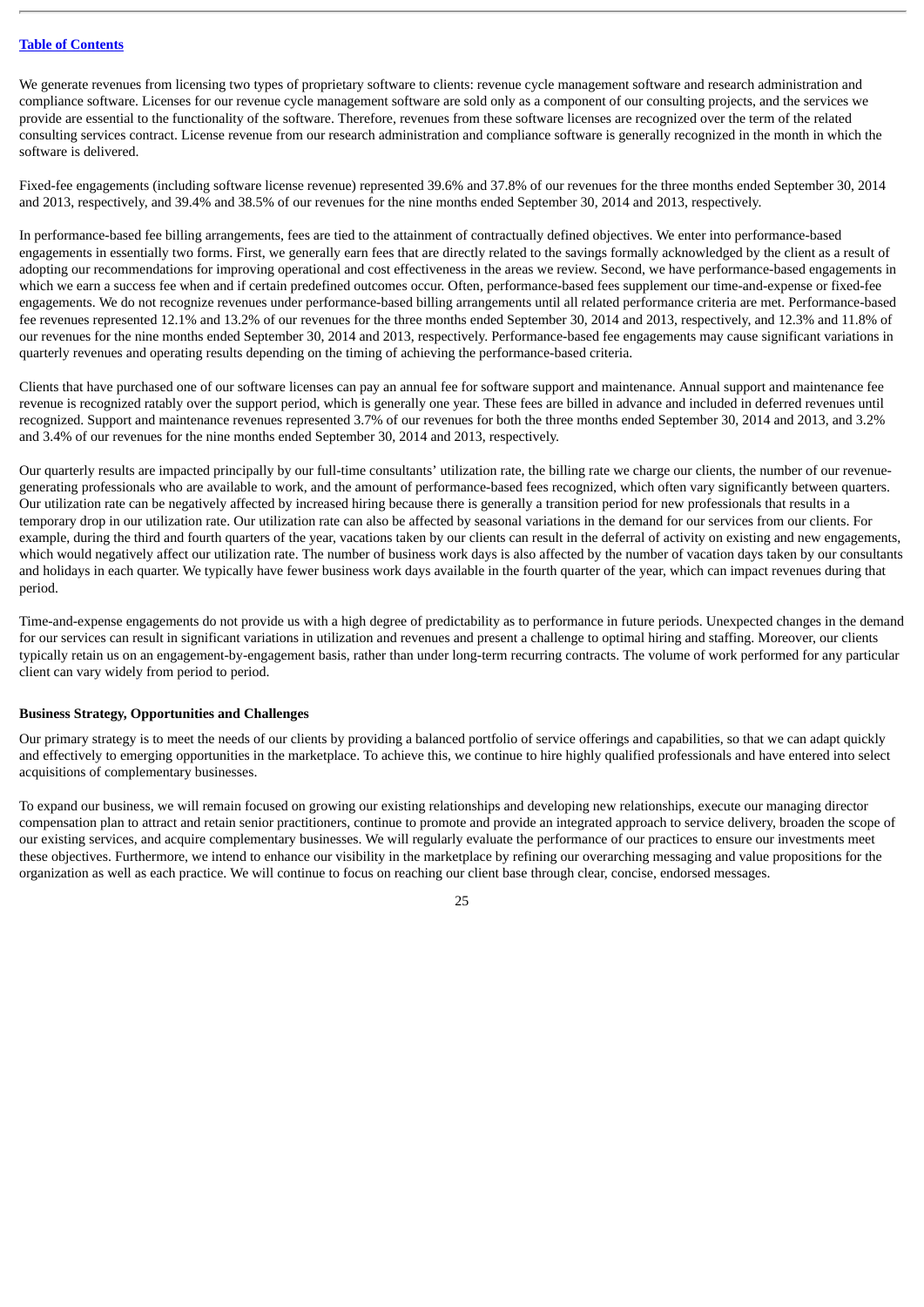## **CRITICAL ACCOUNTING POLICIES**

Management's discussion and analysis of financial condition and results of operations are based upon our consolidated financial statements, which have been prepared in accordance with GAAP. We regularly review our financial reporting and disclosure practices and accounting policies to ensure that our financial reporting and disclosures provide accurate information relative to the current economic and business environment. The preparation of financial statements in conformity with GAAP requires management to make assessments, estimates, and assumptions that affect the reported amounts of assets and liabilities and disclosure of contingent assets and liabilities as of the date of the financial statements, as well as the reported amounts of revenues and expenses during the reporting period. Critical accounting policies are those policies that we believe present the most complex or subjective measurements and have the most potential to impact our financial position and operating results. While all decisions regarding accounting policies are important, we believe that there are four accounting policies that could be considered critical: revenue recognition, allowances for doubtful accounts and unbilled services, carrying values of goodwill and other intangible assets, and valuation of net deferred tax assets. For a detailed discussion of these critical accounting policies, see "Item 7. Management's Discussion and Analysis of Financial Condition and Results of Operations – Critical Accounting Policies" in our Annual Report on Form 10-K for the year ended December 31, 2013. Below is an update to our critical accounting policy relating to the carrying values of goodwill and other intangible assets, as well as a description of the accounting treatment of our 1.25% convertible senior notes issuance during September 2014. There have been no material changes to our other critical accounting policies during the first nine months of 2014.

#### **Carrying Values of Goodwill and Other Intangible Assets**

During the first quarter of 2014, we reorganized our internal operating structure to better align our service offerings and moved our Enterprise Performance Management ("EPM") practice (formerly referred to as Blue Stone International, a business which we acquired during the fourth quarter of 2013) from the Huron Education and Life Sciences segment to the Huron Business Advisory segment. As a result of this change, we reassigned the goodwill balance of the EPM practice, which totaled \$16.7 million as of March 31, 2014, from the Huron Education and Life Sciences reporting unit to the EPM reporting unit, which is part of the Huron Business Advisory segment.

In conjunction with the goodwill reassignment, we performed an interim impairment test for the goodwill balances within our Huron Education and Life Sciences and EPM reporting units as of March 31, 2014. Our goodwill impairment test was performed using the quantitative two-step process. Based on the results of the first step of the goodwill impairment test, we determined that the fair values of our Huron Education and Life Sciences and EPM reporting units exceeded their carrying values by 46% and 12%, respectively. Since the fair value of each reporting unit exceeded its carrying value, the second step of the goodwill impairment test was not necessary.

In estimating the fair value of these two reporting units, we relied on a combination of the income approach and the market approach, utilizing the guideline company method, with a fifty-fifty weighting. For companies providing services similar to those provided by us, the income and market approaches will generally provide the most reliable indications of value because the value of such companies is dependent on their ability to generate earnings.

In the income approach, we utilized a discounted cash flow analysis, which involved estimating the expected after-tax cash flows that will be generated by the reporting units and then discounting those cash flows to present value reflecting the relevant risks associated with the reporting units and the time value of money. This approach requires the use of significant estimates and assumptions, including long-term projections of future cash flows, market conditions, discount rates reflecting the risk inherent in future cash flows, revenue growth, perpetual growth rates, and profitability, among others. In estimating future cash flows, we relied on an internally generated seven-year forecast. For periods after the seven-year forecast, we assumed a long-term annual revenue growth rate of 3.5% for the Huron Education and Life Sciences reporting unit and 3.0% for the EPM reporting unit. Our forecast is based on historical experience, current backlog, expected market demand, and other industry information. Our discounted cash flow analysis assumed a weighted average cost of capital ("WACC") discount rate of 13.0% for the Huron Education and Life Sciences reporting unit and 17.0% for the EPM reporting unit.

In the market approach, we utilized the guideline company method, which involved calculating valuation multiples based on operating data from guideline publicly traded companies. Multiples derived from guideline companies provide an indication of how much a knowledgeable investor in the marketplace would be willing to pay for a company. These multiples were then adjusted for factors similar to those used in a discounted cash flow analysis and applied to the operating data for our reporting units to arrive at an indication of value.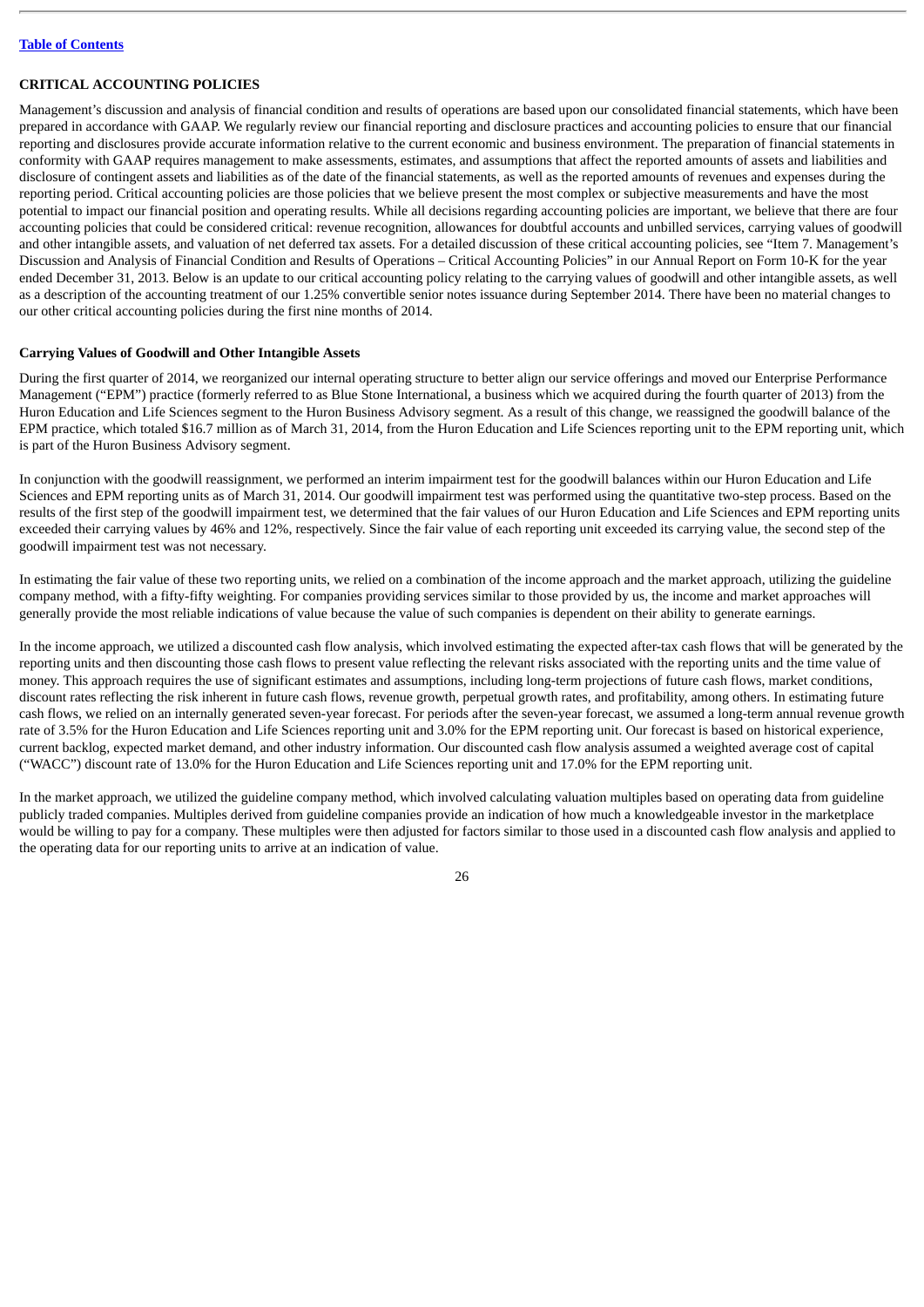Determining the fair value of a reporting unit requires us to make significant judgments, estimates and assumptions. While we believe that the estimates and assumptions underlying our valuation methodology are reasonable, these estimates and assumptions could have a significant impact on whether or not an impairment charge is recognized and also the magnitude of any such charge. The results of an impairment analysis are as of a point in time. There is no assurance that the actual future earnings or cash flows of our reporting units will not differ significantly from our projections. We will monitor any changes to our assumptions and will evaluate goodwill as deemed warranted during future periods. Any significant decline in our operations could result in goodwill impairment charges.

The table below presents, based on the goodwill impairment test performed as of March 31, 2014, the decrease in the fair value of our Huron Education and Life Sciences and EPM reporting units given a 100 basis point increase in the assumed discount rate or a 100 basis point decrease in the assumed long-term annual revenue growth rate.

|                                               |                                                                                | <b>Huron Education</b>                                             |                                                                                |     | and Life Sciences                                                         |  |  | Enterprise<br><b>Performance Management</b> |
|-----------------------------------------------|--------------------------------------------------------------------------------|--------------------------------------------------------------------|--------------------------------------------------------------------------------|-----|---------------------------------------------------------------------------|--|--|---------------------------------------------|
|                                               | Decrease in<br><b>Fair Value of</b><br>the Reporting<br>Unit<br>(in thousands) | Percentage by<br>which Fair<br>Value Exceeds<br>Carrving<br>Amount | Decrease in<br><b>Fair Value of</b><br>the Reporting<br>Unit<br>(in thousands) |     | Percentage by<br>which Fair<br><b>Value Exceeds</b><br>Carrying<br>Amount |  |  |                                             |
| Discount rate $-$ increase by 100 bps         | 9.600                                                                          | 39%                                                                |                                                                                | 700 | $9\%$                                                                     |  |  |                                             |
| Long-term growth rate $-$ decrease by 100 bps | 7.900                                                                          | 40%                                                                |                                                                                | 250 | 11%                                                                       |  |  |                                             |

#### **1.25% Convertible Senior Notes**

In accounting for the issuance of the 1.25% convertible senior notes (the "Convertible Notes"), we separated the Convertible Notes into liability and equity components. The carrying amount of the liability component was determined by measuring the fair value of a similar liability that does not have an associated convertible feature, assuming a borrowing rate reflective of a company of our size and risk profile. The carrying value of the equity component representing the conversion option, which is recognized as a debt discount, was determined by deducting the fair value of the liability component from the proceeds of the Convertible Notes. The debt discount is amortized to interest expense using the effective interest rate over the term of the Convertible Notes. The equity component will not be remeasured as long as it continues to meet the conditions for equity classification. In accounting for the transaction costs related to the issuance of the Convertible Notes, we separated the total amount incurred into liability and equity components based on their relative values, as determined above. Transaction costs attributable to the liability component are capitalized and amortized to interest expense over the term of the Convertible Notes, and transaction costs attributable to the equity component were netted with the equity component of the Convertible Notes in stockholders' equity.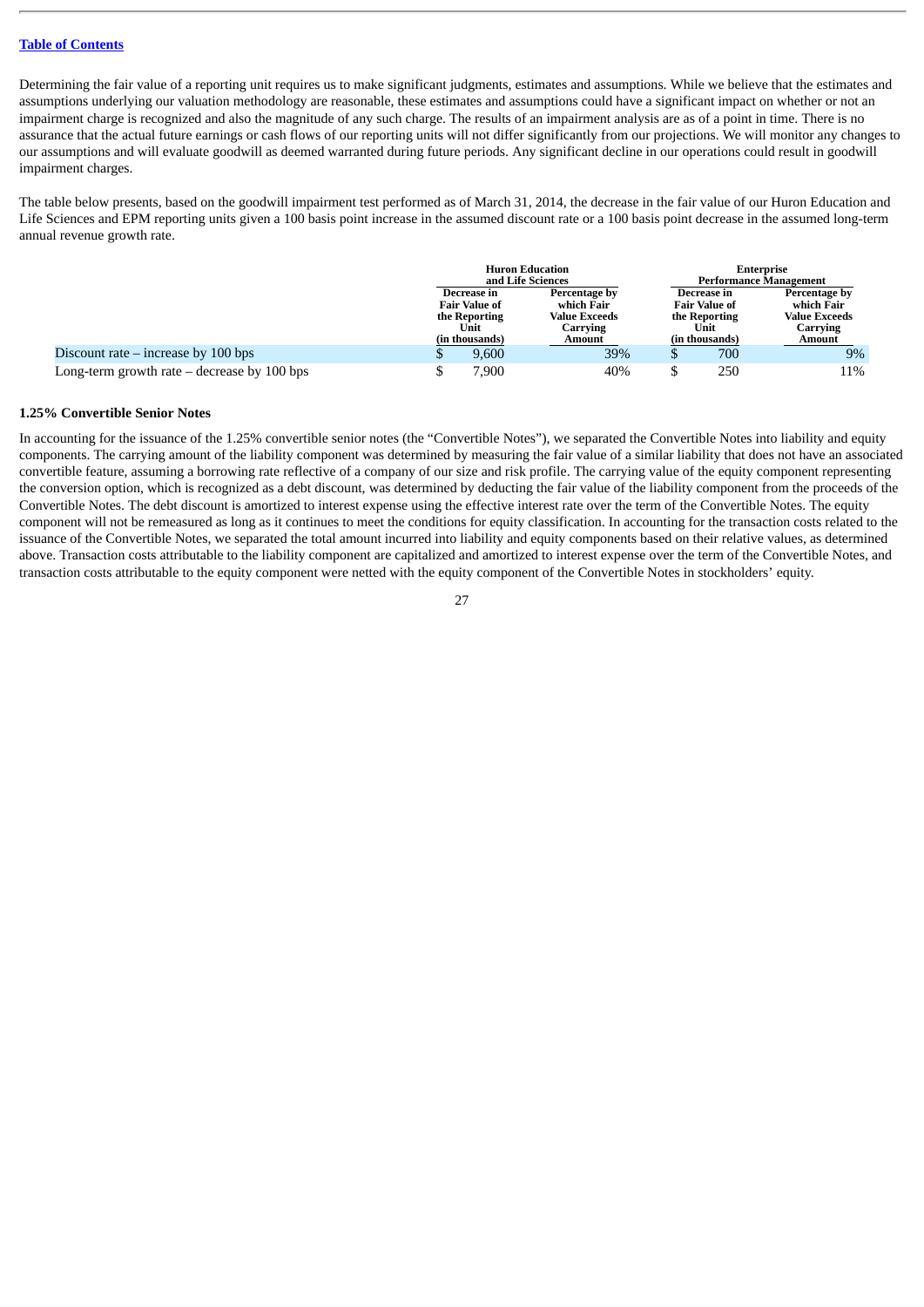## **RESULTS OF OPERATIONS**

The following table sets forth, for the periods indicated, selected segment and consolidated operating results and other operating data. Segment operating income consists of the revenues generated by a segment, less the direct costs of revenue and selling, general and administrative costs that are incurred directly by the segment. Unallocated costs include corporate costs related to administrative functions that are performed in a centralized manner that are not attributable to a particular segment.

|                                                                        | <b>Three Months Ended</b><br>September 30, |           | <b>Nine Months Ended</b><br>September 30, |           |
|------------------------------------------------------------------------|--------------------------------------------|-----------|-------------------------------------------|-----------|
|                                                                        | 2014                                       | 2013      | 2014                                      | 2013      |
| <b>Segment and Consolidated Operating Results (in thousands):</b>      |                                            |           |                                           |           |
| Revenues and reimbursable expenses:                                    |                                            |           |                                           |           |
| Huron Healthcare                                                       | \$97,812                                   | \$86,957  | \$306,327                                 | \$244,648 |
| Huron Legal                                                            | 46,146                                     | 45,263    | 154,417                                   | 131,296   |
| Huron Education and Life Sciences                                      | 36,523                                     | 34,806    | 107,846                                   | 107,666   |
| <b>Huron Business Advisory</b>                                         | 17,142                                     | 7,223     | 47,098                                    | 25,068    |
| All Other                                                              | 426                                        | 486       | 2,497                                     | 500       |
| Total revenues                                                         | 198,049                                    | 174,735   | 618,185                                   | 509,178   |
| Total reimbursable expenses                                            | 18,679                                     | 17,542    | 58,923                                    | 51,001    |
| <b>Total revenues and reimbursable expenses</b>                        | \$216,728                                  | \$192,277 | \$677,108                                 | \$560,179 |
| <b>Operating income (loss):</b>                                        |                                            |           |                                           |           |
| Huron Healthcare                                                       | \$27,727                                   | \$ 30,772 | \$117,422                                 | \$91,440  |
| Huron Legal                                                            | 10,949                                     | 15,138    | 39,227                                    | 28,869    |
| Huron Education and Life Sciences                                      | 9,459                                      | 7,773     | 27,539                                    | 28,672    |
| <b>Huron Business Advisory</b>                                         | 4,397                                      | 664       | 12,081                                    | 7,995     |
| All Other                                                              | (655)                                      | (285)     | (1,633)                                   | (701)     |
| Total segment operating income                                         | 51,877                                     | 54,062    | 194,636                                   | 156,275   |
| Operating expenses and gains not allocated to segments                 | 30,600                                     | 22,943    | 97,517                                    | 73,264    |
| <b>Total operating income</b>                                          | \$21,277                                   | \$31,119  | \$97,119                                  | \$ 83,011 |
|                                                                        |                                            |           |                                           |           |
| <b>Other Operating Data (excluding All Other):</b>                     |                                            |           |                                           |           |
| Number of full-time billable consultants (at period end) (1):          |                                            |           |                                           |           |
| Huron Healthcare                                                       | 1,109                                      | 942       | 1,109                                     | 942       |
| <b>Huron Legal</b>                                                     | 127                                        | 143       | 127                                       | 143       |
| Huron Education and Life Sciences                                      | 413                                        | 425       | 413                                       | 425       |
| <b>Huron Business Advisory</b>                                         | 197                                        | 62        | 197                                       | 62        |
| Total                                                                  | 1,846                                      | 1,572     | 1,846                                     | 1,572     |
| Average number of full-time billable consultants (for the period) (1): |                                            |           |                                           |           |
| Huron Healthcare                                                       | 1,114                                      | 926       | 1,057                                     | 891       |
| <b>Huron Legal</b>                                                     | 126                                        | 146       | 131                                       | 146       |
| Huron Education and Life Sciences                                      | 403                                        | 425       | 417                                       | 431       |
| <b>Huron Business Advisory</b>                                         | 184                                        | 62        | 171                                       | 62        |
| Total                                                                  | 1,827                                      | 1,559     | 1,776                                     | 1,530     |
| Full-time billable consultant utilization rate (2):                    |                                            |           |                                           |           |
| Huron Healthcare                                                       | 74.0%                                      | 80.2%     | 78.2%                                     | 83.5%     |
| Huron Legal                                                            | 63.5%                                      | 62.3%     | 65.3%                                     | 58.1%     |
| Huron Education and Life Sciences                                      | 71.3%                                      | 64.4%     | 70.4%                                     | 66.7%     |
| <b>Huron Business Advisory</b>                                         | 65.4%                                      | 73.6%     | 69.7%                                     | 80.5%     |
| Total                                                                  | 71.8%                                      | 73.9%     | 74.6%                                     | 76.2%     |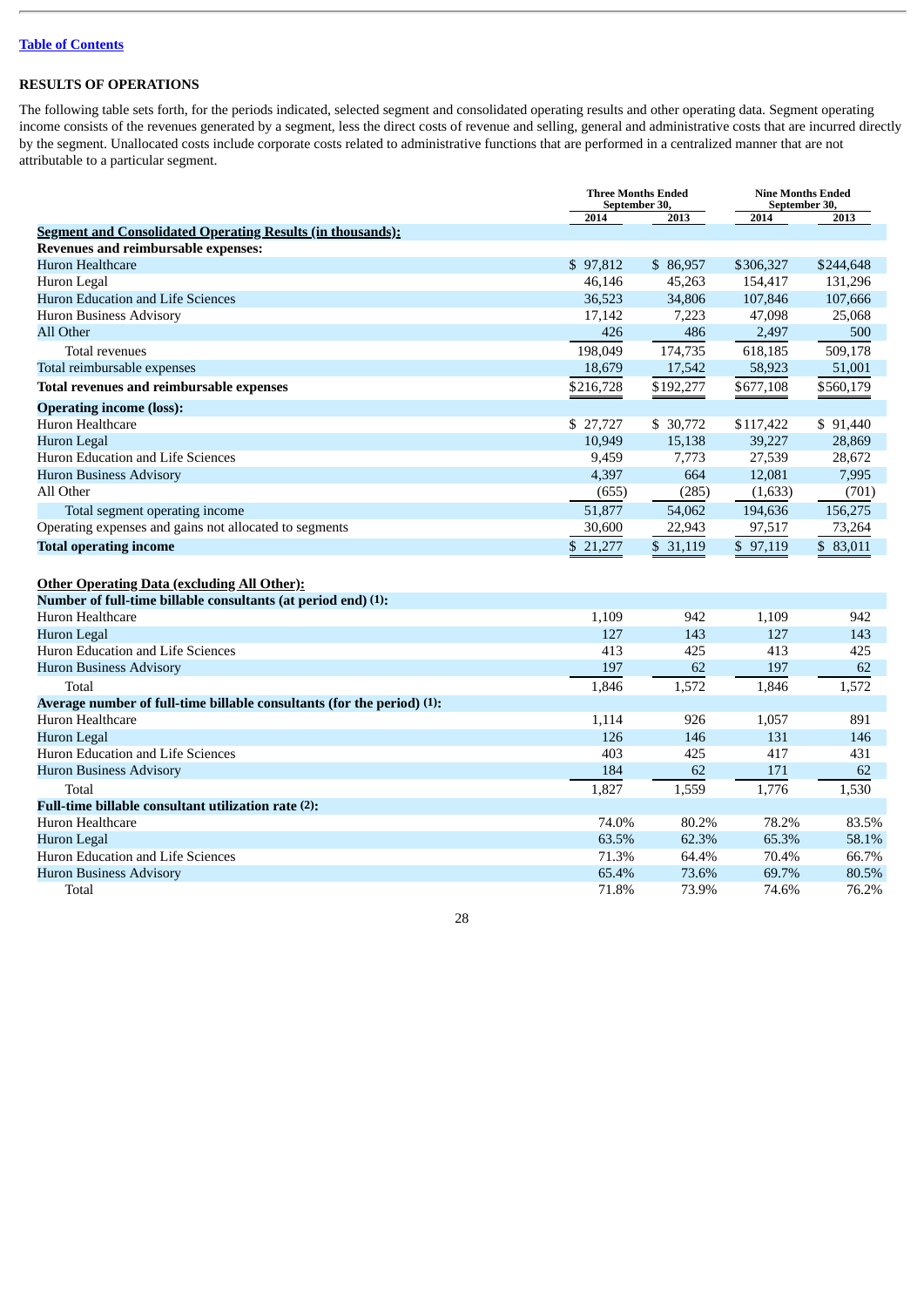|                                                                  | 2014      | <b>Three Months Ended</b><br>September 30,<br>2013 | <b>Nine Months Ended</b><br>September 30,<br>2014<br>2013 |           |  |
|------------------------------------------------------------------|-----------|----------------------------------------------------|-----------------------------------------------------------|-----------|--|
| <b>Other Operating Data (continued):</b>                         |           |                                                    |                                                           |           |  |
| Full-time billable consultant average billing rate per hour (3): |           |                                                    |                                                           |           |  |
| Huron Healthcare                                                 | \$        | \$                                                 | \$.                                                       | \$        |  |
|                                                                  | 230       | 230                                                | 243                                                       | 211       |  |
| Huron Legal (5)                                                  | \$        | \$                                                 | \$                                                        | 226       |  |
|                                                                  | 243       | 235                                                | 242                                                       | S         |  |
| <b>Huron Education and Life Sciences</b>                         | \$        | \$                                                 | 217                                                       | 215       |  |
|                                                                  | 225       | 215                                                | \$                                                        | \$        |  |
| <b>Huron Business Advisory</b>                                   | \$        | \$                                                 | \$                                                        | 337       |  |
|                                                                  | 277       | 331                                                | 258                                                       | \$        |  |
| Total $(5)$                                                      | \$        | \$                                                 | \$                                                        | \$        |  |
|                                                                  | 234       | 231                                                | 238                                                       | 219       |  |
| Revenue per full-time billable consultant (in thousands):        |           |                                                    |                                                           |           |  |
| Huron Healthcare                                                 | \$        | \$                                                 | \$                                                        | \$        |  |
|                                                                  | 81        | 87                                                 | 270                                                       | 254       |  |
| Huron Legal (5)                                                  | \$        | \$                                                 | \$                                                        | 180       |  |
|                                                                  | 72        | 67                                                 | 218                                                       | \$        |  |
| Huron Education and Life Sciences                                | \$        | \$                                                 | \$.                                                       | 204       |  |
|                                                                  | 76        | 64                                                 | 216                                                       | \$        |  |
| <b>Huron Business Advisory</b>                                   | \$<br>88  | \$<br>112                                          | 261                                                       | \$<br>388 |  |
| Total $(5)$                                                      | \$        | \$                                                 | \$                                                        | \$        |  |
|                                                                  | 80        | 80                                                 | 253                                                       | 238       |  |
| Average number of full-time equivalents (for the period) (4):    |           |                                                    |                                                           |           |  |
| Huron Healthcare                                                 | 64        | 53                                                 | 58                                                        | 54        |  |
| Huron Legal                                                      | 1,009     | 963                                                | 1,155                                                     | 1,011     |  |
| Huron Education and Life Sciences                                | 45        | 47                                                 | 43                                                        | 44        |  |
| <b>Huron Business Advisory</b>                                   | 9         | 3                                                  | 8                                                         | 3         |  |
| Total                                                            | 1,127     | 1,066                                              | 1,264                                                     | 1,112     |  |
| Revenue per full-time equivalents (in thousands):                |           |                                                    |                                                           |           |  |
| Huron Healthcare                                                 | 115       | \$                                                 | \$                                                        | \$        |  |
|                                                                  | \$        | 123                                                | 357                                                       | 342       |  |
| Huron Legal (5)                                                  | \$        | \$                                                 | 109                                                       | \$        |  |
|                                                                  | 37        | 37                                                 | \$                                                        | 104       |  |
| <b>Huron Education and Life Sciences</b>                         | \$        | \$                                                 | \$.                                                       | 442       |  |
|                                                                  | 129       | 159                                                | 413                                                       | \$        |  |
| <b>Huron Business Advisory</b>                                   | \$<br>106 | \$<br>106                                          | 294                                                       | \$<br>429 |  |
| Total $(5)$                                                      | \$        | \$                                                 | \$                                                        | \$        |  |
|                                                                  | 45        | 47                                                 | 132                                                       | 130       |  |

(1) Consists of our full-time professionals who provide consulting services and generate revenues based on the number of hours worked.

(2) Utilization rate for our full-time billable consultants is calculated by dividing the number of hours all of our full-time billable consultants worked on client assignments during a period by the total available working hours for all of these consultants during the same period, assuming a forty-hour work week, less paid holidays and vacation days.

(3) Average billing rate per hour for our full-time billable consultants is calculated by dividing revenues for a period by the number of hours worked on client assignments during the same period.

(4) Consists of consultants who work variable schedules as needed by our clients, as well as other professionals who generate revenues primarily based on number of hours worked and units produced, such as pages reviewed and data processed. Also includes full-time employees who provide software support and maintenance services to our clients.

(5) During the second quarter of 2014, we revised the methodology we use to allocate revenue between our billable consultants and our full-time equivalents in our Huron Legal segment to better reflect the nature of the work being provided. Operating data for the three and nine months ended September 30, 2014 and 2013, as presented above, reflects this change.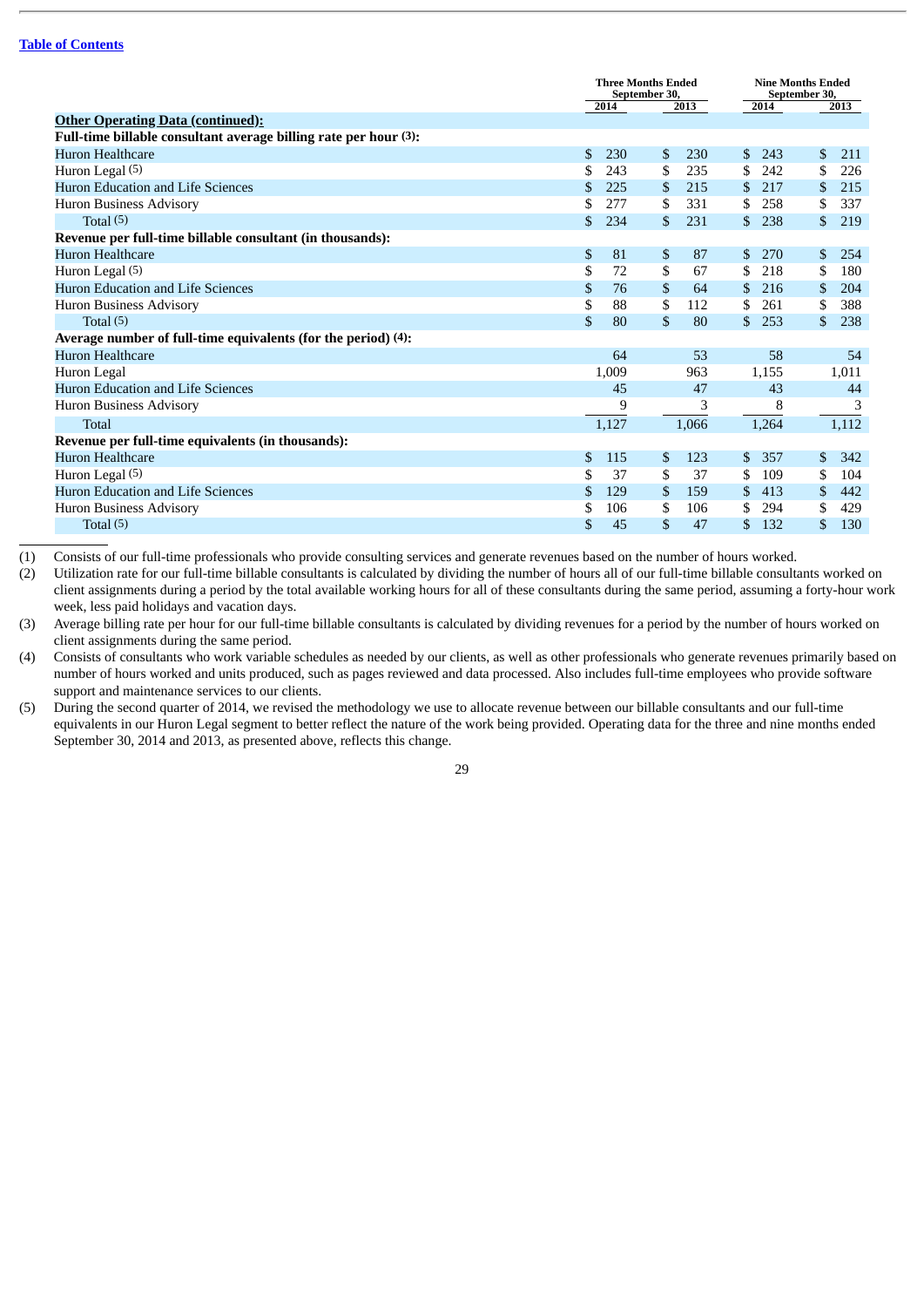#### **Non-GAAP Measures**

We also assess our results of operations using certain non-GAAP financial measures. These non-GAAP financial measures differ from GAAP because the non-GAAP financial measures we calculate to measure Adjusted earnings before interest, taxes, depreciation and amortization ("Adjusted EBITDA"), Adjusted net income from continuing operations, and Adjusted diluted earnings per share from continuing operations exclude a number of items required by GAAP, each discussed below. These non-GAAP financial measures should be considered in addition to, and not as a substitute for or superior to, any measure of performance, cash flows, or liquidity prepared in accordance with GAAP. Our non-GAAP financial measures may be defined differently from time to time and may be defined differently than similar terms used by other companies, and accordingly, care should be exercised in understanding how we define our non-GAAP financial measures.

Our management uses the non-GAAP financial measures to gain an understanding of our comparative operating performance, for example when comparing such results with previous periods or forecasts. These non-GAAP financial measures are used by management in their financial and operating decision making because management believes they reflect our ongoing business in a manner that allows for meaningful period-to-period comparisons. Management also uses these non-GAAP financial measures when publicly providing our business outlook, for internal management purposes, and as a basis for evaluating potential acquisitions and dispositions. We believe that these non-GAAP financial measures provide useful information to investors and others in understanding and evaluating Huron's current operating performance and future prospects in the same manner as management does and in comparing in a consistent manner Huron's current financial results with Huron's past financial results.

The reconciliations of these financial measures from GAAP to non-GAAP are as follows (in thousands):

|                                                                | <b>Three Months Ended</b><br>September 30, |           | <b>Nine Months Ended</b><br>September 30, |           |  |
|----------------------------------------------------------------|--------------------------------------------|-----------|-------------------------------------------|-----------|--|
|                                                                | 2014                                       | 2013      | 2014                                      | 2013      |  |
| <b>Revenues</b>                                                | \$198,049                                  | \$174,735 | \$618,185                                 | \$509,178 |  |
| Net income from continuing operations                          | \$12,219                                   | \$17,161  | \$66,258                                  | \$44,344  |  |
| Add back:                                                      |                                            |           |                                           |           |  |
| Income tax expense                                             | 7,126                                      | 12,531    | 26,309                                    | 33,532    |  |
| Interest and other expenses                                    | 1,932                                      | 1,427     | 4,552                                     | 5,135     |  |
| Depreciation and amortization                                  | 7,542                                      | 5,643     | 22,256                                    | 16,631    |  |
| Earnings before interest, taxes, depreciation and amortization |                                            |           |                                           |           |  |
| (EBITDA)                                                       | 28,819                                     | 36,762    | 119,375                                   | 99,642    |  |
| Add back:                                                      |                                            |           |                                           |           |  |
| Restructuring charges                                          | 233                                        |           | 1,396                                     | 596       |  |
| Litigation and other gains                                     | (150)                                      | (5,300)   | (590)                                     | (6, 450)  |  |
| <b>Adjusted EBITDA</b>                                         | \$ 28,902                                  | \$31,462  | \$120,181                                 | \$93,788  |  |
| Adjusted EBITDA as a percentage of revenues                    | 14.6%                                      | 18.0%     | 19.4%                                     | 18.4%     |  |

|                                                                | <b>Three Months Ended</b><br>September 30, |              | <b>Nine Months Ended</b><br>September 30,<br>2014 |          |
|----------------------------------------------------------------|--------------------------------------------|--------------|---------------------------------------------------|----------|
| Net income from continuing operations                          |                                            | 2013<br>2014 |                                                   | 2013     |
|                                                                | \$12,219                                   | \$17,161     | \$66,258                                          | \$44,344 |
| Weighted average shares—diluted                                | 22,975                                     | 22,873       | 23,052                                            | 22,712   |
| Diluted earnings per share from continuing operations          | 0.53                                       | 0.75<br>S.   | 2.87                                              | 1.95     |
| Add back:                                                      |                                            |              |                                                   |          |
| Amortization of intangible assets                              | 2,835                                      | 1,440        | 8,265                                             | 4,347    |
| Restructuring charges                                          | 233                                        |              | 1,396                                             | 596      |
| Litigation and other gains                                     | (150)                                      | (5,300)      | (590)                                             | (6, 450) |
| Non-cash interest on convertible notes                         | 406                                        |              | 406                                               |          |
| Tax effect                                                     | (1,330)                                    | 1,544        | (3,791)                                           | 603      |
| Net tax benefit related to "check-the-box" election            |                                            |              | (10, 244)                                         |          |
| Total adjustments, net of tax                                  | 1,994                                      | (2,316)      | (4,558)                                           | (904)    |
| Adjusted net income from continuing operations                 | 14,213                                     | 14,845       | \$61,700                                          | 43,440   |
| Adjusted diluted earnings per share from continuing operations | 0.62                                       | 0.65         | 2.68                                              | 1.91     |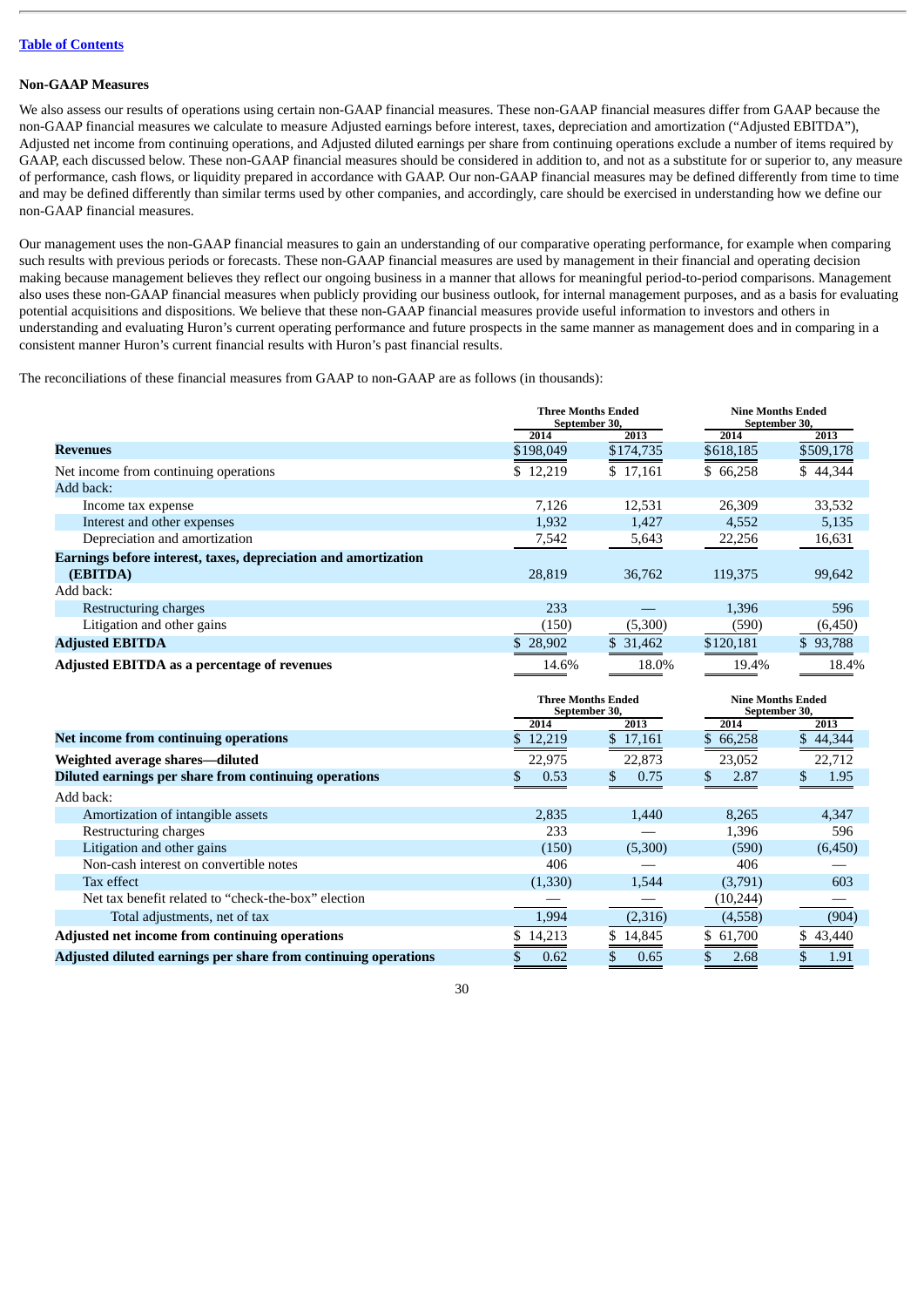These non-GAAP financial measures include adjustments for the following items:

*Restructuring charges:* We have incurred charges due to the restructuring of various parts of our business. These restructuring charges have primarily consisted of costs associated with office space consolidations including the accelerated depreciation of certain leasehold improvements, and severance charges. We have excluded the effect of the restructuring charges from our non-GAAP measures as a means to provide comparability with periods that were not impacted by a restructuring charge. Additionally, the amount of each restructuring charge is significantly affected by the timing and size of the restructured business or component of a business.

*Litigation and other gains:* We have excluded the effect of the litigation gain recorded in the first quarter of 2013 and the remeasurement gains related to the contingent acquisition liability because their exclusion permits comparability with periods that were not impacted by these items.

*Amortization of intangible assets:* We have excluded the effect of amortization of intangible assets from the calculation of Adjusted net income from continuing operations presented above. Amortization of intangibles is inconsistent in its amount and frequency and is significantly affected by the timing and size of our acquisitions.

*Non-cash interest on convertible notes:* We incur non-cash interest expense relating to the implied value of the equity conversion component of our Convertible Notes. The value of the equity conversion component is treated as a debt discount and amortized to interest expense over the life of the Convertible Notes using the effective interest rate method. We exclude this non-cash interest expense that does not represent cash interest payments made to our note holders.

*Tax effect:* The non-GAAP income tax adjustment reflects the incremental tax rate applicable to the non-GAAP adjustments.

*Net tax benefit related to "check-the-box" election:* We have excluded the effect of the net tax benefit from our "check-the-box" election to treat one of our wholly-owned foreign subsidiaries as a disregarded entity for U.S. federal income tax purposes during the first quarter of 2014 because its exclusion permits comparability with periods that were not impacted by this item.

*Income tax expense, Interest and other expenses, Depreciation and amortization:* We have excluded the effects of income tax expense, interest and other expenses, and depreciation and amortization in the calculation of EBITDA as these are customary exclusions as defined by the calculation of EBITDA to arrive at meaningful earnings from core operations excluding the effect of such items.

#### **Three Months Ended September 30, 2014 Compared to Three Months Ended September 30, 2013**

#### **Revenues**

Revenues increased \$23.3 million, or 13.3%, to \$198.0 million for the third quarter of 2014 from \$174.7 million for the third quarter of 2013. Revenues for the third quarter of 2014 included \$18.9 million from businesses that we acquired subsequent to the third quarter of 2013.

Of the overall \$23.3 million increase in revenues, \$22.3 million was attributable to an increase in revenue from our full-time billable consultants and \$1.0 million was attributable to our full-time equivalents. The increase in full-time billable consultant revenues was driven by an increase in the average number of billable consultants and average billing rate, partially offset by a decrease in the consultant utilization rate. The increase in revenue from full-time billable consultants primarily reflected strengthened demand for our services in the Huron Healthcare, Huron Business Advisory, and Huron Education and Life Sciences segments. The increase in full-time equivalent revenue was primarily attributable to an increase in the average number of full-time equivalents, partially offset by a decrease in revenue per full-time equivalent. Revenue attributable to full-time equivalents primarily reflected an increase in demand for our discovery services in the Huron Legal segment and an increased use of contractors in the Huron Healthcare segment, partially offset by a decrease in the use of contractors in the Huron Education and Life Sciences segment.

### **Total Direct Costs**

Our total direct costs increased \$24.4 million, or 22.8%, to \$131.1 million in the three months ended September 30, 2014, from \$106.8 million in the three months ended September 30, 2013. The increase primarily related to a \$15.1 million increase in salaries and related expenses for our revenue-generating professionals, a \$6.2 million increase in bonus expense for our revenue-generating professionals, a \$2.4 million increase in contractor expense, and a \$0.4 million increase in intangible asset amortization expense. As a percentage of revenues, our total direct costs increased to 66.2% during the third quarter of 2014 compared to 61.1% during the third quarter of 2013. This increase primarily reflected increases in salaries and related expenses and bonus expense for our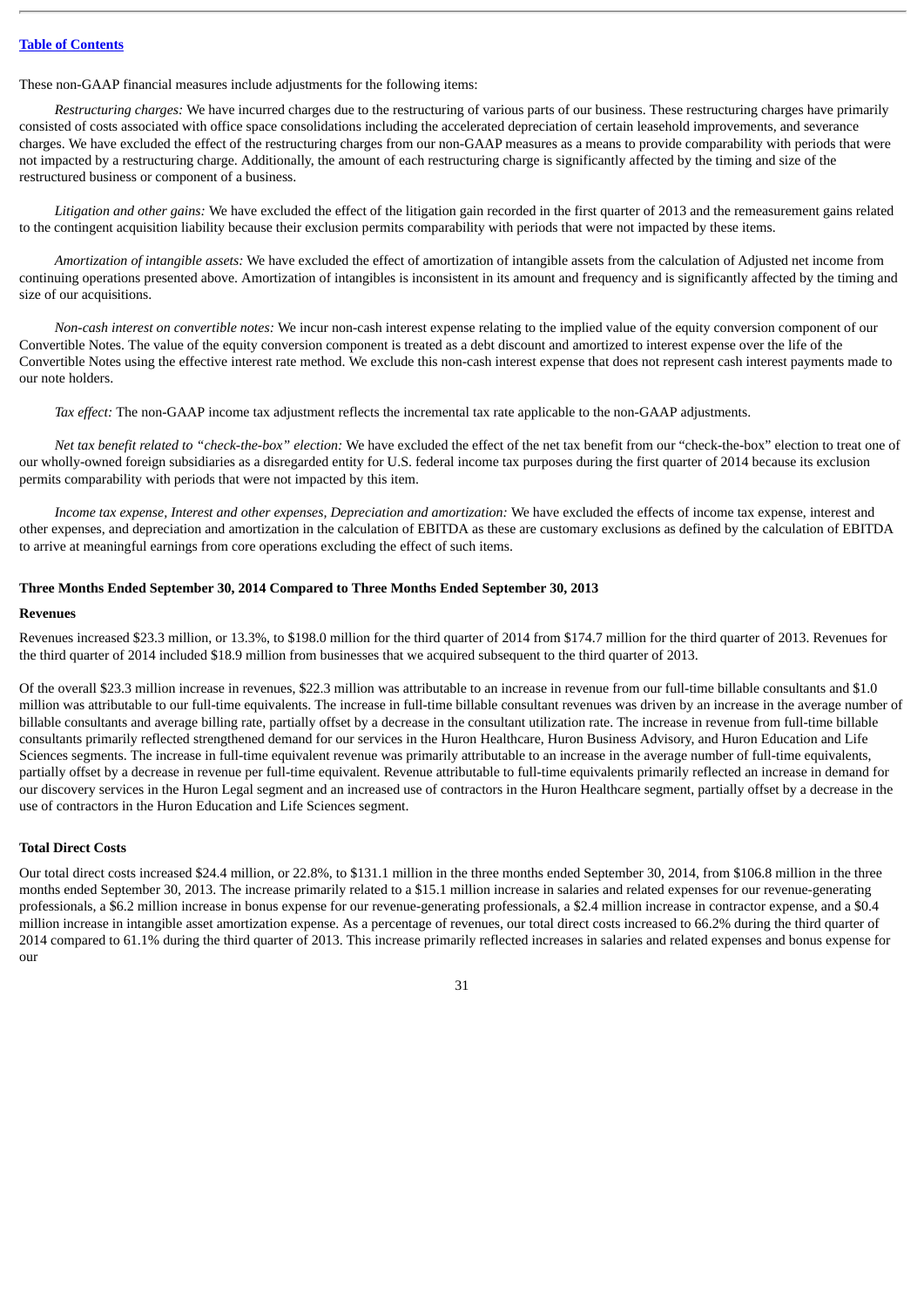revenue-generating professionals as percentages of revenues during the third quarter of 2014, as well as an increase in contractor expense as a percentage of revenues during the period.

Total direct costs for the three months ended September 30, 2014 included \$3.9 million of share-based compensation expense and \$1.2 million of amortization expense for intangible assets and software development costs, primarily representing customer-related assets and software acquired in business combinations. Total direct costs for the three months ended September 30, 2013 included \$2.8 million of share-based compensation expense and \$0.7 million of amortization expense for intangible assets and software development costs. The increase in share-based compensation expense was primarily attributable to an increase in the amount of restricted stock awards granted to employees in the first nine months of 2014 and an increase in the number of performancebased awards that are expected, as of September 30, 2014, to be earned in 2014 based on 2014 performance, compared to those that were expected, as of September 30, 2013, to be earned based on 2013 performance. The increase in amortization expense was primarily related to the amortization of intangible assets from businesses acquired during the fourth quarter of 2013 and the first half of 2014, as well as an increase in amortization expense for certain software development costs.

#### **Operating Expenses and Other Operating Gains**

Selling, general and administrative expenses increased \$2.1 million, or 5.6%, to \$39.3 million in the third quarter of 2014 from \$37.2 million in the third quarter of 2013. This increase was primarily related to a \$1.7 million increase in salaries and related expenses for our support personnel, a \$0.9 million increase in promotion and sponsorship expenses, and a \$0.5 million increase in facilities and other office related expenses, partially offset by a \$0.5 million decrease in legal expenses, a \$0.3 million decrease in accounting, tax and audit fees and a \$0.3 million decrease in severance expense. As a percentage of revenues, selling, general and administrative expenses decreased to 19.8% during the third quarter of 2014 compared to 21.3% during the third quarter of 2013. This decrease primarily reflected revenue growth that outpaced the increase in salaries and related expenses for our support personnel and decreases in legal expenses, practice administration and meetings expense, accounting, tax and audit fees, and severance expense.

During the third quarter of 2014, we determined that the likelihood of payout of the contingent consideration liability incurred in connection with a business acquisition was remote and reduced the fair value of the liability to zero, which resulted in a \$0.2 million remeasurement gain. There was no remeasurement gain or loss for the comparable period last year. During the third quarter of 2013, we reached a settlement agreement to resolve a lawsuit brought by the Company, resulting in a gain of \$5.3 million during that period.

Depreciation and amortization expense increased by \$1.3 million to \$6.3 million in the three months ended September 30, 2014, from \$5.0 million in the three months ended September 30, 2013. The increase primarily related to the amortization of intangible assets from businesses acquired during the fourth quarter of 2013 and first half of 2014. Intangible asset amortization included within operating expenses relates to certain customer relationships, non-competition agreements, trade names, and licenses acquired in connection with our acquisitions.

#### **Operating Income**

Operating income decreased \$9.8 million, or 31.6%, to \$21.3 million in the third quarter of 2014 from \$31.1 million in the third quarter of 2013. Operating margin, which is defined as operating income expressed as a percentage of revenues, decreased to 10.7% in the three months ended September 30, 2014, compared to 17.8% in the three months ended September 30, 2013. The decrease in operating margin was primarily attributable to the increases in salaries and related expenses and bonus expense for our revenue-generating professionals as percentages of revenue during the third quarter of 2014, as well as the decrease in litigation and other gains during the third quarter of 2014 compared to the same period last year.

#### **Other Expense, Net**

Total other expense, net increased by \$0.5 million, or 35.4%, to \$1.9 million in the third quarter of 2014 from \$1.4 million in the third quarter of 2013. The increase was primarily attributable to the increased interest expense due to our Convertible Notes issued in September 2014. For the month of September 2014, the interest expense related to the coupon of the Convertible Notes was \$0.2 million and the non-cash interest expense related to the amortization of the debt discount and amortization of debt issuance costs totaled \$0.5 million. For the fourth quarter of 2014, we expect interest expense related to the coupon of the Convertible Notes to be \$0.8 million and non-cash interest expense related to the amortization of the debt discount and amortization of debt issuance costs to be \$2.0 million.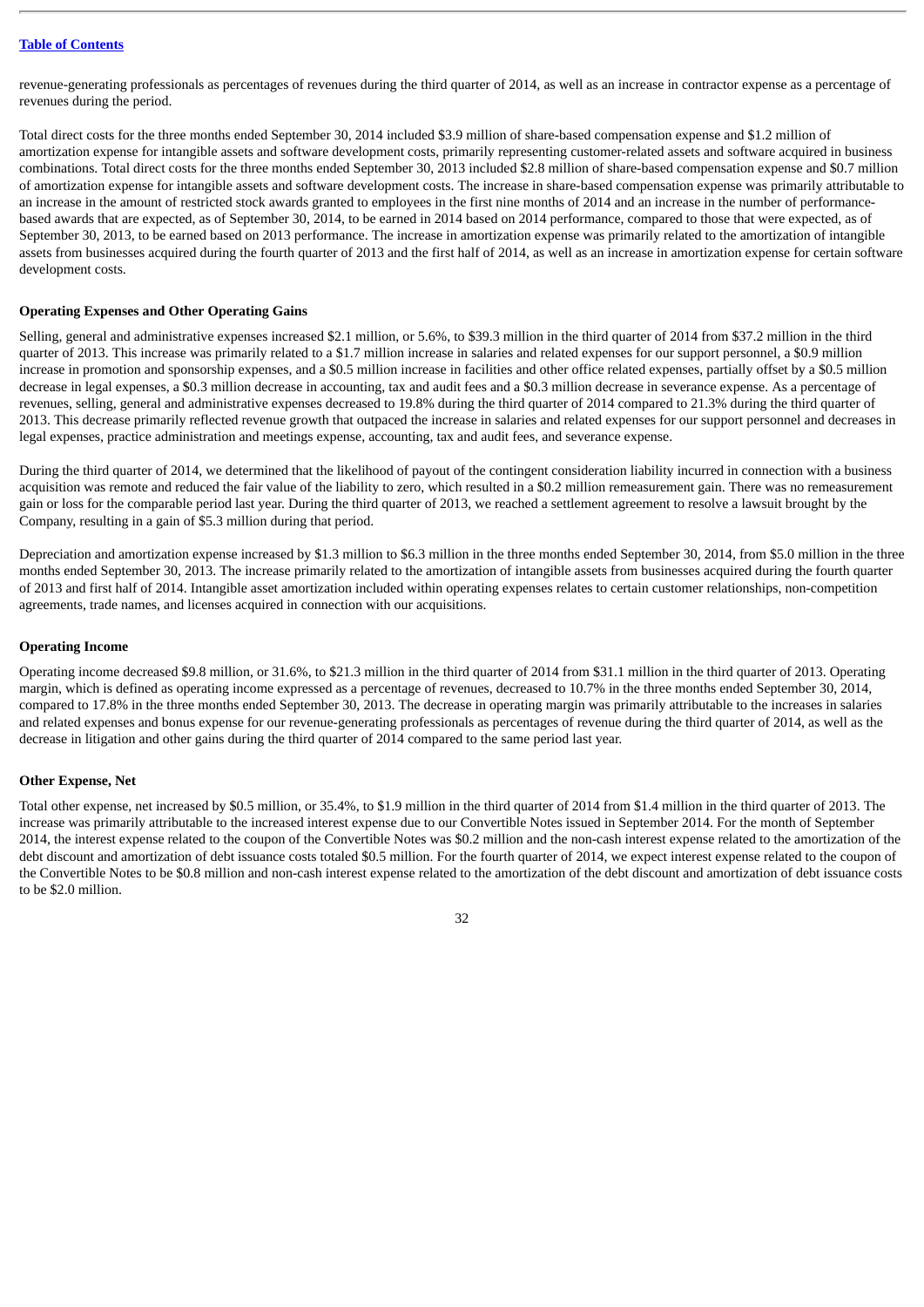#### **Income Tax Expense**

For the third quarter of 2014, we recognized income tax expense from continuing operations of \$7.1 million on income from continuing operations of \$19.3 million. For the third quarter of 2013, we recognized income tax expense from continuing operations of \$12.5 million on income from continuing operations of \$29.7 million. Our effective tax rate for the third quarter of 2014 was 36.8% compared with 42.2% for the same period last year. The effective tax rate for the three months ended September 30, 2014 was lower than the statutory rate, inclusive of state income taxes, primarily due to the favorable settlement of the IRS audit for years 2009, 2010, and 2011. The effective tax rate for the three months ended September 30, 2013 was higher than the statutory rate, inclusive of state income taxes, primarily due to the impact of foreign losses with no tax benefit and certain non-deductible business expenses, partially offset by the impact of certain credits and deductions.

#### **Net Income from Continuing Operations**

Net income from continuing operations was \$12.2 million for the three months ended September 30, 2014, compared to net income from continuing operations of \$17.2 million for the same period last year. The \$4.9 million decrease in net income from continuing operations was primarily due to the decrease in operating income, partially offset by the decrease in income tax expense, as discussed above. As a result of the decrease in net income from continuing operations, diluted earnings per share from continuing operations for the third quarter of 2014 was \$0.53 compared to \$0.75 for the third quarter of 2013.

#### **EBITDA and Adjusted EBITDA**

EBITDA decreased \$7.9 million to \$28.8 million for the three months ended September 30, 2014, from \$36.8 million for the three months ended September 30, 2013. Adjusted EBITDA decreased \$2.6 million to \$28.9 million in the third quarter of 2014 from \$31.5 million in the third quarter of 2013. The decrease in EBITDA was primarily due to the decrease in the litigation gain and the decrease in segment operating income, as discussed below in Segment Results, while the decrease in Adjusted EBITDA was primarily due to the decrease in segment operating income.

#### **Adjusted Net Income from Continuing Operations**

Adjusted net income from continuing operations decreased \$0.6 million to \$14.2 million in the third quarter of 2014 compared to \$14.8 million in the third quarter of 2013. The decrease was primarily attributable to the decrease in segment operating income.

#### **Segment Results**

#### **Huron Healthcare**

#### **Revenues**

Huron Healthcare segment revenues increased \$10.9 million, or 12.5%, to \$97.8 million for the third quarter of 2014 from \$87.0 million for the third quarter of 2013. Revenues for the third quarter of 2014 included \$7.6 million from Vonlay, a business that we acquired in the second quarter of 2014. During the three months ended September 30, 2014, revenues from time-and-expense engagements, fixed-fee engagements, performance-based arrangements, and software support and maintenance arrangements represented 7.9%, 66.9%, 19.6%, and 5.6% of this segment's revenues, respectively, compared to 1.6%, 67.1%, 25.9%, and 5.4%, respectively, for the comparable period in 2013.

Of the overall \$10.9 million increase in revenues, \$10.0 million was attributable to our full-time billable consultants and \$0.9 million was attributable to our full-time equivalents. The increase in demand for our services reflected the continued pressures our clients face as the result of evolving business models, rising costs, and declining reimbursements from government and commercial payers. The increase in full-time billable consultant revenues reflected an increase in the average number of full-time billable consultants, partially offset by a decrease in the consultant utilization rate. Performance-based fee revenue was \$19.2 million during the third quarter of 2014 compared to \$22.5 million during the third quarter of 2013. We expect performance-based fees to be greater in the first half of 2014 than in the second half of 2014. The level of performance-based fees earned may vary based on our clients' preferences and the mix of services we provide. Performance-based fee arrangements may cause significant variations in revenues, operating results, and average billing rates due to our level of execution and the timing of achievement of the performance-based criteria. With regard to our full-time equivalents, the Huron Healthcare segment experienced an increase in the average number of full-time equivalents, partially offset by a decrease in revenue per full-time equivalent in the third quarter of 2014 compared to the same period last year.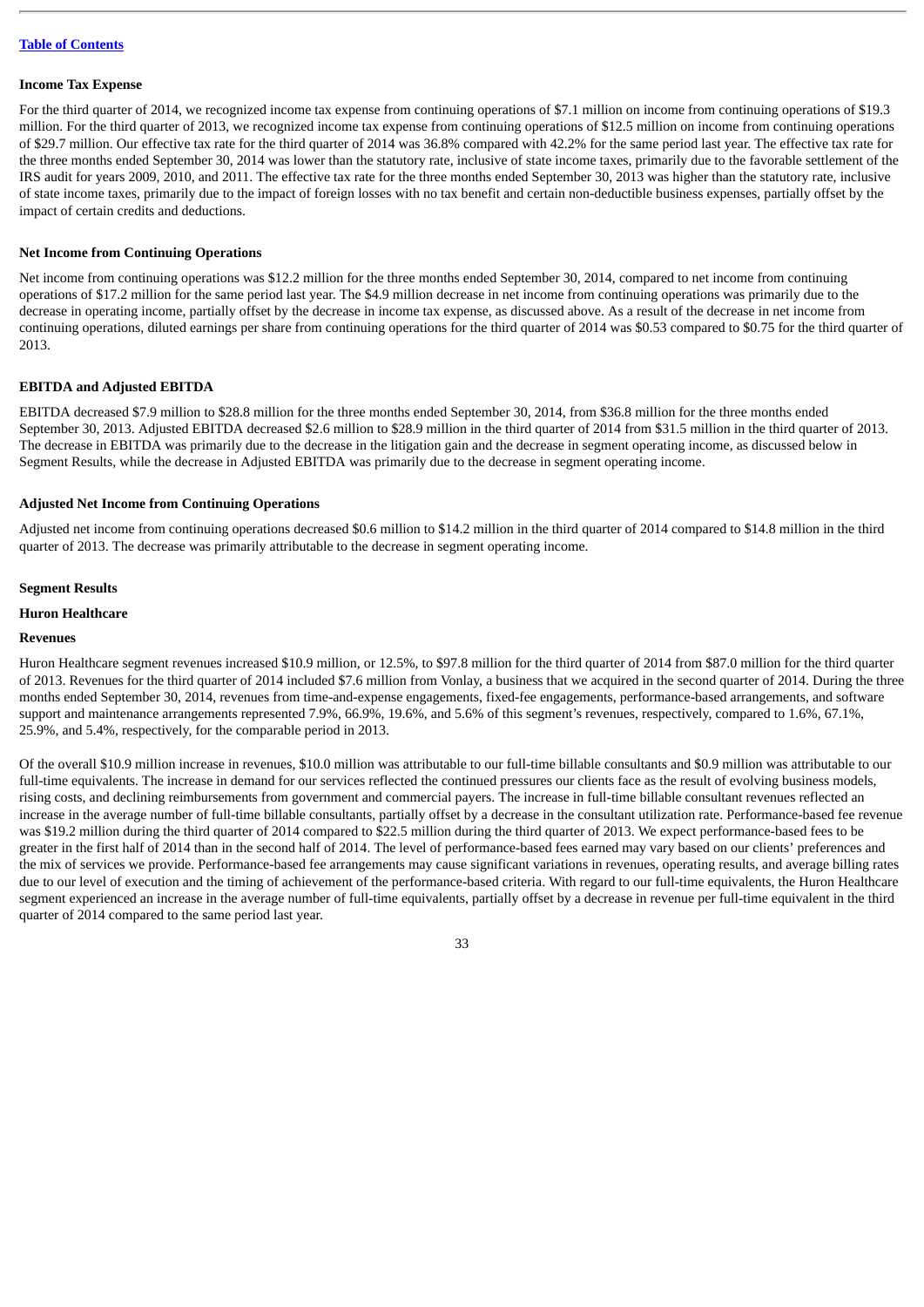#### **Operating Income**

Huron Healthcare segment operating income decreased \$3.0 million, or 9.9%, to \$27.7 million in the three months ended September 30, 2014, from \$30.8 million in the three months ended September 30, 2013. The Huron Healthcare segment operating margin, defined as segment operating income expressed as a percentage of segment revenues, decreased to 28.3% for the third quarter of 2014 from 35.4% in the same period last year. The decrease in this segment's operating margin was primarily attributable to an increase in salaries and related expenses and bonus expense for our revenue-generating professionals as a percentage of revenues, as well as an increase in intangible asset amortization expense as a percentage of revenues.

#### **Huron Legal**

#### **Revenues**

Huron Legal segment revenues increased \$0.9 million, or 2.0%, to \$46.1 million for the third quarter of 2014 from \$45.3 million for the third quarter of 2013. Revenues from time-and-expense engagements, fixed-fee engagements, and performance-based arrangements represented 92.3%, 2.8%, and 4.9% of this segment's revenues, respectively, during the three months ended September 30, 2014. During the comparable period in 2013, revenues from time-andexpense engagements, fixed-fee engagements, and support and maintenance arrangements represented 95.9%, 3.4%, and 0.7% of this segment's revenues, respectively.

Of the overall \$0.9 million increase in revenues, \$1.5 million was attributable to an increase in revenue generated by our full-time equivalents, partially offset by a \$0.6 million decrease in revenue generated by our full-time billable consultants. The increase in revenue attributable to our full-time equivalents was the result of an increase in the average number of full-time equivalents. The decrease in full-time billable consultant revenue reflected a decrease in the average number of full-time billable consultants, partially offset by an increase in the average billing rate and consultant utilization rate.

#### **Operating Income**

Huron Legal segment operating income decreased by \$4.2 million, or 27.7%, to \$10.9 million in the three months ended September 30, 2014, from \$15.1 million in the three months ended September 30, 2013. Segment operating margin decreased to 23.7% for the third quarter of 2014 from 33.4% in the same period last year. The decrease in this segment's operating margin was primarily attributable to an increase in contractor expense and bonus expense for our revenue-generating professionals as percentages of revenues. Increases, as a percentage of revenues, in bonus expense for our support personnel and promotion and sponsorship expenses also contributed to the decrease in operating margin. These decreases in operating margin were partially offset by a decrease in salaries and related expenses for our revenue-generating professionals.

#### **Huron Education and Life Sciences**

#### **Revenues**

Huron Education and Life Sciences segment revenues increased \$1.7 million, or 4.9%, to \$36.5 million for the third quarter of 2014 from \$34.8 million for the third quarter of 2013. Revenues for the third quarter of 2014 included \$3.5 million from The Frankel Group Associates, a business that we acquired in the first quarter of 2014. Revenues from time-and-expense engagements, fixed-fee engagements, and software support and maintenance arrangements represented 71.3%, 23.9%, and 4.8% of this segment's revenues, respectively, during the three months ended September 30, 2014, compared to 84.3%, 11.6%, and 4.1%, respectively, for the comparable period in 2013.

Of the overall \$1.7 million increase in revenues, \$3.4 million was attributable to an increase in revenue generated by our full-time billable consultants, partially offset by a \$1.7 million decrease in revenue generated by our full-time equivalents. The increase in revenue from our full-time billable consultants primarily reflected increases in the consultant utilization rate and average billing rate, partially offset by a decrease in the average number of full-time billable consultants. The decrease in revenue from our full-time equivalents was driven by a decrease in both revenue per full-time equivalent and the average number of full-time equivalents.

#### **Operating Income**

Huron Education and Life Sciences segment operating income increased \$1.7 million, or 21.7%, to \$9.5 million in the three months ended September 30, 2014, from \$7.8 million in the three months ended September 30, 2013. The Huron Education and Life Sciences segment operating margin increased to 25.9% for the third quarter of 2014 from 22.3% in the same period last year. The increase in this segment's operating margin was primarily attributable to decreases in contractor expense, practice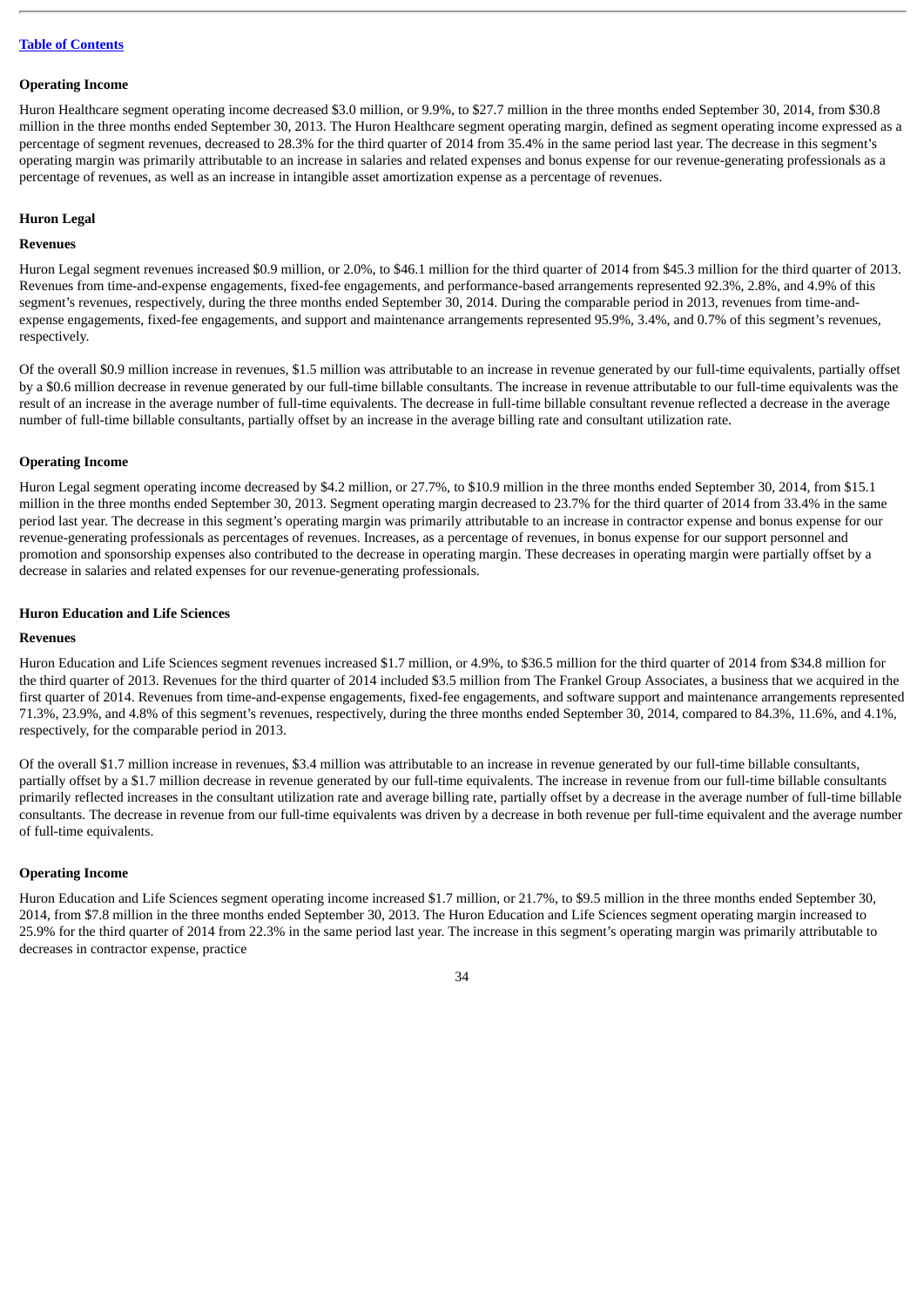administration and meetings expense, and severance expense, as well as a decrease in salaries and related expenses for our revenue-generating professionals as a percentage of revenues. These increases to the operating margin were partially offset by an increase in bonus expense for our revenue-generating professionals.

#### **Huron Business Advisory**

#### **Revenues**

Huron Business Advisory segment revenues increased \$9.9 million, or 137.3%, to \$17.1 million for the third quarter of 2014 from \$7.2 million for the third quarter of 2013. Revenues for the third quarter of 2014 included \$7.7 million from our EPM practice (formerly referred to as Blue Stone International, a business that we acquired during the fourth quarter of 2013). Revenues from time-and-expense engagements, fixed-fee engagements, and performance-based arrangements represented 68.8%, 15.6%, and 15.6% of this segment's revenues, respectively, during the third quarter of 2014, compared to 71.4%, 22.0%, and 6.6%, respectively, for the comparable period in 2013. Performance-based fee revenue was \$2.7 million during the third quarter of 2014, of which \$2.5 million was generated by Huron Transaction Advisory LLC, our registered broker-dealer established in the first quarter of 2014. The level of performancebased fees earned may vary based on our clients' preferences and the mix of services we provide. Performance-based fee arrangements may cause significant variations in revenues, operating results, and average billing rates due to our level of execution and the timing of achievement of the performance-based criteria.

Of the overall \$9.9 million increase in revenues, \$9.3 million was attributable to our full-time billable consultants and \$0.6 million was related to our full-time equivalents. The increase in revenue from our full-time billable consultants was driven by an increase in the average number of full-time billable consultants, partially offset by decreases in the average billing rate and consultant utilization rate. The increase in revenue from our full-time equivalents was the result of an increase in the average number of full-time equivalents.

#### **Operating Income**

Huron Business Advisory segment operating income increased by \$3.7 million to \$4.4 million in the three months ended September 30, 2014, compared to \$0.7 million in the three months ended September 30, 2013. Segment operating margin increased to 25.7% for the third quarter of 2014 from 9.2% in the same period last year. The increase in this segment's operating margin was primarily attributable to revenue growth that outpaced the increase in salaries, bonuses, and related expenses for our revenue-generating professionals and support personnel, as well as a decrease in severance expense, partially offset by increases in contractor expense, practice administration and meetings expense, and promotion and sponsorship expense as percentages of revenues.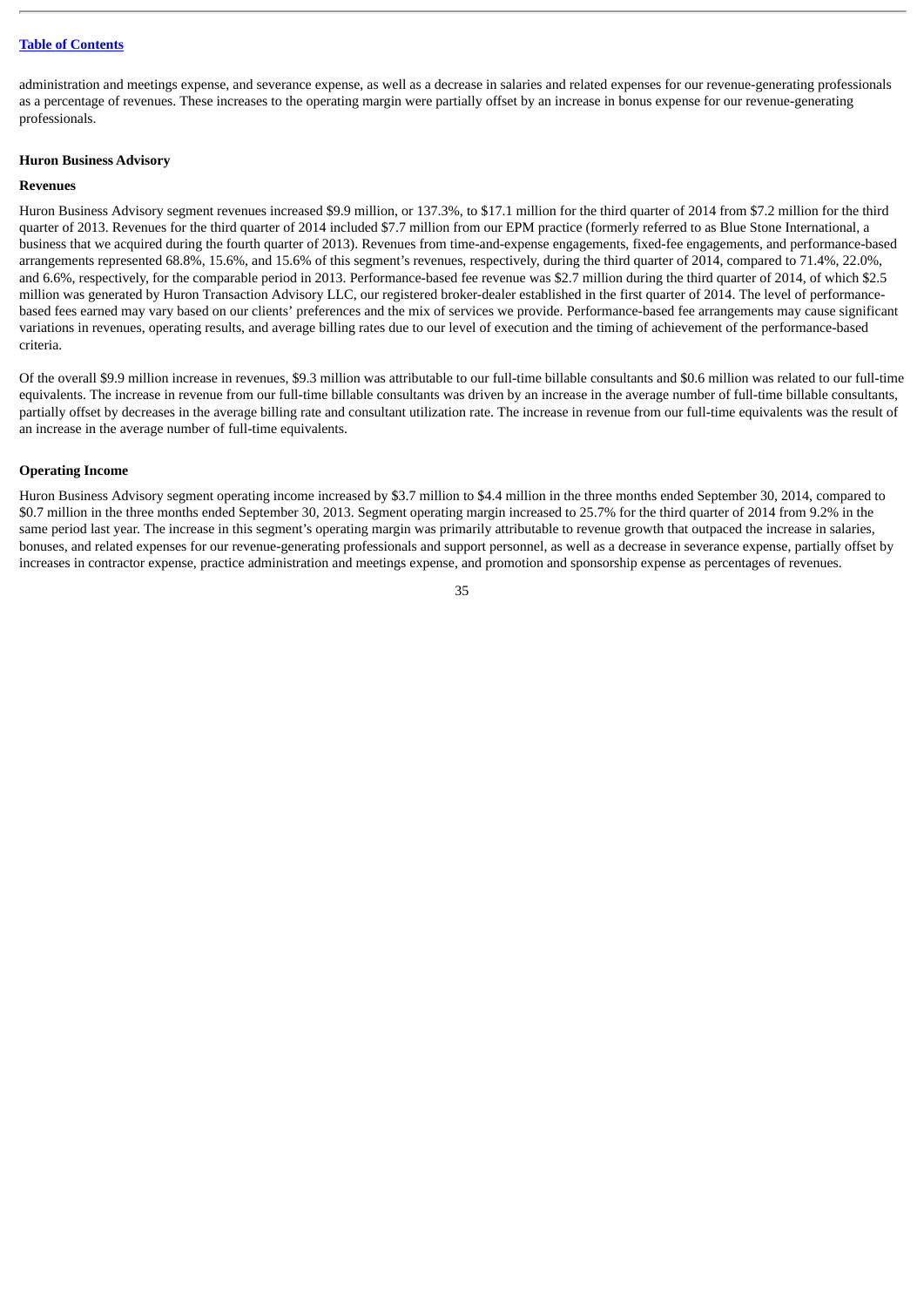#### **Nine Months Ended September 30, 2014 Compared to Nine Months Ended September 30, 2013**

#### **Revenues**

Revenues increased \$109.0 million, or 21.4%, to \$618.2 million for the first nine months of 2014 from \$509.2 million for the first nine months of 2013. Revenues for the first nine months of 2014 included \$44.9 million from businesses that we acquired subsequent to the third quarter of 2013.

Of the overall \$109.0 million increase in revenues, \$86.4 million was attributable to our full-time billable consultants, while \$22.6 million was attributable to our full-time equivalents. The increase in full-time billable consultant revenues was driven by an increase in the average number of billable consultants and average billing rate, partially offset by a decrease in the consultant utilization rate. The increase in revenue from full-time billable consultants during the first nine months of 2014 primarily reflected strengthened demand for our services in the Huron Healthcare and Huron Business Advisory segments when compared to the first nine months of 2013. The increase in full-time equivalent revenue was primarily attributable to an increase in the average number of full-time equivalents, as well as an increase in revenue per full-time equivalent. Revenue attributable to full-time equivalents primarily reflected increased demand for our discovery services in the Huron Legal segment, as well as increased use of contractors in the Huron Healthcare segment, partially offset by a decreased use of contractors in the Huron Education and Life Sciences segment.

#### **Total Direct Costs**

Our total direct costs increased \$64.3 million, or 20.3%, to \$381.4 million in the nine months ended September 30, 2014, from \$317.1 million in the nine months ended September 30, 2013. The increase primarily related to a \$39.8 million increase in salaries and related expenses for our revenue-generating professionals, an \$11.5 million increase in bonus expense for our revenue-generating professionals, an \$11.5 million increase in contractor expense, and a \$1.6 million increase in amortization expense for intangible assets and software development costs, partially offset by a \$0.6 million decrease in technology expense. As a percentage of revenues, our total direct costs decreased to 61.7% during the first nine months of 2014 compared to 62.3% during the first nine months of 2013. This decrease primarily reflected revenue growth that outpaced the increase in salaries and related expenses for our revenue-generating professionals during the first nine months of 2014, as well as the decrease in technology expense during the period, partially offset by increases in contractor expense and bonus expense for our revenue-generating professionals as percentages of revenues during 2014.

Total direct costs for the nine months ended September 30, 2014 included \$11.7 million of share-based compensation expense and \$3.6 million of amortization expense for intangible assets and software development costs, primarily representing customer-related assets and software acquired in business combinations. Total direct costs for the nine months ended September 30, 2013 included \$9.7 million of share-based compensation expense and \$2.0 million of amortization expense for intangible assets and software development costs. The increase in share-based compensation expense was primarily attributable to an increase in the amount of restricted stock awards granted to employees in the first nine months of 2014 and an increase in the number of performancebased awards that are expected, as of September 30, 2014, to be earned in 2014 based on 2014 performance, compared to those that were expected, as of September 30, 2013, to be earned based on 2013 performance. The increase in amortization expense was primarily related to the amortization of intangible assets from businesses acquired during the fourth quarter of 2013 and the first half of 2014, as well as an increase in amortization expense for certain software development costs.

#### **Operating Expenses and Other Operating Gains**

Selling, general and administrative expenses increased \$19.8 million, or 19.8%, to \$120.1 million in the first three quarters of 2014 from \$100.3 million in the first three quarters of 2013. This increase was primarily related to a \$7.3 million increase in salaries and related expenses for our support personnel, a \$5.9 million increase in bonus expense, a \$2.9 million increase in promotion and sponsorship expenses, a \$1.3 million increase in facilities and other office related expenses, a \$0.9 million increase in outside professional service expenses, and a \$0.8 million increase in practice administration and meetings expense, partially offset by a \$0.8 million decrease in severance expense. As a percentage of revenues, selling, general and administrative expenses decreased to 19.4% during the first three quarters of 2014 compared to 19.7% during the first three quarters of 2013. This decrease primarily reflected revenue growth that outpaced the increases in salaries and related expenses for our support personnel and facilities and other office related expenses, as well as the decrease in severance expense, partially offset by an increase in bonus expense as a percentage of revenues.

Restructuring charges for the nine months ended September 30, 2014 totaled \$1.4 million, primarily consisting of a \$1.2 million pretax charge related to the consolidation of office spaces in Chicago, New York, and London. Of the total \$1.2 million charge, \$0.8 million related to the accrual of our remaining lease obligations at vacated spaces, net of estimated sublease income, and \$0.4

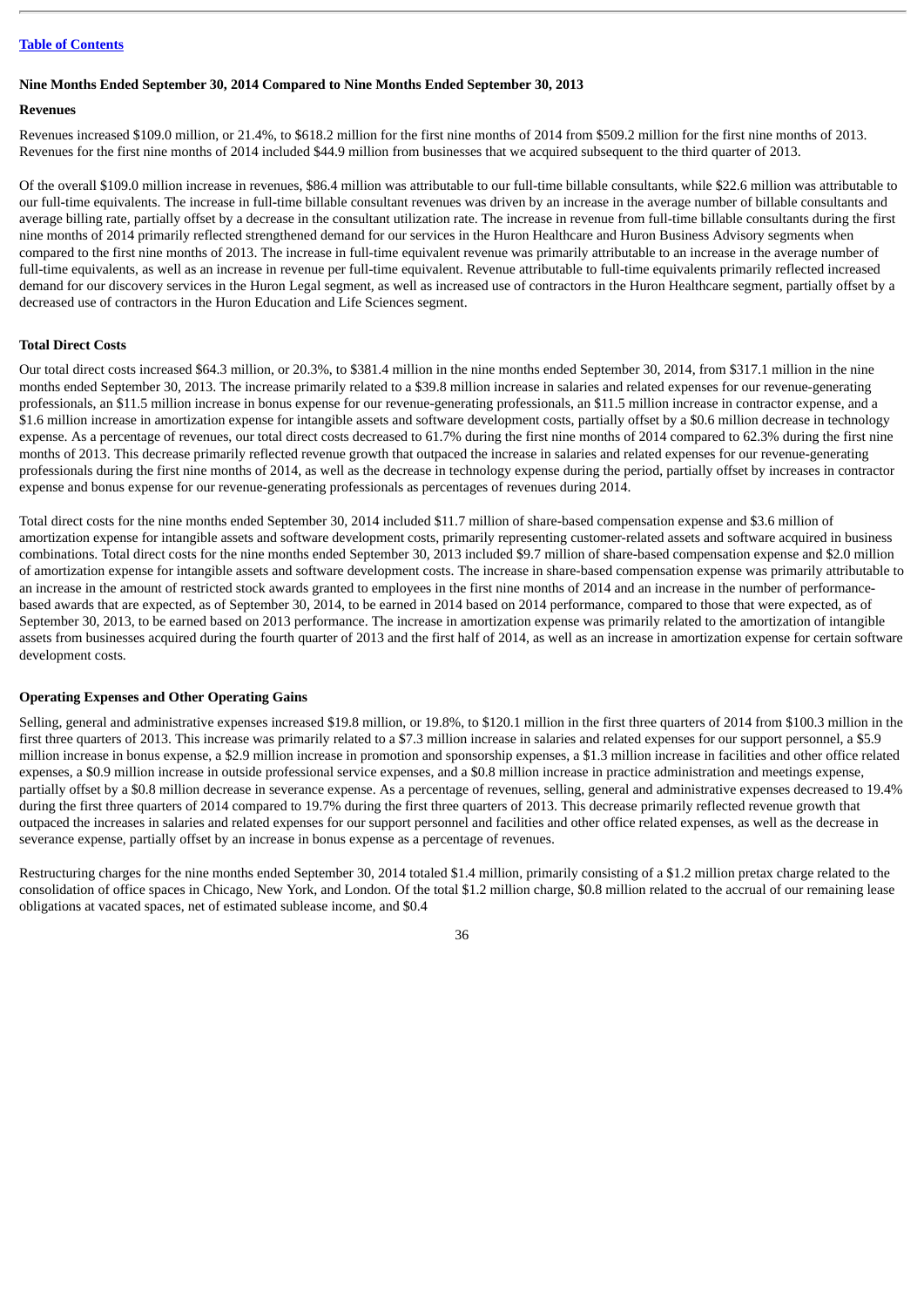million related to accelerated depreciation of assets disposed of as a result of the space consolidation. The vacated locations in Chicago and New York were acquired as part of business acquisitions during 2013 and 2014. Also included in the total \$1.4 million restructuring charge is a \$0.1 million pretax charge related to workforce reductions in our London office to better align our resources with market demand in our Huron Legal segment. Restructuring charges for the nine months ended September 30, 2013 totaled \$0.6 million, primarily relating to the consolidation of office space in the Washington, D.C. area that was acquired in the AdamsGrayson acquisition in 2012.

During the nine months ended September 30, 2014, we recorded remeasurement gains totaling \$0.6 million related to the contingent consideration liability incurred in connection with a business acquisition. The initial acquisition date fair value of this liability was \$0.6 million. During the second quarter of 2014, we determined that the fair value of our contingent consideration liability had decreased and, as a result, recorded a \$0.4 million remeasurement gain. In the third quarter of 2014, we determined that the likelihood of payout of the contingent consideration liability was remote and reduced the fair value of the liability to zero. As a result, we recorded a \$0.2 million remeasurement gain to write off the remaining balance of the liability. There was no remeasurement gain or loss for the comparable period last year.

We recorded litigation settlement gains of \$6.5 million for the nine months ended September 30, 2013. During the third quarter of 2013, we reached a settlement agreement to resolve a lawsuit brought by Huron, resulting in a gain of \$5.3 million during that period. During the second quarter of 2012, we conducted preliminary settlement discussions with the relator in the *qui tam* action discussed in "Legal Proceedings" and in Note 12 "Commitments, Contingencies and Guarantees," and as a result, we recorded a charge of \$1.2 million, in accordance with Accounting Standards Codification ("ASC") 450, *Contingencies*. On March 8, 2013, the Court granted Huron's motion for summary judgment and dismissed the relator's second amended complaint in its entirety with prejudice. As a result, during the first quarter of 2013, we reversed the charge of \$1.2 million taken during 2012.

Depreciation and amortization expense increased by \$4.0 million to \$18.6 million in the nine months ended September 30, 2014, from \$14.6 million in the nine months ended September 30, 2013. The increase primarily related to the amortization of intangible assets from businesses acquired during the fourth quarter of 2013 and first half of 2014, as well as the depreciation of network equipment and leasehold improvements that were placed into service during the second half of 2013 and first half of 2014. Intangible asset amortization included within operating expenses relates to certain customer relationships, noncompetition agreements, trade names, and licenses acquired in connection with our acquisitions.

#### **Operating Income**

Operating income increased \$14.1 million, or 17.0%, to \$97.1 million in the first nine months of 2014 from \$83.0 million in the first nine months of 2013. Operating margin, which is defined as operating income expressed as a percentage of revenues, decreased to 15.7% in the nine months ended September 30, 2014, compared to 16.3% in the nine months ended September 30, 2013. The decrease in operating margin was primarily attributable to the decrease in litigation and other gains, as well as increases, as a percentage of revenue, in bonus expense for both our revenue-generating professional and support personnel and contractor expense during the first nine months of 2014 compared to the same period last year. These operating margin decreases were partially offset by revenue growth that outpaced the increase in salaries and related expenses for our revenue-generating professionals and support personnel, as well as decreases in technology expense and severance expense.

#### **Other Expense, Net**

Total other expense, net decreased by \$0.6 million to \$4.6 million in the first nine months of 2014 from \$5.1 million in the first nine months of 2013. Interest expense, net of interest income decreased by \$0.3 million, primarily resulting from a decrease in our borrowing levels under our senior secured credit facility, partially offset by interest expense recorded for our Convertible Notes issued in September 2014. For the month of September 2014, the interest expense related to the coupon of the Convertible Notes was \$0.2 million and the non-cash interest expense related to the amortization of the debt discount and amortization of debt issuance costs totaled \$0.5 million. For the full year 2014, we expect interest expense related to the coupon of the Convertible Notes to be \$1.0 million and non-cash interest expense related to the amortization of the debt discount and amortization of debt issuance costs to be \$2.5 million.

#### **Income Tax Expense**

For the first nine months of 2014, we recognized income tax expense from continuing operations of \$26.3 million on income from continuing operations of \$92.6 million. For the first nine months of 2013, we recognized income tax expense from continuing operations of \$33.5 million on income from continuing operations of \$77.9 million. Our effective tax rate for the first nine months of 2014 was 28.4% compared with 43.1% for the same period last year. The effective tax rate for the nine months ended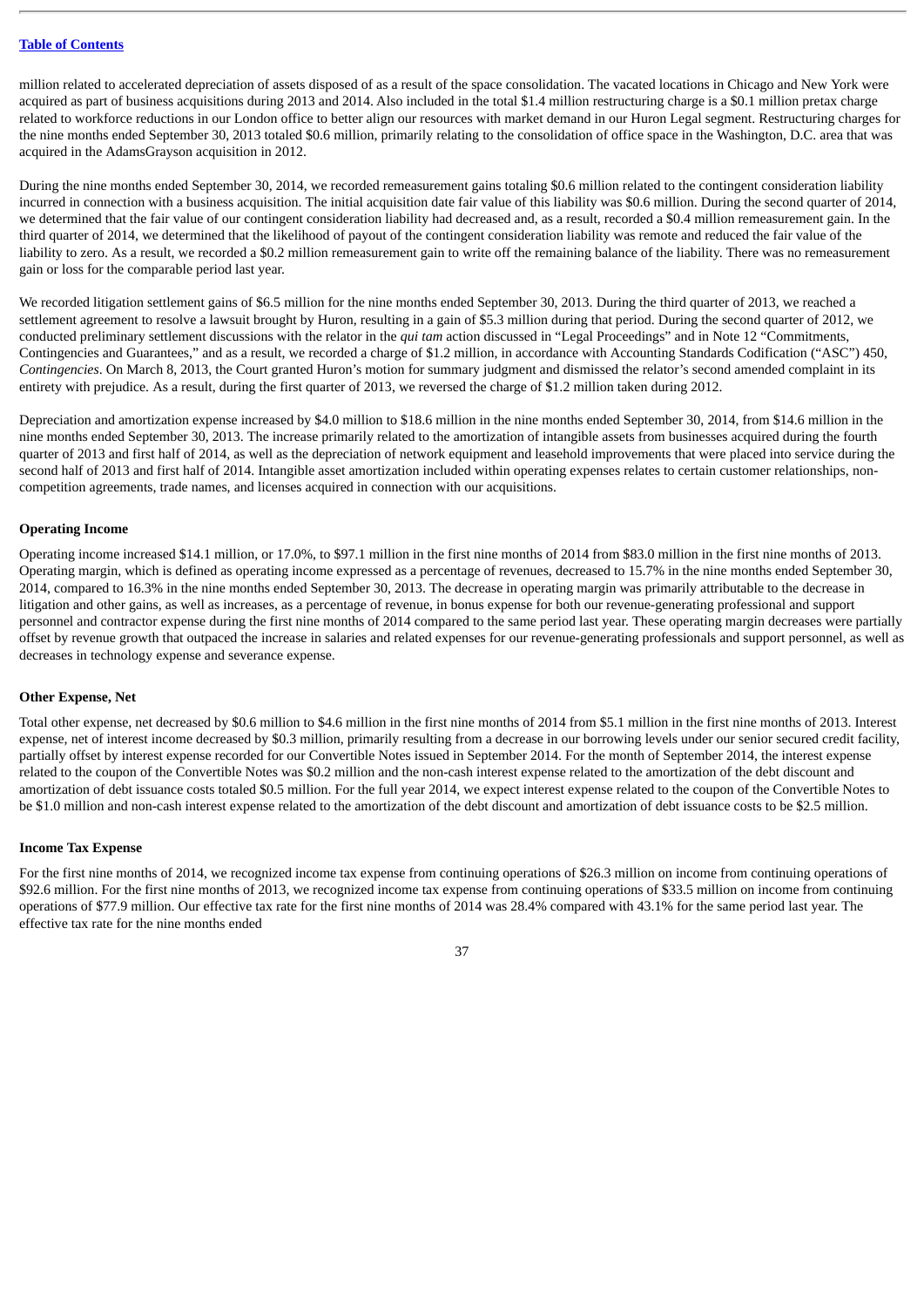September 30, 2014 was lower than the statutory rate, inclusive of state income taxes, primarily due to the impact of a tax election made in the first quarter of 2014 to classify one of our wholly-owned foreign subsidiaries as a disregarded entity for U.S. federal income tax purposes (commonly referred to as a "check-the-box" election). As a result of this election, we expect to realize an income tax benefit of \$13.8 million, of which \$2.4 million is unrecognized, resulting in a net recognized tax benefit of \$11.4 million. This recognized benefit was partially offset by \$1.2 million in expenses related to the establishment of a valuation allowance for certain foreign tax credits and increased deferred tax liabilities as a result of the aforementioned election. The effective tax rate for the nine months ended September 30, 2013 was higher than the statutory rate, inclusive of state income taxes, primarily due to the impact of foreign losses with no tax benefit and certain non-deductible business expenses, partially offset by the impact of certain credits and deductions.

#### **Net Income from Continuing Operations**

Net income from continuing operations was \$66.3 million for the nine months ended September 30, 2014, compared to net income from continuing operations of \$44.3 million for the same period last year. The \$21.9 million increase in net income from continuing operations was primarily due to the increase in operating income, as well as the decrease in income tax expense, as discussed above. As a result of the increase in net income from continuing operations, diluted earnings per share from continuing operations for the first nine months of 2014 was \$2.87 compared to \$1.95 for the first nine months of 2013.

#### **EBITDA and Adjusted EBITDA**

EBITDA increased \$19.7 million to \$119.4 million for the nine months ended September 30, 2014, from \$99.6 million for the nine months ended September 30, 2013. Adjusted EBITDA increased \$26.4 million to \$120.2 million in the first nine months of 2014 from \$93.8 million in the first nine months of 2013. The increase in EBITDA was primarily due to the increase in segment operating income, as discussed below in Segment Results, partially offset by the decrease in litigation gains and an increase in corporate expenses, while the increase in Adjusted EBITDA was primarily due to the increase in segment operating income, partially offset by an increase in corporate expenses.

#### **Adjusted Net Income from Continuing Operations**

Adjusted net income from continuing operations increased \$18.3 million to \$61.7 million in the first nine months of 2014 compared to \$43.4 million in the first nine months of 2013. The increase was primarily attributable to the increase in operating income, partially offset by a higher tax expense when excluding the tax benefit related to our "check-the-box" election.

#### **Segment Results**

#### **Huron Healthcare**

#### **Revenues**

Huron Healthcare segment revenues increased \$61.7 million, or 25.2%, to \$306.3 million for the first nine months of 2014 from \$244.6 million for the first nine months of 2013. Revenues for the first nine months of 2014 included \$12.7 million from Vonlay, a business that we acquired in the second quarter of 2014. During the nine months ended September 30, 2014, revenues from time-and-expense engagements, fixed-fee engagements, performance-based arrangements, and software support and maintenance arrangements represented 5.1%, 67.3%, 22.8%, and 4.8% of this segment's revenues, respectively, compared to 1.6%, 69.2%, 24.1%, and 5.1%, respectively, for the comparable period in 2013.

Of the overall \$61.7 million increase in revenues, \$59.6 million was attributable to our full-time billable consultants and \$2.1 million was attributable to our full-time equivalents. The increase in demand for our services reflected the continued pressures our clients face as the result of evolving business models, rising costs, and declining reimbursements from government and commercial payers. The increase in full-time billable consultant revenues reflected increases in average number of full-time billable consultants and the average billing rate, partially offset by a decrease in the consultant utilization rate. Performancebased fee revenue was \$69.9 million during the first nine months of 2014 compared to \$59.0 million during the first nine months of 2013. We expect performance-based fees to be greater in the first half of 2014 than in the second half of 2014. The level of performance-based fees earned may vary based on our clients' preferences and the mix of services we provide. Performance-based fee arrangements may cause significant variations in revenues, operating results, and average billing rates due to our level of execution and the timing of achievement of the performance-based criteria. With regard to our full-time equivalents, the Huron Healthcare segment experienced increases in both the average number of full-time equivalents and revenue per full-time equivalent during the first nine months of 2014 compared to the same period last year.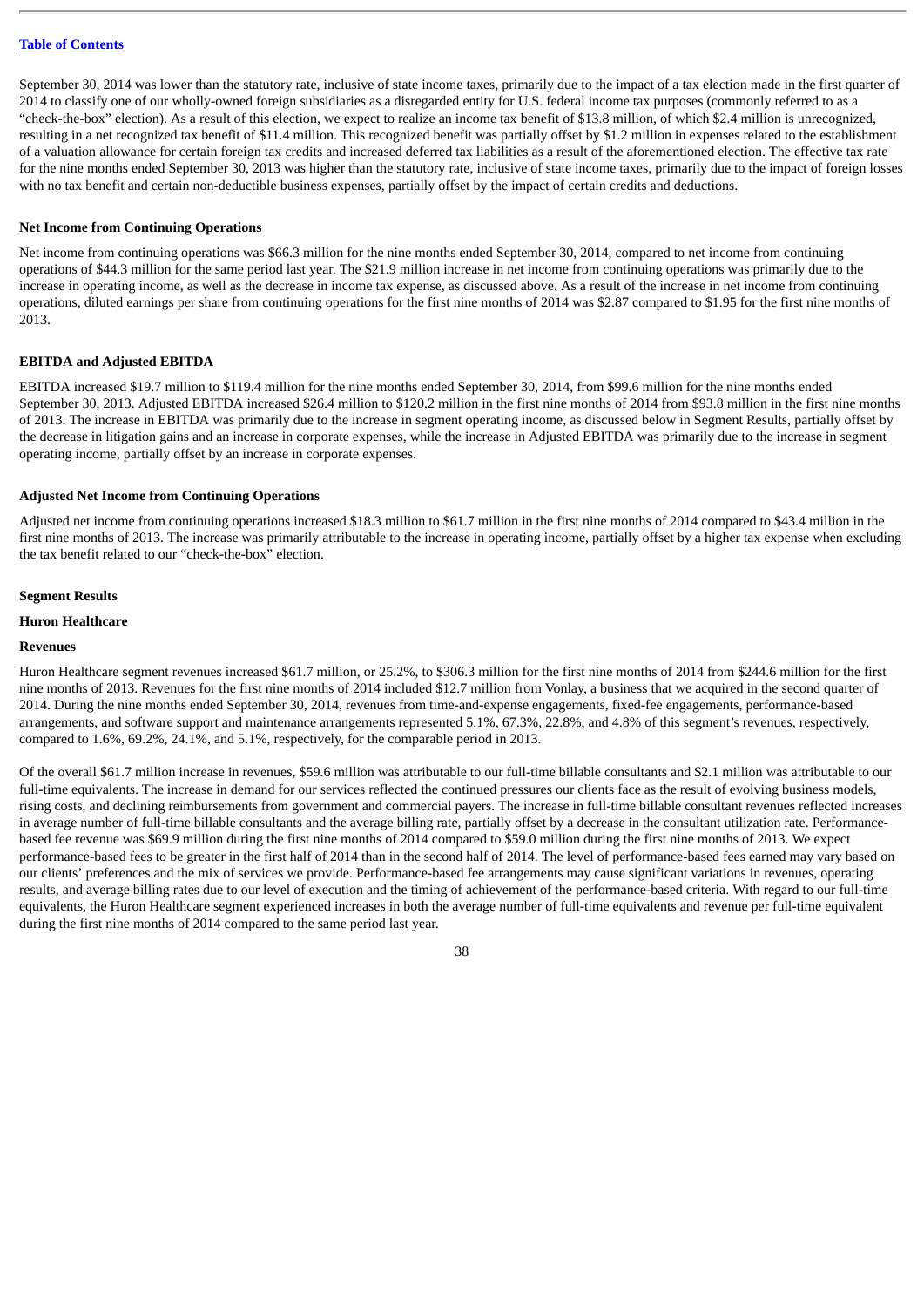#### **Operating Income**

Huron Healthcare segment operating income increased \$26.0 million, or 28.4%, to \$117.4 million in the nine months ended September 30, 2014, from \$91.4 million in the nine months ended September 30, 2013. The Huron Healthcare segment operating margin, defined as segment operating income expressed as a percentage of segment revenues, increased to 38.3% for the first nine months of 2014 from 37.4% in the same period last year. The increase in this segment's operating margin was primarily attributable to revenue growth that outpaced the increase in salaries and related expenses for our revenue-generating professionals, partially offset by an increase in bonus expense for our revenue-generating professionals as a percentage of revenues.

#### **Huron Legal**

#### **Revenues**

Huron Legal segment revenues increased \$23.1 million, or 17.6%, to \$154.4 million for the first nine months of 2014 from \$131.3 million for the first nine months of 2013. Revenues from time-and-expense engagements, fixed-fee engagements, performance-based arrangements, and software support and maintenance arrangements represented 95.9%, 2.5%, 1.5%, and 0.1% of this segment's revenues, respectively, during the nine months ended September 30, 2014. During the comparable period in 2013, revenues from time-and-expense engagements, fixed-fee engagements, and software support and maintenance arrangements represented 95.3%, 4.2%, and 0.5% of this segment's revenues, respectively.

Of the overall \$23.1 million increase in revenues, \$20.9 million was attributable to an increase in revenue generated by our full-time equivalents and \$2.2 million was related to our full-time billable consultants. The increase in revenue attributable to our full-time equivalents was the result of an increase in both the average number of full-time equivalents and revenue per full-time equivalent. The increase in full-time billable consultant revenue reflected increases in the consultant utilization rate and average billing rate, partially offset by a decrease in the average number of full-time billable consultants.

#### **Operating Income**

Huron Legal segment operating income increased by \$10.4 million, or 35.9%, to \$39.2 million in the nine months ended September 30, 2014, from \$28.9 million in the nine months ended September 30, 2013. Segment operating margin increased to 25.4% for the first nine months of 2014 from 22.0% in the same period last year. The increase in this segment's operating margin was primarily attributable to a decrease in salaries and related expenses for our revenue-generating professionals. Decreases in technology expense, rent and utility expense for our document review centers, restructuring expense, and severance expense also contributed to the increase in operating margin, partially offset by increases in contractor expense and bonus expense for our revenuegenerating professionals and support personnel as percentages of revenues.

#### **Huron Education and Life Sciences**

#### **Revenues**

Huron Education and Life Sciences segment revenues increased slightly to \$107.8 million for the first nine months of 2014 from \$107.7 million for the first nine months of 2013. Revenues for the first nine months of 2014 included \$10.6 million from The Frankel Group Associates, a business that we acquired in the first quarter of 2014. Revenues from time-and-expense engagements, fixed-fee engagements, and software support and maintenance arrangements represented 71.2%, 24.3%, and 4.5% of this segment's revenues, respectively, during the first nine months of 2014, compared to 81.1%, 15.0%, and 3.9%, respectively, for the first nine months of 2013.

Of the overall \$0.2 million increase in revenues, \$2.2 million was attributable to an increase in revenue generated by our full-time billable consultants, which was mostly offset by a \$2.0 million decrease in revenue generated by our full-time equivalents. The increase in revenue from our full-time billable consultants reflected an increase in consultant utilization rate and average billing rate, partially offset by a decrease in the average number of full-time billable consultants. The decrease in revenue attributable to our full-time equivalents reflected decreases in both revenue per full-time equivalent and the average number of full-time equivalents.

#### **Operating Income**

Huron Education and Life Sciences segment operating income decreased \$1.1 million, or 4.0%, to \$27.5 million for the nine months ended September 30, 2014, from \$28.7 million for the nine months ended September 30, 2013. The Huron Education and Life Sciences segment operating margin decreased to 25.5% for the first nine months of 2014 from 26.6% in the same period last year. The decrease in this segment's operating margin was primarily attributable to an increase in salaries and related expenses for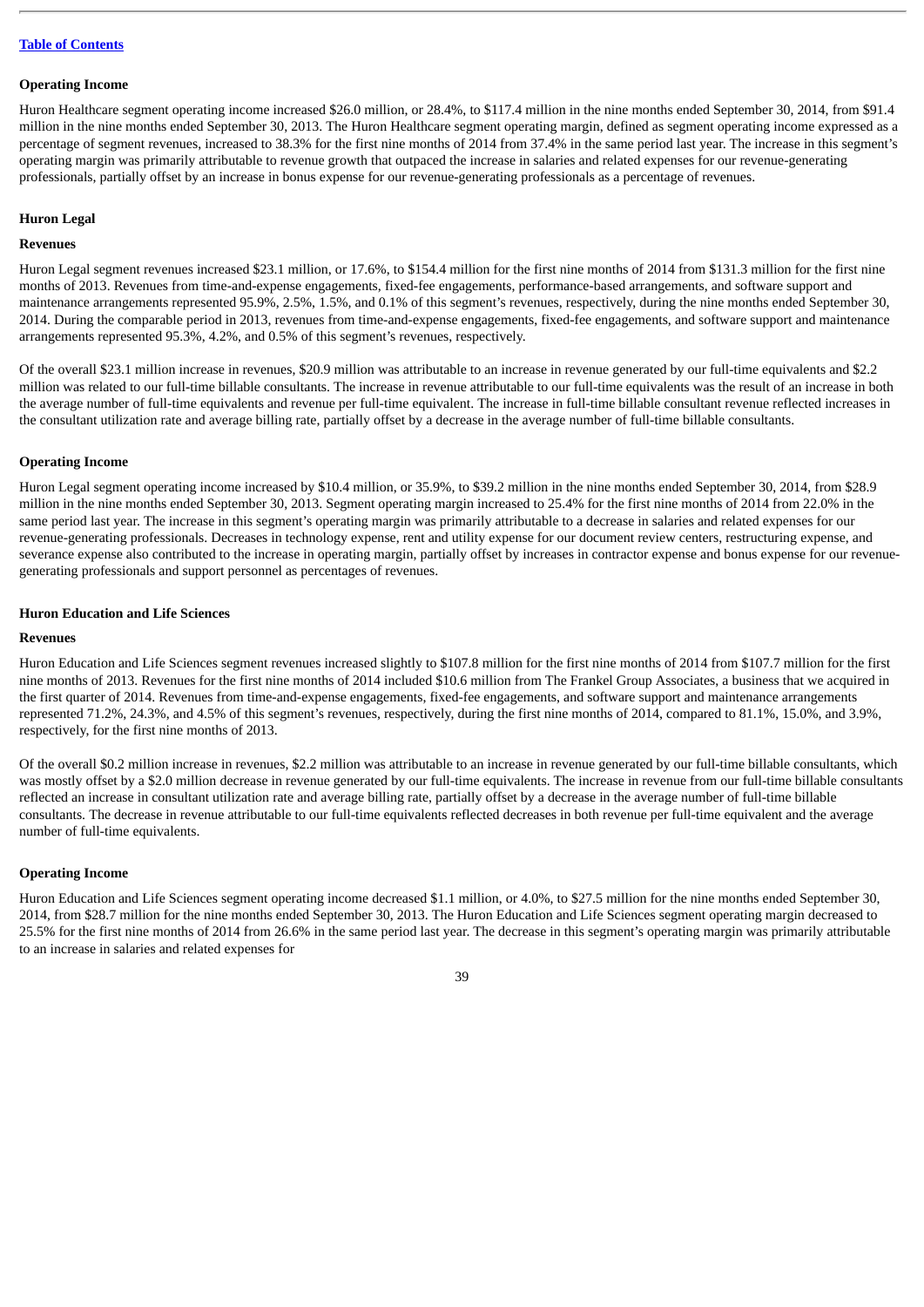both our revenue-generating professionals and support personnel as a percentage of revenues, as well as an increase in promotion and sponsorship expenses as a percentage of revenues, partially offset by decreases in contractor expense and practice administration and meetings expense.

#### **Huron Business Advisory**

#### **Revenues**

Huron Business Advisory segment revenues increased \$22.0 million, or 87.9%, to \$47.1 million for the first nine months of 2014 from \$25.1 million for the first nine months of 2013. Revenues for the first nine months of 2014 included \$21.6 million from our EPM practice (formerly referred to as Blue Stone International, a business that we acquired during the fourth quarter of 2013). Revenues from time-and-expense engagements, fixed-fee engagements, and performance-based arrangements represented 78.8%, 14.1%, and 7.1% of this segment's revenues, respectively, during the first nine months of 2014, compared to 77.1%, 19.0%, and 3.9%, respectively, for the comparable period in 2013. Performance-based fee revenue was \$3.3 million during the first nine months of 2014, of which \$2.5 million was generated by Huron Transaction Advisory LLC, our registered broker-dealer established in the first quarter of 2014. The level of performance-based fees earned may vary based on our clients' preferences and the mix of services we provide. Performance-based fee arrangements may cause significant variations in revenues, operating results, and average billing rates due to our level of execution and the timing of achievement of the performance-based criteria.

Of the overall \$22.0 million increase in revenues, \$20.8 million was attributable to our full-time billable consultants and \$1.2 million was related to our fulltime equivalents. The increase in revenue from our full-time billable consultants was driven by an increase in the average number of full-time billable consultants, partially offset by decreases in the average billing rate and consultant utilization rate. The increase in revenue attributable to our full-time equivalents reflected an increase in the average number of full-time equivalents, partially offset by a decrease in revenue per full-time equivalent.

#### **Operating Income**

Huron Business Advisory segment operating income increased by \$4.1 million, or 51.1%, to \$12.1 million in the nine months ended September 30, 2014, compared to \$8.0 million in the nine months ended September 30, 2013. Segment operating margin decreased to 25.7% for the first nine months of 2014 from 31.9% in the same period last year. The decrease in this segment's operating margin was primarily attributable to increases in salaries and related expenses for our revenue-generating professionals and contractor expenses as percentages of revenues. Increases in promotion and sponsorship expense, intangible asset amortization expense, and practice administration and meetings expense, all as percentages of revenues, also contributed to the decrease in the segment's operating margin, partially offset by a decrease in bonus expense for our revenue-generating professionals as a percentage of revenues and a decrease in severance expense.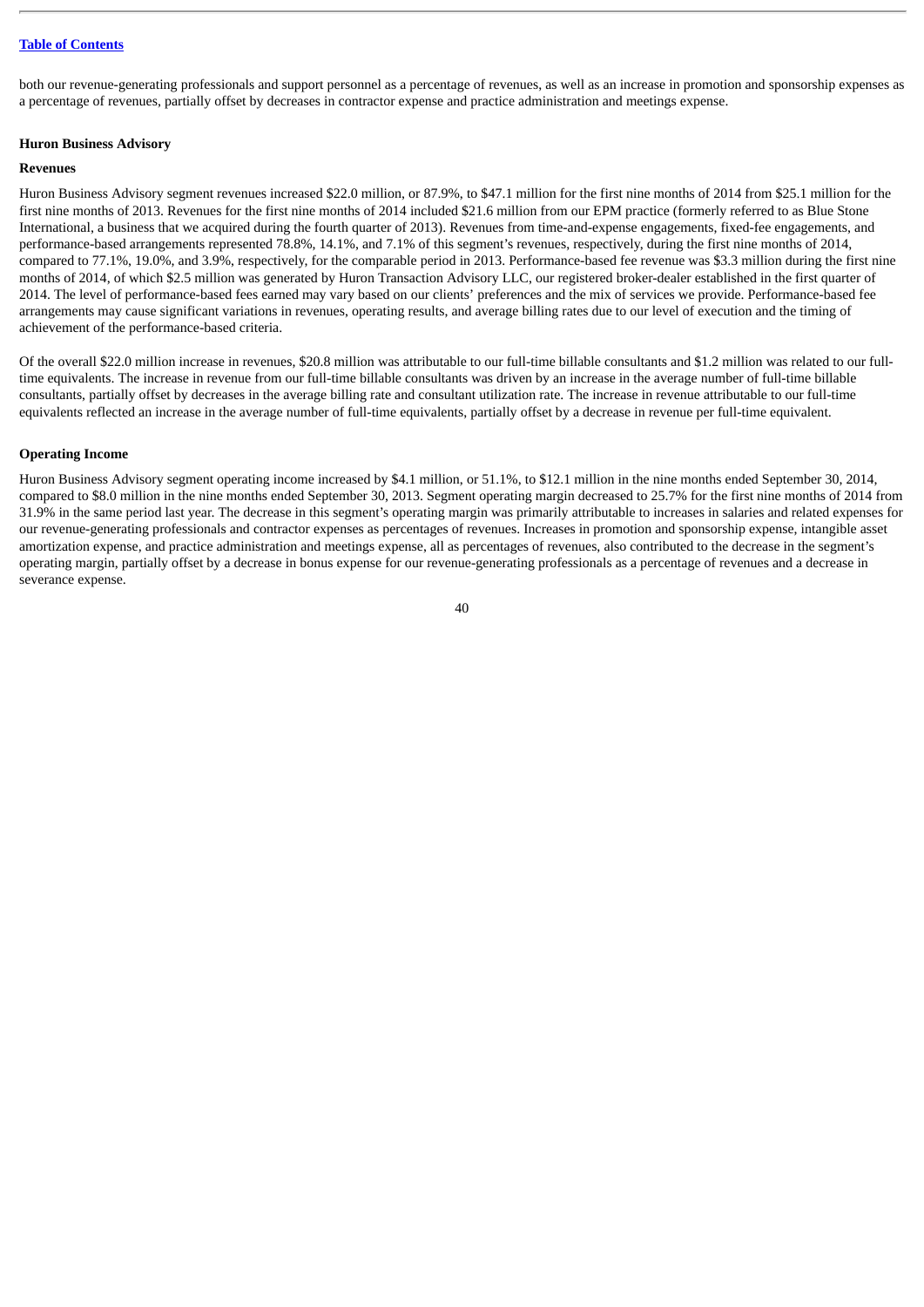#### **LIQUIDITY AND CAPITAL RESOURCES**

Cash and cash equivalents increased \$167.8 million, from \$58.1 million at December 31, 2013 to \$225.9 million at September 30, 2014. As of September 30, 2014, our primary sources of liquidity are cash, cash flows from our U.S. operations, and debt capacity available under our credit facility.

|                                                     |             | <b>Nine Months Ended</b><br>September 30, |  |  |
|-----------------------------------------------------|-------------|-------------------------------------------|--|--|
| <b>Cash Flows (in thousands):</b>                   | 2014        | 2013                                      |  |  |
| Net cash provided by operating activities           | \$92.121    | \$47,762                                  |  |  |
| Net cash used in investing activities               | \$ (81,700) | \$(18,291)                                |  |  |
| Net cash provided by (used in) financing activities | \$157,382   | \$(23,829)                                |  |  |

#### *Operating Activities*

Net cash provided by operating activities totaled \$92.1 million for the nine months ended September 30, 2014, and \$47.8 million for the same period last year. Our operating assets and liabilities consist primarily of receivables from billed and unbilled services, accounts payable and accrued expenses, accrued payroll and related benefits, and deferred revenues. The volume of services rendered and the related billings and timing of collections on those billings, as well as payments of our accounts payable and salaries, bonuses, and benefits to employees affect these account balances. The increase in cash provided by operations was primarily attributable to higher net income and increased collections of receivables from clients during the first nine months of 2014 when compared with the first nine months of 2013, partially offset by an increase in the amount paid for annual performance bonuses during the first quarter of 2014 and an increase in unbilled services from clients during the first nine months of 2014 when compared with the first nine months of 2013.

#### *Investing Activities*

Net cash used in investing activities was \$81.7 million for the nine months ended September 30, 2014, and \$18.3 million for the same period last year. The use of cash in the first nine months of 2014 primarily consisted of \$51.7 million for purchases of businesses, \$16.7 million for purchases of property and equipment, and \$12.5 million for the purchase of a convertible debt investment. The use of cash in the first nine months of 2013 primarily consisted of purchases of property and equipment totaling \$16.4 million.

We estimate that the cash utilized for purchases of property and equipment in 2014 will be approximately \$30.0 million, primarily consisting of information technology related equipment and leasehold improvements to support the continued growth of our document review and processing services, as well as information technology related equipment to support our corporate infrastructure.

#### *Financing Activities*

Net cash provided by financing activities was \$157.4 million for the nine months ended September 30, 2014, compared to net cash used in financing activities of \$23.8 million for the same period last year. In September 2014, we issued \$250 million principal amount of the Convertible Notes, which provided proceeds of \$242.7 million, net of issuance costs. In connection with the issuance of the Convertible Notes, we paid \$42.1 million for the convertible note hedge transactions and received \$23.6 million for the sale of warrants. Borrowings made under our credit facility to fund operations during the first nine months of 2014 totaled \$129.0 million, with repayments during the period totaling \$147.8 million. During the first nine months of 2014, we repurchased and retired \$45.1 million of our common stock under the February 2014 Share Repurchase Program. Under this program, which was authorized by the Company's board of directors in February 2014, the Company may, from time to time, repurchase up to \$50 million of its common stock through February 28, 2015. The amount and timing of the repurchases will be determined by management and will depend on a variety of factors, including the trading price of the Company's common stock, general market and business conditions, and applicable legal requirements. As of September 30, 2014, \$4.9 million remained available for share repurchases under the February 2014 Share Repurchase Program. In October 2014, we completed the February 2014 Share Repurchase Program.

In October 2014, our board of directors authorized an additional share repurchase program pursuant to which the Company may, from time to time, repurchase up to \$50 million of its common stock through October 31, 2015. The amount and timing of the repurchases will be determined by management and will depend on a variety of factors, including the trading price of the Company's common stock, general market and business conditions, and applicable legal requirements.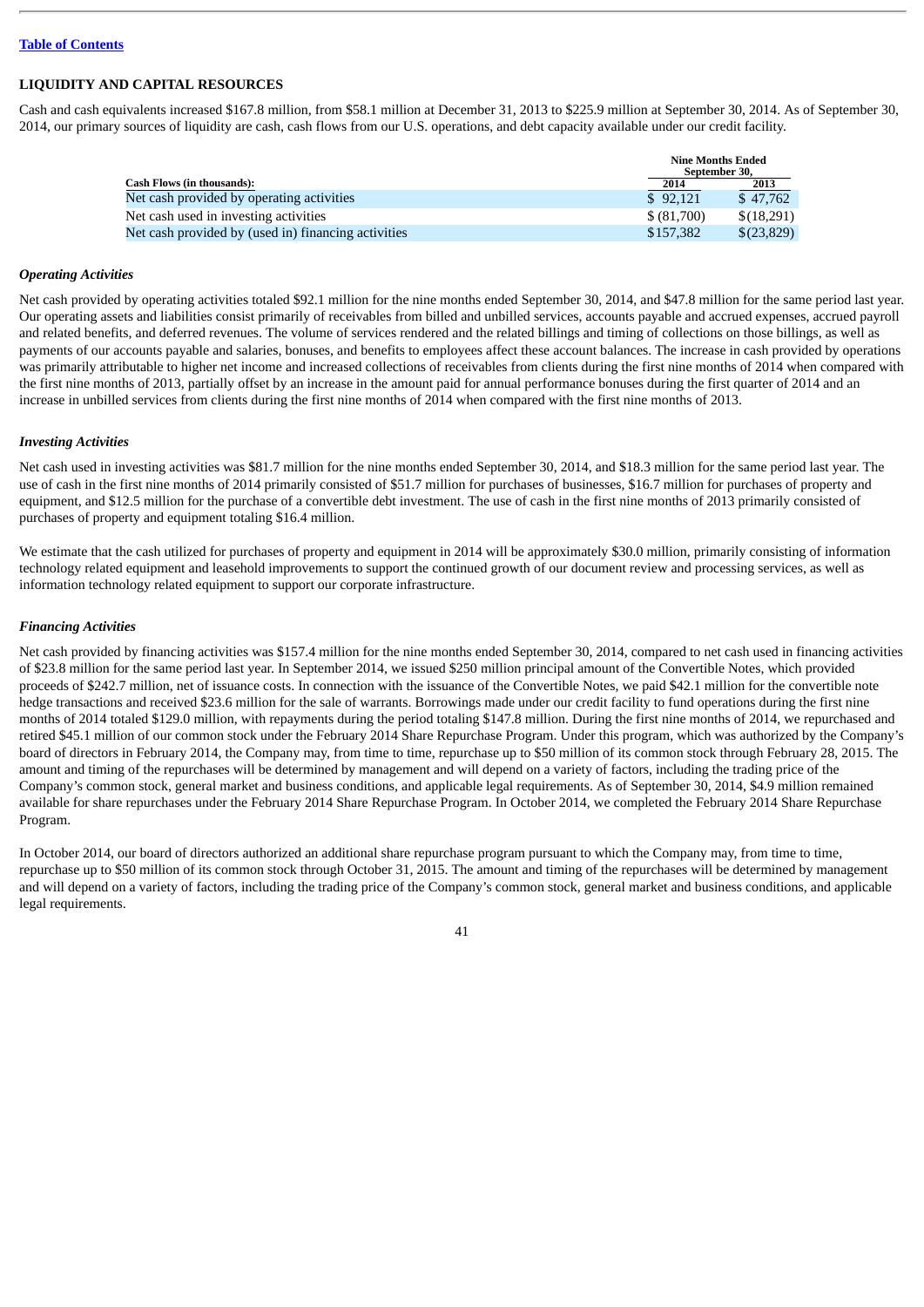Borrowings made under our credit facility during the first nine months of 2013 totaled \$83.5 million, with repayments totaling \$101.0 million.

#### *Financing Arrangements*

At September 30, 2014, we had \$250 million principal amount of our 1.25% convertible senior notes outstanding and \$150 million outstanding under our term loan, as discussed below.

#### *1.25% Convertible Senior Notes*

In September 2014, we issued \$250 million principal amount of the Convertible Notes in a private offering. The Convertible Notes are senior unsecured obligations of the Company and will pay interest semi-annually on April 1 and October 1 of each year at an annual rate of 1.25%. The Convertible Notes will mature on October 1, 2019, unless earlier repurchased by the Company or converted in accordance with their terms.

Upon conversion, the Convertible Notes will be settled, at our election, in cash, shares of the Company's common stock, or a combination of cash and shares of the Company's common stock. Our current intent and policy is to settle conversions with a combination of cash and shares of common stock with the principal amount of the Convertible Notes paid in cash, in accordance with the settlement provisions of the Indenture.

The initial conversion rate for the Convertible Notes is 12.5170 shares of our common stock per \$1,000 principal amount of the Convertible Notes, which is equal to an initial conversion price of approximately \$79.89 per share of our common stock.

In connection with the issuance of the Convertible Notes, we entered into convertible note hedge transactions and warrant transactions. The convertible note hedge transactions are intended to reduce the potential future economic dilution associated with the conversion of the Convertible Notes and, combined with the warrants, effectively raise the price at which economic dilution would occur from the initial conversion price of approximately \$79.89 to approximately \$97.12 per share.

For further information see Note 6 "Financing Arrangements" within the notes to the consolidated financial statements.

#### *Senior Secured Credit Facility*

During 2011, the Company and certain of the Company's subsidiaries as guarantors entered into an Amended and Restated Credit Agreement, as amended, with various financial institutions (as amended and modified, the "2011 Credit Agreement").

The 2011 Credit Agreement consists of a senior secured credit facility in an aggregate principal amount of \$450.0 million comprised of a five-year revolving credit facility ("Revolver") under which the Company may borrow from time to time up to \$247.5 million and a \$202.5 million five-year term loan facility ("Term Loan") that was funded in a single advance on the closing date of the first amendment. The 2011 Credit Agreement provides for the option to increase the revolving credit facility in an aggregate amount of up to \$50 million subject to certain requirements as defined in the 2011 Credit Agreement. The proceeds of the senior secured credit facility were used to refinance existing indebtedness and will continue to be used for working capital, capital expenditures, and other corporate purposes.

The principal balance of the Term Loan is subject to scheduled quarterly principal payments. As of September 30, 2014, the quarterly principal payments are \$6.3 million and increase to \$7.5 million beginning June 30, 2015 until the maturity date of September 25, 2018, at which time a final payment of \$40 million, plus any accrued and unpaid interest, will be due, as set forth in the 2011 Credit Agreement. Any outstanding borrowings under the Revolver, as amended, will be due upon expiration of the 2011 Credit Agreement on September 25, 2018.

Under the 2011 Credit Agreement, dividends are restricted to an amount up to \$50 million plus 50% of cumulative consolidated net income from the closing date of the 2011 Credit Agreement plus 50% of the net cash proceeds from equity issuances.

The borrowing capacity under the 2011 Credit Agreement is reduced by any outstanding letters of credit and payments under the Term Loan. At September 30, 2014, outstanding letters of credit totaled \$5.1 million and are primarily used as security deposits for our office facilities. As of September 30, 2014, the unused borrowing capacity under the 2011 Credit Agreement was \$242.4 million. Borrowings outstanding under this credit facility at September 30, 2014 totaled \$150.0 million. These borrowings carried a weighted average interest rate of 2.0%, including the effect of the interest rate swaps described in Note 8 "Derivative Instruments and Hedging Activity." During the first nine months of 2014, the average daily outstanding balance under our credit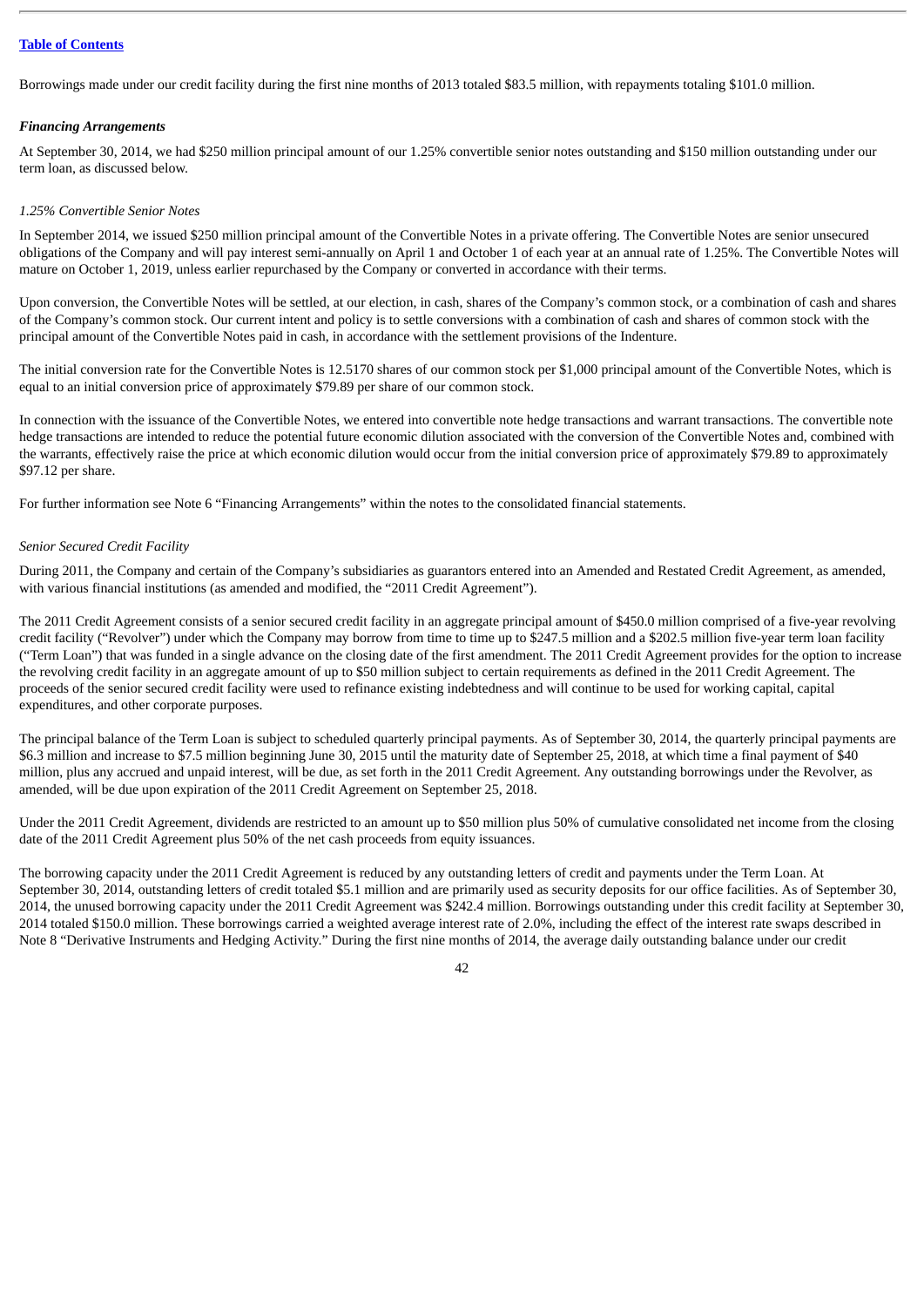facility was \$170.3 million. Borrowings outstanding at December 31, 2013 were \$168.8 million and carried a weighted average interest rate of 2.0%.

For further information see Note 6 "Financing Arrangements" within the notes to the consolidated financial statements.

#### **Future Needs**

Our primary financing need has been to fund our growth. Our growth strategy is to expand our service offerings, which may require investments in new hires, acquisitions of complementary businesses, possible expansion into other geographic areas, and related capital expenditures. We believe our internally generated liquidity, together with our available cash, the borrowing capacity available under our revolving credit facility, and access to external capital resources will be adequate to fund our long-term growth and capital needs arising from cash commitments and debt service obligations. Our ability to secure short-term and long-term financing in the future will depend on several factors, including our future profitability, the quality of our accounts receivable and unbilled services, our relative levels of debt and equity, and the overall condition of the credit markets.

#### **CONTRACTUAL OBLIGATIONS**

For a summary of our commitments to make future payments under contractual obligations, see "Item 7. Management's Discussion and Analysis of Financial Condition and Results of Operations – Contractual Obligations" in our Annual Report on Form 10-K for the year ended December 31, 2013.

In September 2014 we issued the Convertible Notes described above. We are not required to make principal payments under the Convertible Notes prior to maturity. If the Convertible Notes are not converted to shares of our common stock prior to their maturity date, we are required to repay the \$250 million in principal on October 1, 2019. We are also required to make interest payments on a semi-annual basis at the annual rate of 1.25%.

There have been no other material changes in our contractual obligations since December 31, 2013.

#### **OFF-BALANCE SHEET ARRANGEMENTS**

We are not a party to any off-balance sheet arrangements.

#### **NEW ACCOUNTING PRONOUNCEMENTS**

In August 2014, the Financial Accounting Standards Board ("FASB") issued Accounting Standards Update ("ASU") No. 2014-15, *Presentation of Financial* Statements—Going Concern (Subtopic 205-40): Disclosure of Uncertainties about an Entity's Ability to Continue as a Going Concern. This ASU requires management to evaluate, at each interim and annual reporting period, whether there are conditions or events that raise substantial doubt about an entity's ability to continue as a going concern within one year after the date the financial statements are issued and provide related footnote disclosures. The guidance will be effective for the Company for the fiscal year ending December 31, 2016, with early adoption permitted. We do not expect the adoption of this guidance to have a material impact on our consolidated financial statements.

In June 2014, the FASB issued ASU No. 2014-12, Accounting for Share-Based Payments When the Terms of an Award Provide That a Performance Target *Could Be Achieved after the Requisite Service Period*. This guidance requires that a performance target that affects vesting and could be achieved after the requisite service period be treated as a performance condition. A reporting entity should apply existing guidance in ASC 718, *Compensation—Stock Compensation*, as it relates to such awards. This guidance is effective for the Company beginning in the first quarter of 2016, with early adoption permitted. The amendments of ASU 2014-12 may be applied either (a) prospectively to all awards granted or modified after the effective date or (b) retrospectively to all awards with performance targets that are outstanding as of the beginning of the earliest annual period presented in the financial statements and to all new or modified awards thereafter, with the cumulative effect of applying the amendments as an adjustment to the opening retained earnings balance as of the beginning of the earliest annual period presented in the financial statements. We do not expect the adoption of this guidance to have a material impact on our consolidated financial statements.

In May 2014, the FASB issued ASU No. 2014-09, *Revenue from Contracts with Customers*, as a new Topic, ASC 606. The new revenue recognition standard provides a five-step analysis of transactions to determine when and how revenue is recognized. The core principle is that a company should recognize revenue to depict the transfer of promised goods or services to customers in an amount that reflects the consideration to which the entity expects to be entitled in exchange for those goods or services. This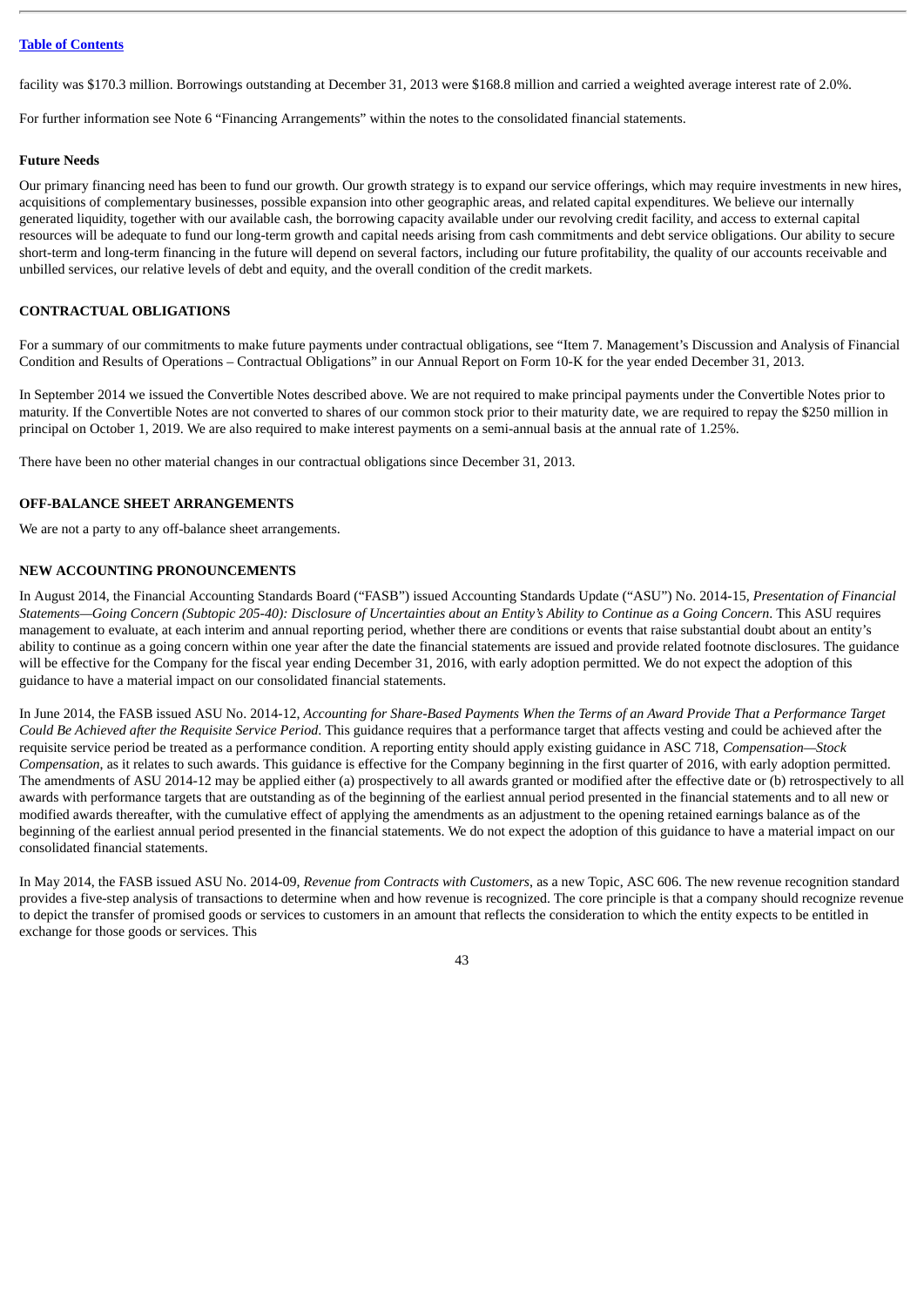guidance is effective for the Company beginning in the first quarter of 2017 and is to be applied retrospectively to each period presented or as a cumulativeeffect adjustment as of the date of adoption. Early adoption is not permitted. We are currently evaluating the potential effect of adopting this guidance on our consolidated financial statements, as well as the transition methods.

In April 2014, the FASB issued ASU 2014-08, Presentation of Financial Statements (Topic 205) and Property, Plant, and Equipment (Topic 360), Reporting *Discontinued Operations and Disclosures of Disposals of Components of an Entity*. This guidance includes amendments that change the requirements for reporting discontinued operations and require additional disclosures about discontinued operations. Under the new guidance, only disposals representing a strategic shift in operations that has (or will have) a major effect on the entity's operations and financial results should be presented as discontinued operations. Examples include a disposal of a major geographic area, a major line of business, a major equity method investment, or other major parts of an entity. Additionally, the revised guidance requires expanded disclosures in the financial statements for discontinued operations as well as for disposals of significant components of an entity that do not qualify for discontinued operations presentation. This guidance is effective for the Company beginning in the first quarter of 2015. We do not expect the adoption of this guidance to have a material impact on our consolidated financial statements.

In July 2013, the FASB issued ASU No. 2013-11, Presentation of an Unrecognized Tax Benefit When a Net Operating Loss Carryforward, a Similar Tax *Loss, or a Tax Credit Carryforward Exists*. This guidance requires that an unrecognized tax benefit, or a portion of an unrecognized tax benefit, be presented in the financial statements as either a reduction to a deferred tax asset or separately as a liability depending on the existence, availability and/or use of an operating loss carryforward, a similar tax loss, or a tax credit carryforward. The Company adopted ASU 2013-11 effective January 1, 2014. The adoption of this guidance did not have any effect on the Company's consolidated financial statements.

In March 2013, the FASB issued ASU No. 2013-05, *Parent's Accounting for the Cumulative Translation Adjustment Upon Derecognition of Certain* Subsidiaries or Groups of Assets Within a Foreign Entity or of an Investment in a Foreign Entity, which amends current accounting guidance on foreign currency matters. This guidance requires that the entire amount of a cumulative translation adjustment related to an entity's investment in a foreign entity should be released when there has been a: (i) sale of a subsidiary or group of net assets within a foreign entity and the sale represents the substantially complete liquidation of the investment in the foreign entity, (ii) loss of a controlling financial interest in an investment in a foreign entity, and (iii) step acquisition for a foreign entity. The Company adopted ASU 2013-05 effective January 1, 2014. The adoption of this guidance did not have any effect on the Company's consolidated financial statements.

#### **SUBSEQUENT EVENTS**

Effective October 1, 2014, we completed our acquisition of Threshold Consulting, Inc., a provider of cloud-based Software as a Service (SaaS) applications, data warehousing and business intelligence (BI) solutions, as well as customer relationship management (CRM) consulting services. The results of operations of Threshold will be included within the Huron Business Advisory segment.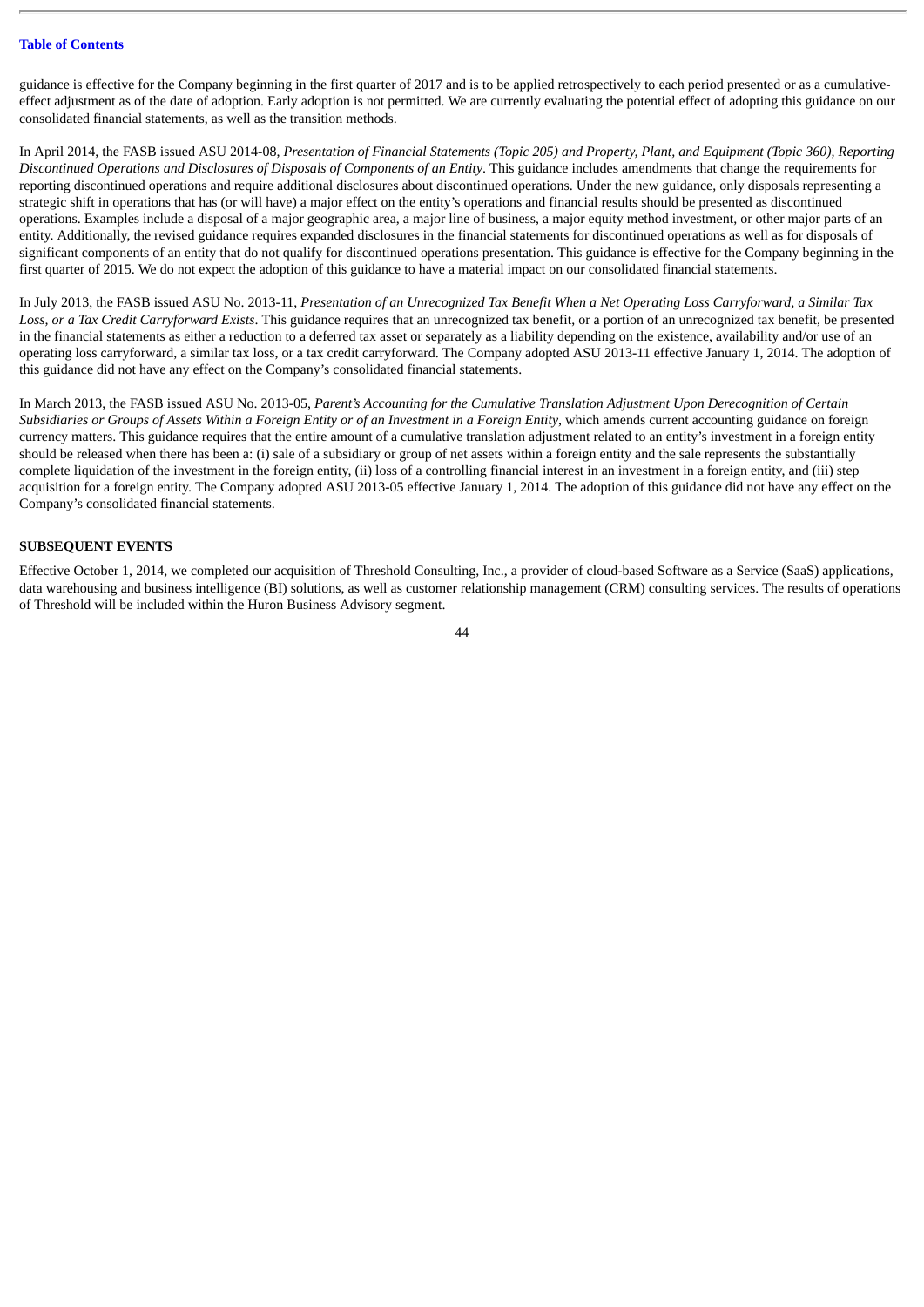#### <span id="page-46-0"></span>**ITEM 3. QUANTITATIVE AND QUALITATIVE DISCLOSURES ABOUT MARKET RISK**

We are exposed to market risks primarily from changes in interest rates and changes in the market value of our investments.

#### *Market Risk and Interest Rate Risk*

The value of the Convertible Notes is exposed to interest rate risk. Generally, the fair value of our fixed interest rate Convertible Notes will increase as interest rates fall and decrease as interest rates rise. In addition, the fair value of our Convertible Notes is affected by our stock price. The remaining carrying value of our Convertible Notes was \$211.1 million as of September 31, 2014, which represents the liability component of the \$250 million principal balance. The total estimated fair value of our Convertible Notes at September 30, 2014 was \$241.6 million, and was determined based on the quoted bid price of the Convertible Notes in an over-the-counter market as of the last day of trading for the third quarter of 2014, which was \$96.625 per \$100 principal amount.

Concurrent with the issuance of the Convertible Notes, we entered into separate convertible note hedge and warrant transactions. The convertible note hedge transactions are intended to reduce the potential future economic dilution associated with the conversion of the Convertible Notes and, combined with the warrants, to increase the initial conversion price to approximately \$97.12 per share. Under the convertible note hedge transactions, we have the option to purchase a total of approximately 3.1 million shares of our common stock, which is the number of shares initially issuable upon conversion of the Convertible Notes in full, at a price of approximately \$79.89, which corresponds to the initial conversion price of the Convertible Notes, subject to customary anti-dilution adjustments substantially similar to those in the Convertible Notes. Under the warrant transactions, the holders of the warrants have the option to purchase a total of approximately 3.1 million shares of our common stock at a price of approximately \$97.12. If the average market value per share of our common stock for the reporting period exceeds the strike price of the warrants, the warrants will have a dilutive effect on our earnings per share.

We have exposure to changes in interest rates associated with borrowings under our bank credit facility, which has variable interest rates tied to the LIBOR, Federal Funds Rate, Prime Rate, or Eurodollar Rate. At September 30, 2014, we had borrowings outstanding under the credit facility totaling \$150.0 million that carried a weighted average interest rate of 2.0% including the effect of the interest rate swaps described below. A hypothetical 100 basis point change in this interest rate would have a \$0.3 million effect on our pretax income including the effect of the interest rate swaps.

On December 8, 2011, we entered into a forward amortizing interest rate swap agreement effective on February 29, 2012 and ending on April 14, 2016. We entered into this derivative instrument to hedge against the interest rate risks of our variable-rate borrowings described above. The swap had an initial notional amount of \$56.6 million and amortizes throughout the term. Under the terms of the interest rate swap agreement, we receive from the counterparty interest on the notional amount based on one-month LIBOR and we pay to the counterparty a fixed rate of 0.9875%.

On May 30, 2012, we entered into an amortizing interest rate swap agreement effective on May 31, 2012 and ending on April 14, 2016. We entered into this derivative instrument to further hedge against the interest rate risks of our variable-rate borrowings described above. The swap had an initial notional amount of \$37.0 million and amortizes throughout the term. Under the terms of the interest rate swap agreement, we receive from the counterparty interest on the notional amount based on one-month LIBOR and we pay to the counterparty a fixed rate of 0.70%.

On April 4, 2013, we entered into a forward amortizing interest rate swap agreement effective on March 31, 2014 and ending on August 31, 2017. We entered into this derivative instrument to further hedge against the interest rate risks of our variable-rate borrowings described above. The swap has an initial notional amount of \$60.0 million and amortizes such that, collectively with our other two interest rate swaps, we are effectively fixing the interest rate on 80% of our Term Loan borrowings throughout the term of the swap agreement. Under the terms of the interest rate swap agreement, we will receive from the counterparty interest on the notional amount based on one-month LIBOR and we will pay to the counterparty a fixed rate of 0.985%.

Including the impact of the above swap agreements, the effective interest rate on \$120.0 million of our variable-rate debt, which equals the notional amount of the swap agreements in effect at September 30, 2014, was 2.2%.

We have a non-interest bearing convertible debt investment in a privately-held company, which we account for as an available for sale security. As such, the investment is carried at fair value with unrealized holding gains and losses excluded from earnings and reported in other comprehensive income. As of September 30, 2014, the fair value of the investment was \$12.8 million, with a total cost basis of \$12.5 million.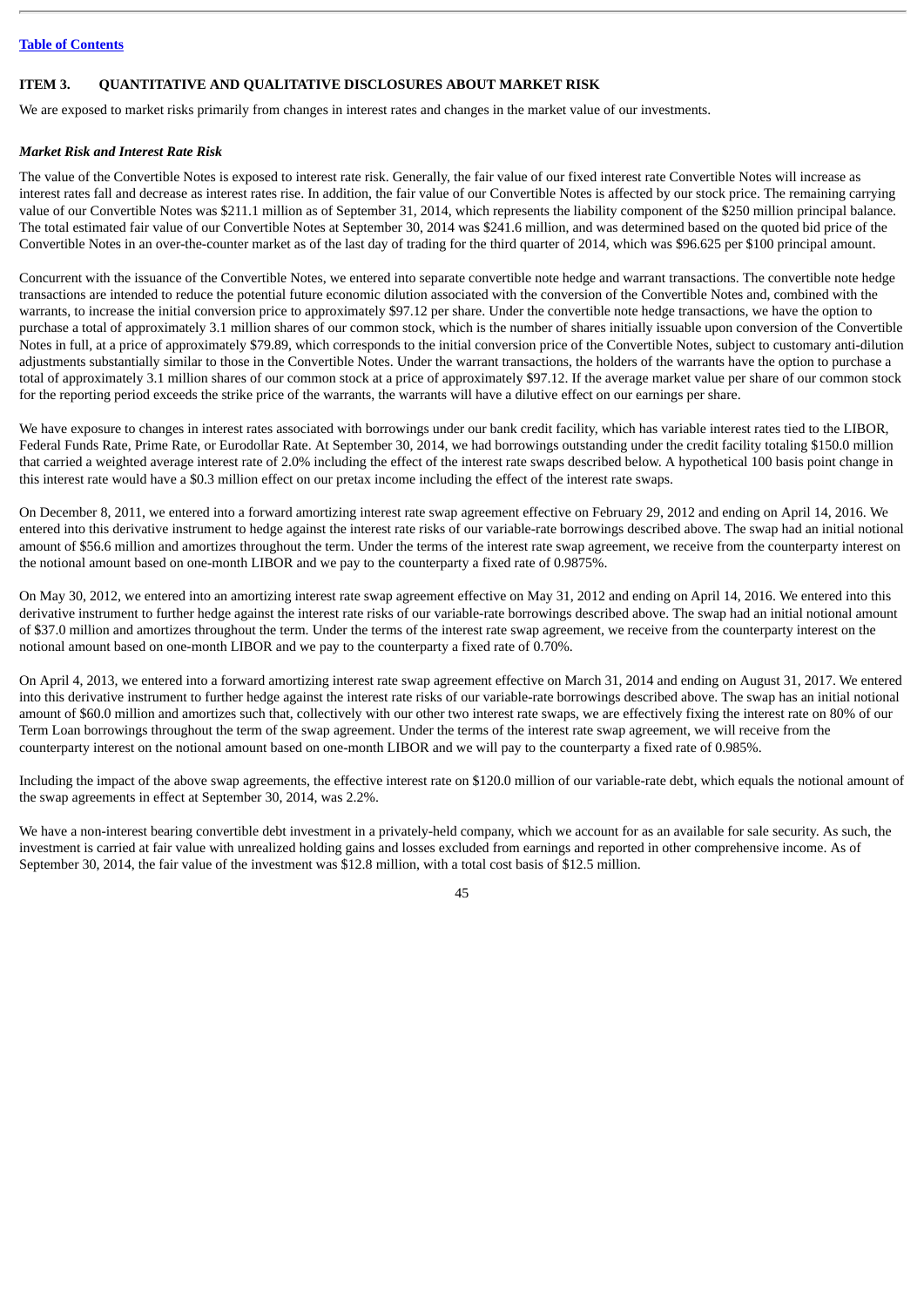From time to time, we invest excess cash in short-term marketable securities. These investments principally consist of overnight sweep accounts. Due to the short maturity of these investments, we have concluded that we do not have material market risk exposure.

#### <span id="page-47-0"></span>**ITEM 4. CONTROLS AND PROCEDURES**

#### *Evaluation of Disclosure Controls and Procedures*

Our management, with the participation of the Company's Chief Executive Officer and Chief Financial Officer, has evaluated the effectiveness of our disclosure controls and procedures (as such term is defined in Rules 13a-15(e) and 15d-15(e) under the Securities Exchange Act of 1934, as amended (the "Exchange Act")) as of September 30, 2014. Based on this evaluation, our Chief Executive Officer and Chief Financial Officer have concluded that, as of September 30, 2014, our disclosure controls and procedures were effective in recording, processing, summarizing and reporting, on a timely basis, information required to be disclosed by us in the reports we file or submit under the Exchange Act and such information is accumulated and communicated to management as appropriate to allow timely decisions regarding required disclosure.

#### *Changes in Internal Control over Financial Reporting*

There has been no change in our internal control over financial reporting (as such term is defined in Rules 13a-15(f) and 15d-15(f) under the Exchange Act) that occurred during the three months ended September 30, 2014 that has materially affected, or is reasonably likely to materially affect, our internal control over financial reporting.

## <span id="page-47-1"></span>**PART II—OTHER INFORMATION**

## <span id="page-47-2"></span>**ITEM 1. LEGAL PROCEEDINGS**

#### *Qui Tam Action*

On December 9, 2009, plaintiff, Associates Against Outlier Fraud, filed a first amended qui tam complaint against Huron Consulting Group Inc. and others under the federal and New York state False Claims Act ("FCA") in the United States District Court for the Southern District of New York. The federal and state FCA authorize private individuals (known as "relators") to sue on behalf of the government (known as "qui tam" actions) alleging that false or fraudulent claims were knowingly submitted to the government. Once a qui tam action is filed, the government may elect to intervene in the action. If the government declines to intervene, the relator may proceed with the action. Under the federal and state FCA, the government may recover treble damages and civil penalties (civil penalties of up to \$11,000 per violation under the federal FCA and \$12,000 per violation under the state FCA). On January 6, 2010, the United States declined to intervene in the lawsuit. After the Court granted Huron's motion to dismiss without prejudice, on September 29, 2010, the relator filed a second amended complaint alleging that Huron and others caused St. Vincent Catholic Medical Center to receive more than \$30 million in inflated outlier payments under the Medicare and Medicaid programs in violation of the federal and state FCA and seeking to recover an unspecified amount of civil penalties. On March 8, 2013, the Court granted Huron's motion for summary judgment and dismissed the relator's second amended complaint in its entirety with prejudice. As a result, we reversed the charge of \$1.2 million relating to settlement discussions which we recorded in the second quarter of 2012, in accordance with ASC 450, *Contingencies*. The relator filed an appeal on April 2, 2013. On April 8, 2013, Huron filed an appeal of an earlier denial of a motion to dismiss filed by Huron which argued that the relator's action was barred because, under the FCA jurisdictional bar, the action was based on publicly disclosed information and the relator cannot qualify as an original source. On May 22, 2014, the United States Court of Appeals for the Second Circuit upheld the lower court's decision, which granted summary judgment to Huron. The relator did not file a petition for writ of certiorari with the United States Supreme Court, and therefore the litigation is concluded.

#### *Tamalluk Business Development LLC v. Huron Consulting Services LLC (Abu Dhabi Court of First Instance)*

On August 22, 2013, we learned that Tamalluk Business Development LLC, who was Huron's agent in Abu Dhabi, and its principal, Mubarak Ahmad Bin Hamouda Al Dhaheri, filed a claim against Huron Consulting Services LLC in the Abu Dhabi Court of First Instance. The lawsuit alleges that under the agency agreement, Tamalluk was entitled to a commission on certain amounts that Huron collected from Abu Dhabi clients, and that Huron breached the agreement with Tamalluk and caused damages by declining to enter into a client engagement in Abu Dhabi and subsequently terminating the agency agreement with Tamalluk. Claimants allege they are entitled to \$50 million for damage to reputation and defamation and another \$50 million for breach of contract. Huron submitted its written response on September 25, 2013. The response states that Huron had the right to terminate the agency agreement with Tamalluk, and Huron had the sole discretion whether to accept or reject an engagement. Huron also filed a counterclaim on October 10, 2013 seeking a judicial order to permit the cancellation of Huron's commercial license to allow Huron to cease doing business in Abu Dhabi. On December 17, 2013, the Abu Dhabi court ruled in Huron's favor on all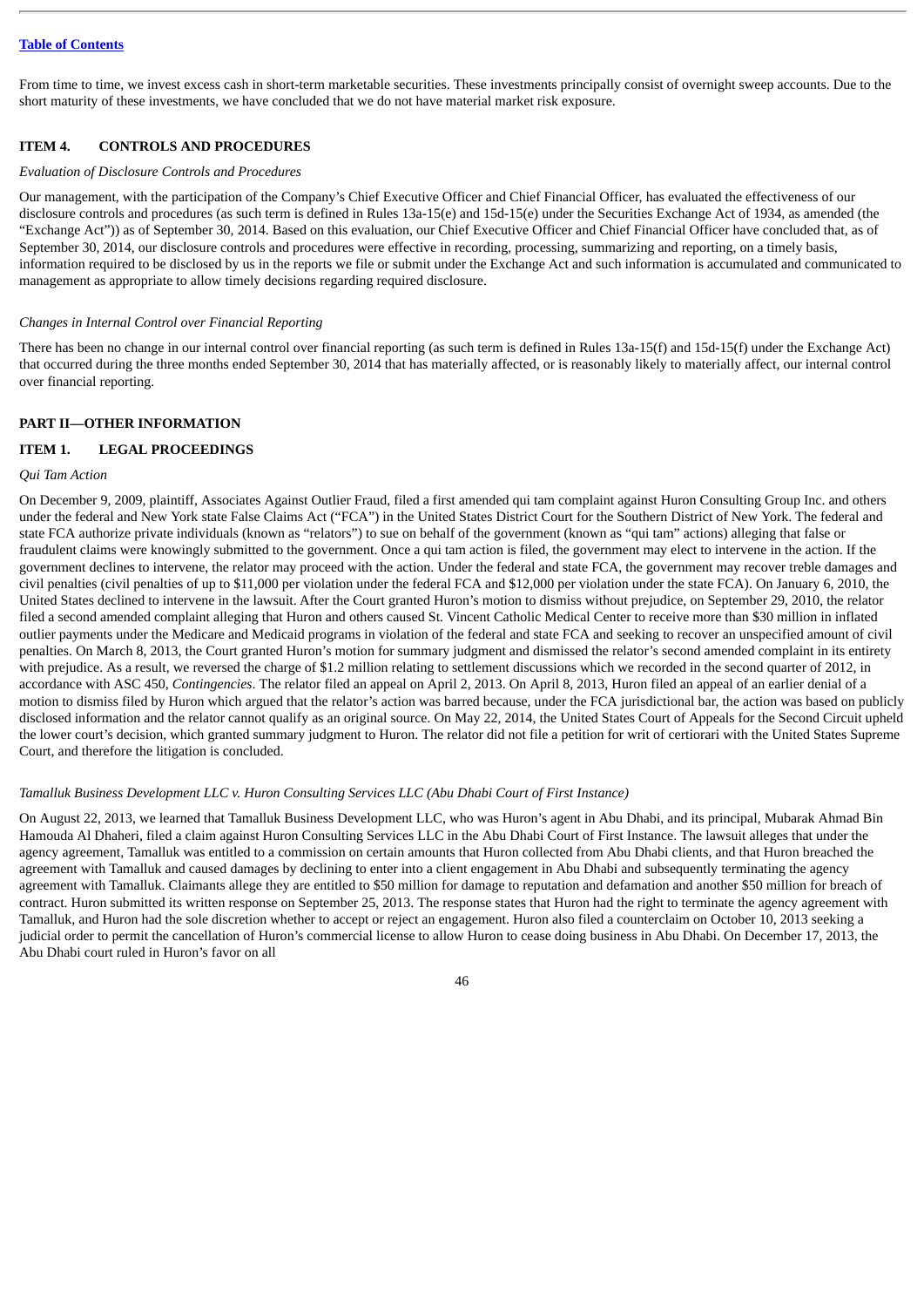claims and held that Huron permissibly terminated the contract with Tamalluk and Huron does not owe Tamalluk any compensation related to Tamalluk's claims. In addition, the court terminated the Local Sponsorship Agreement as requested by Huron in its counterclaim. Tamalluk appealed the decision, and on March 18, 2014, the appellate court upheld the decision in Huron's favor. Tamalluk filed an appeal on May 18, 2014 to the Court of Cassation, which is the highest court in Abu Dhabi. On October 21, 2014, the Court of Cassation referred the case back to the appellate court for consideration of Claimants' allegations relating to damage to reputation and defamation, which the appellate court had not previously addressed. The Court of Cassation ruled in Huron's favor on the other claims and on Huron's counterclaim. We continue to believe that the remaining claims are without merit and intend to vigorously defend ourselves in this matter.

#### *Physiotherapy Associates*

In 2011, Huron was engaged to design and implement new processes, software, tools, and techniques to assist Physiotherapy Associates, Inc. ("PA") in reducing older accounts receivable levels and optimizing cash flow. The engagement agreement specifically provides that Huron will not be auditing financial statements and that Huron's services are not designed, and should not be relied on, to disclose weaknesses in internal controls, financial statement errors, irregularities, illegal acts, or disclosure deficiencies.

In November 2013, Physiotherapy Holdings, Inc., and certain subsidiaries and affiliates (including PA) filed a voluntary petition for bankruptcy pursuant to Chapter 11 of the Bankruptcy Code, which resulted in part from claims related to an alleged overstatement of PA's revenues and profitability in connection with the sale of PA in 2012. The Joint Prepackaged Plan of Reorganization (the "Plan"), which was confirmed by the Bankruptcy Court in December 2013, establishes and funds a Litigation Trust to pursue certain claims on behalf of certain beneficiaries. The Plan discloses a lengthy list of potential defendants and witnesses regarding these claims, including but not limited to the debtors' officers, directors, certain employees, former owners, investment bankers, auditors, and various consultants. This list of potential defendants and witnesses includes Huron, as well as three of Huron's current or former employees.

The Plan suggests that Huron, among others, was involved in "actively marketing PA" for sale and provided opinions to unnamed parties "defending the quality of PA's earnings." The Plan further states that the damages to be sought by the Litigation Trust will exceed \$300 million. The Litigation Trust has not specified against which potential defendants it will bring claims, if any. We believe the Litigation Trust's allegations with respect to Huron are without merit and will vigorously defend ourselves should any claim arising out of these alleged facts and circumstances be asserted against us by the Litigation Trust.

From time to time, we are involved in legal proceedings and litigation arising in the ordinary course of business. As of the date of this Quarterly Report on Form 10-Q, we are not a party to any other litigation or legal proceeding that, in the current opinion of management, could have a material adverse effect on our financial position or results of operations. However, due to the risks and uncertainties inherent in legal proceedings, actual results could differ from current expected results.

#### <span id="page-48-0"></span>**ITEM 1A. RISK FACTORS**

The following information updates, and should be read in conjunction with, the information disclosed in Part 1, Item 1A, "Risk Factors" of our Annual Report on Form 10-K for the fiscal year ended December 31, 2013, which was filed with the Securities and Exchange Commission on February 26, 2014.

## Our indebtedness could adversely affect our ability to raise additional capital to fund our operations and obligations, expose us to interest rate risk **to the extent of our variable–rate debt, and adversely affect our financial results.**

At September 30, 2014, we had outstanding indebtedness totaling \$361.1 million, including \$250 million principal amount of our 1.25% convertible senior notes. Our ability to make scheduled payments of the principal of, to pay interest on, make payments upon conversion or to refinance our indebtedness, depends on our future performance. Our business may not continue to generate cash flow from operations in the future sufficient to satisfy our obligations under our current indebtedness and any future indebtedness we may incur and to make necessary capital expenditures. If we are unable to generate such cash flow, we may be required to adopt one or more alternatives, such as reducing or delaying investments or capital expenditures, selling assets, refinancing or obtaining additional equity capital on terms that may be onerous or highly dilutive. Our ability to refinance our current indebtedness or future indebtedness will depend on the capital markets and our financial condition at such time. We may not be able to engage in any of these activities or engage in these activities on desirable terms, which could result in a default on the current indebtedness or future indebtedness.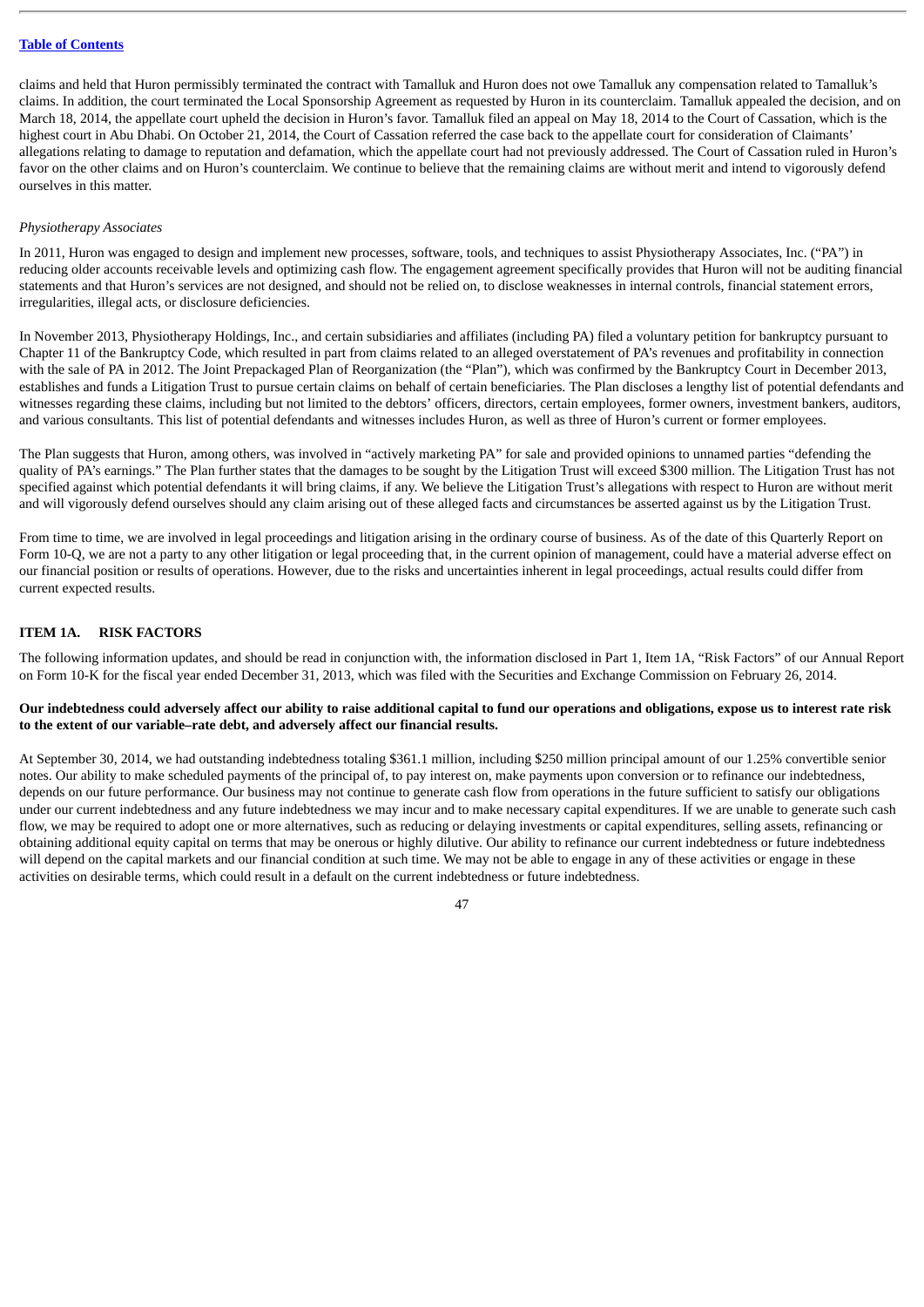In addition, our indebtedness, combined with our other financial obligations and contractual commitments, could have other important consequences. For example, it could:

- expose us to the risk of increased interest rates because some of our borrowings are at variable interest rates;
- make us more vulnerable to adverse changes in general U.S. and worldwide economic, industry and competitive conditions and adverse changes in government regulation;
- limit our ability to obtain additional financing and flexibility in planning for, or reacting to, changes in our business and our industry;
- place us at a disadvantage compared to our competitors who have less debt or have better access to capital resources; and
- require us to dedicate a larger portion of our cash from operations to service our indebtedness and thus reduce the level of cash for other purposes such as funding working capital, strategic acquisitions, capital expenditures, and other general corporate purposes.

Any of these factors could materially and adversely affect our business, financial condition and results of operations. In addition, if we incur additional indebtedness, the risks related to our business and our ability to service or repay our indebtedness would increase.

#### The accounting method for convertible debt securities that may be settled in cash, such as our convertible notes, could have a material effect on our **reported financial results.**

Under GAAP, an entity must separately account for the debt component and the embedded conversion option of convertible debt instruments that may be settled entirely or partially in cash upon conversion, such as our convertible notes, in a manner that reflects a company's economic interest cost. The effect of the accounting treatment for such instruments is that the value of such embedded conversion option would be treated as an original issue discount for purposes of accounting for the debt component of the notes and that original issue discount is amortized into interest expense over the term of the notes using an effective yield method. As a result, over the term of our convertible notes, we will initially be required to record a greater amount of noncash interest expense. Accordingly, we will report lower net income in our financial results because of the recognition of both the current period's amortization of the debt discount and our convertible notes' coupon interest, which could adversely affect our reported or future financial results, the trading price of our common stock and the trading price of our convertible notes.

Under certain circumstances, the shares of common stock underlying convertible debt instruments (such as our convertible notes) that may be settled entirely or partially in cash are reflected in earnings per share utilizing the treasury stock method, the effect of which is that such shares of common stock are not included in the calculation of diluted earnings per share except to the extent that the conversion value of the notes exceeds their principal amount at the end of the reporting period. Under the treasury stock method, for diluted earnings per share purposes, our convertible notes are accounted for as if the number of shares of common stock that would be necessary to settle such excess, if we elected to settle such excess in shares of common stock, are issued. The accounting standards in the future may not continue to permit the use of the treasury stock method. If we are unable to use the treasury stock method in accounting for the shares of common stock issuable upon conversion of our convertible notes, then our diluted earnings per share could be adversely affected.

In addition, if the conditional conversion feature of our convertible notes is triggered, even if holders do not elect to convert their convertible notes, we could be required under applicable accounting rules to reclassify all of the outstanding principal of our convertible notes as a current, rather than long-term, liability, which would result in a material reduction of our net working capital.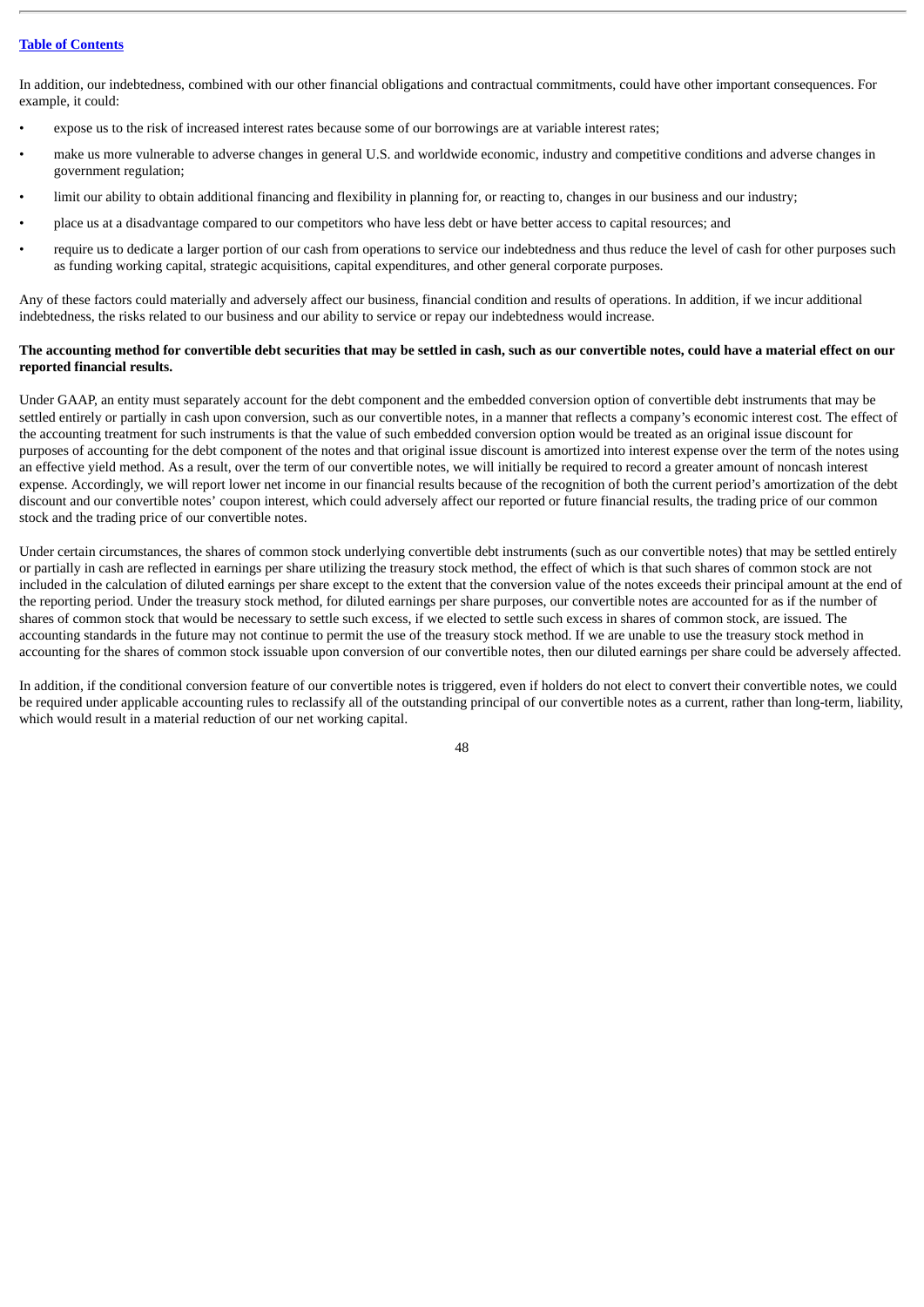We may not have the ability to raise the funds necessary to pay the amount of cash due upon conversion of our convertible notes, if relevant, or the fundamental change repurchase price due when a holder submits its convertible notes for repurchase upon the occurrence of a fundamental change, and our debt may contain limitations on our ability to pay cash upon conversion or required repurchase of our convertible notes.

Upon the occurrence of a fundamental change as defined in the indenture governing our convertible notes, holders of our convertible notes may require us to repurchase, for cash, all or a portion of their convertible notes at a repurchase price equal to 100% of their principal amount, plus accrued and unpaid interest, if any. In addition, upon conversion of our convertible notes, we will be required to make cash payments in respect of our convertible notes being converted, including if the conditional conversion feature of our convertible notes is triggered, unless we elect to deliver solely shares of our common stock to settle such conversion.

We may not have sufficient financial resources, or may be unable to arrange financing, to pay the fundamental change repurchase price if holders of our convertible notes submit their convertible notes for purchase by us upon the occurrence of a fundamental change or to pay the amount of cash (if any) due if holders of our convertible notes surrender their convertible notes for conversion. In addition, the occurrence of a fundamental change may cause an event of default under agreements governing our or our subsidiaries' indebtedness. Agreements governing any of our future debt may restrict our ability to make each of the required cash payments even if we have sufficient funds to make them. Furthermore, our ability to purchase our convertible notes or to pay cash (if any) due upon the conversion of our convertible notes may be limited by law or regulatory authorities. In addition, if we fail to repurchase our convertible notes or to pay the amount of cash (if any) due upon conversion of our convertible notes, we will be in default under the indenture. A default under the indenture or the fundamental change itself could also lead to a default under agreements governing our other indebtedness, which in turn may result in the acceleration of such other indebtedness we may then have outstanding. If the repayment of the other indebtedness were to be accelerated, we may not have sufficient funds to repay that indebtedness and to repurchase our convertible notes or to pay the amount of cash (if any) due upon conversion.

#### The fundamental change provisions associated with our convertible notes may delay or prevent an otherwise beneficial takeover attempt of us.

The fundamental change purchase rights, which will allow holders of our convertible notes to require us to repurchase all or a portion of their convertible notes upon the occurrence of a fundamental change, and the provisions requiring an increase to the conversion rate for conversions in connection with certain other circumstances may delay or prevent a takeover of us that might otherwise be beneficial to investors.

#### The convertible note hedge transactions and the warrant transactions may affect the value of our convertible notes and our common stock.

In connection with the pricing of our convertible notes, we entered into privately negotiated convertible note hedge transactions with affiliates of Merrill Lynch, Pierce, Fenner & Smith Incorporated and J.P. Morgan Securities as hedge counterparties. The convertible note hedge transactions collectively cover, subject to customary anti-dilution adjustments, the number of shares of common stock that initially underlie our convertible notes. We also entered into separate privately negotiated warrant transactions with the hedge counterparties relating to the same number of shares of our common stock, subject to customary anti-dilution adjustments.

We expect that the hedge counterparties and/or their affiliates may modify their hedge positions with respect to the convertible note hedge transactions and the warrant transactions from time to time by purchasing and/or selling shares of our common stock and/or our convertible notes in privately negotiated transactions and/or open market transactions or by entering into and/or unwinding various over-the-counter derivative transactions with respect to our common stock. This activity could also cause or prevent an increase or decrease in the market value of our common stock. In addition, the hedge counterparties and/or their affiliates may choose to engage in, or to discontinue engaging in, any of these transactions with or without notice at any time, and their decisions will be in their sole discretion and not within our control.

The hedge counterparties are financial institutions which will be subject to the risk that one or both of the hedge counterparties might default under their respective convertible note hedge transactions. Upon a default by any hedge counterparty, we may suffer adverse tax consequences and more dilution than we currently anticipate with respect to our common stock. We can provide no assurances as to the financial stability or viability of the hedge counterparties.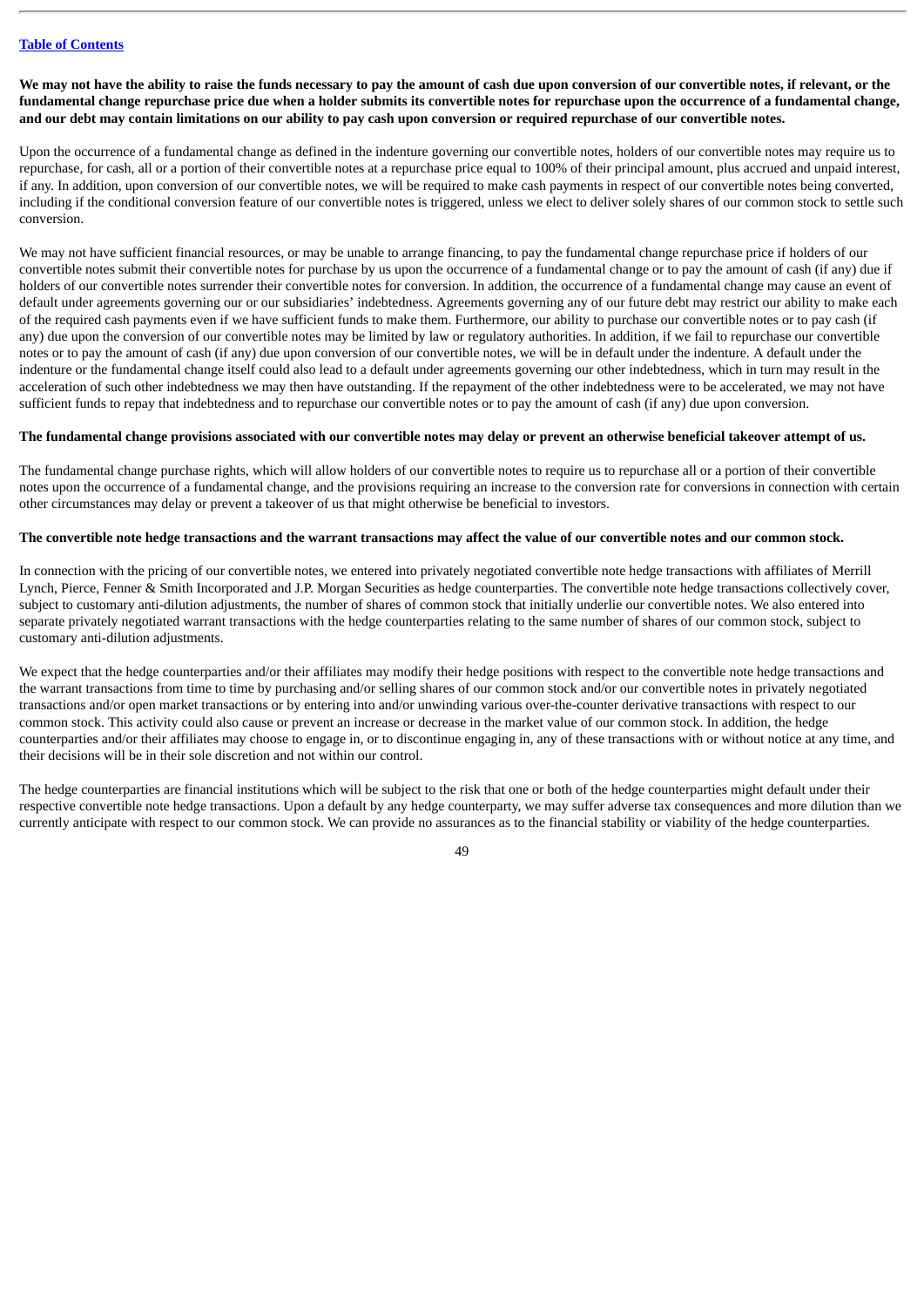#### <span id="page-51-0"></span>**ITEM 2. UNREGISTERED SALES OF EQUITY SECURITIES AND USE OF PROCEEDS**

Our 2012 Omnibus Incentive Plan and our 2004 Omnibus Stock Plan, which was replaced by the 2012 Omnibus Incentive Plan, permit the netting of common stock upon vesting of restricted stock awards to satisfy individual tax withholding requirements. During the quarter ended September 30, 2014, we reacquired 4,791 shares of common stock with a weighted average fair market value of \$66.96 as a result of such tax withholdings.

On February 20, 2014, the Company's board of directors authorized a share repurchase program pursuant to which the Company may, from time to time, repurchase up to \$50 million of its common stock through February 28, 2015 (the "February 2014 Share Repurchase Program"). The amount and timing of the repurchases will be determined by management and will depend on a variety of factors, including the trading price of the Company's common stock, general market and business conditions, and applicable legal requirements.

The following table provides information with respect to purchases we made of our common stock during the quarter ended September 30, 2014.

| Period                                 | <b>Total</b><br><b>Number</b><br>of Shares<br>Purchased (1) |    | <b>Average Price</b><br>Paid per Share | <b>Total Number of</b><br><b>Shares Purchased</b><br>as Part of Publicly<br><b>Announced Plans</b><br>or Programs | <b>Dollar Value of Shares</b><br>that may yet be<br>Purchased under the<br>Plans or Programs (2) |            |
|----------------------------------------|-------------------------------------------------------------|----|----------------------------------------|-------------------------------------------------------------------------------------------------------------------|--------------------------------------------------------------------------------------------------|------------|
| July 1, 2014 – July 31, 2014           | 3,237                                                       | S  | 69.68                                  |                                                                                                                   |                                                                                                  | 40,460,749 |
| August 1, 2014 – August 31, 2014       | 95,710                                                      | S  | 62.58                                  | 94.690                                                                                                            | \$                                                                                               | 34,530,037 |
| September 1, 2014 – September 30, 2014 | 473.634                                                     | \$ | 62.61                                  | 473.100                                                                                                           |                                                                                                  | 4,908,377  |
| Total                                  | 572,581                                                     | \$ | 62.64                                  | 567,790                                                                                                           |                                                                                                  |            |

<sup>(1)</sup> The number of shares repurchased includes 3,237 shares in July 2014, 1,020 shares in August 2014, and 534 shares in September 2014 to satisfy employee tax withholding requirements. These shares do not reduce the repurchase authority under the February 2014 Share Repurchase Program.

In October 2014, our board of directors authorized an additional share repurchase program pursuant to which the Company may, from time to time, repurchase up to \$50 million of its common stock through October 31, 2015. The amount and timing of the repurchases will be determined by management and will depend on a variety of factors, including the trading price of the Company's common stock, general market and business conditions, and applicable legal requirements.

#### <span id="page-51-1"></span>**ITEM 3. DEFAULTS UPON SENIOR SECURITIES**

None.

#### <span id="page-51-2"></span>**ITEM 4. MINE SAFETY DISCLOSURES**

Not applicable.

#### <span id="page-51-3"></span>**ITEM 5. OTHER INFORMATION**

None.

<sup>(2)</sup> As of the end of the period. In October 2014, we purchased 79,752 shares for a total cost of \$4.9 million, completing the February 2014 Share Repurchase Program.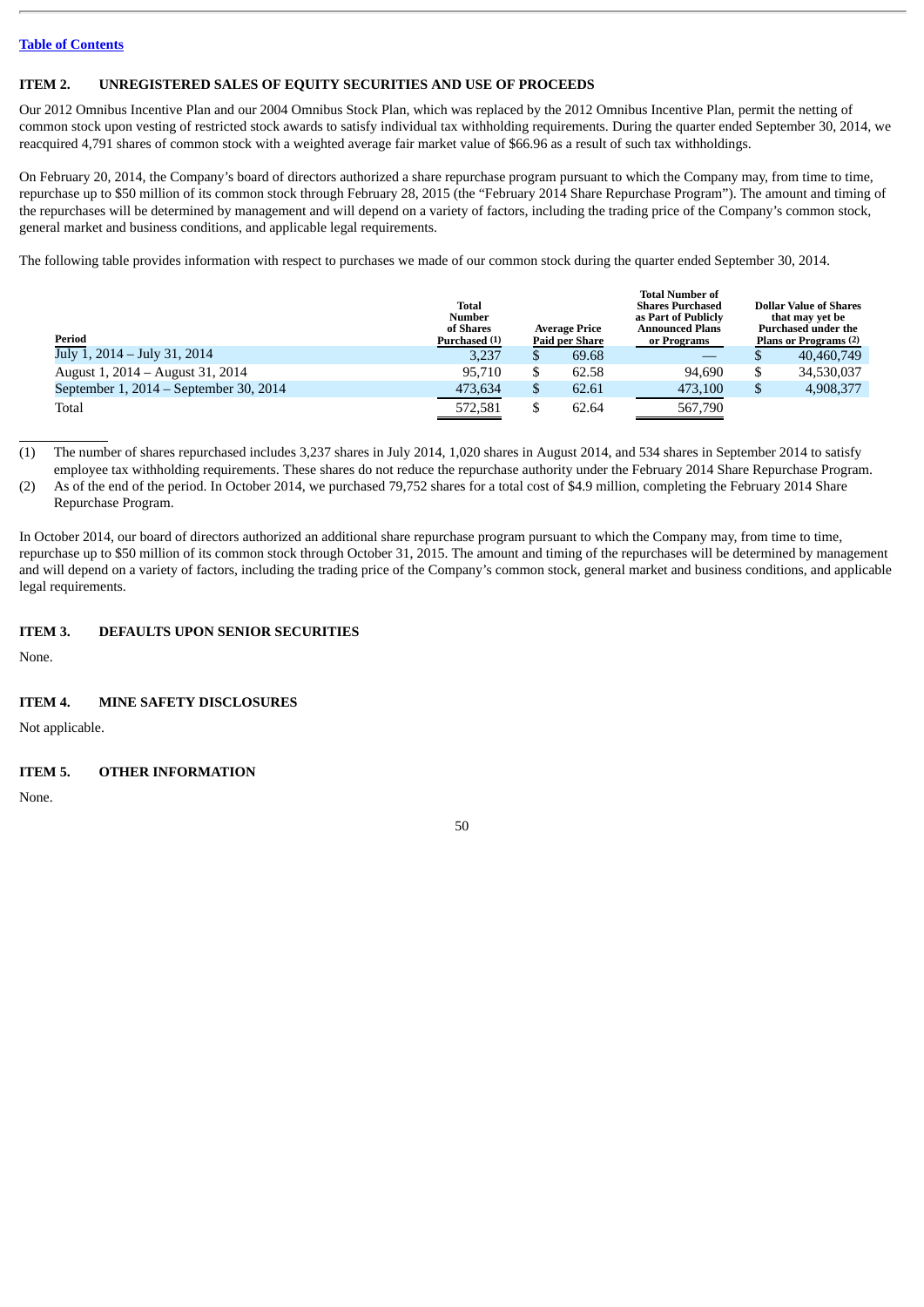## <span id="page-52-0"></span>**ITEM 6. EXHIBITS**

(a) The following exhibits are filed as part of this Quarterly Report on Form 10-Q.

|                   |                                                                                                                                                                                                                                                                      |                   |                              | <b>Incorporated by Reference</b> |                                |         |                       |
|-------------------|----------------------------------------------------------------------------------------------------------------------------------------------------------------------------------------------------------------------------------------------------------------------|-------------------|------------------------------|----------------------------------|--------------------------------|---------|-----------------------|
| Exhibit<br>Number | <b>Exhibit Description</b>                                                                                                                                                                                                                                           | Filed<br>herewith | <b>Furnished</b><br>herewith | Form                             | <b>Period</b><br><b>Ending</b> | Exhibit | <b>Filing</b><br>Date |
| 4.1               | Indenture (including Form of Note) with respect to the Company's 1.25%<br>Convertible Senior Notes due 2019, dated as of September 10, 2014,<br>between Huron Consulting Group, Inc. and U.S. Bank National<br>Association, as trustee.                              |                   |                              | $8-K$                            |                                | 10.1    | 9/16/14               |
| 10.1              | Amendment No. 5 to the Credit Agreement, dated as of September 3,<br>2014, by and among Huron Consulting Group Inc., as the Borrower,<br>certain subsidiaries as Guarantors, and Bank of America, N.A., as<br>Administrative Agent for and on behalf of the Lenders. |                   |                              | $8-K$                            |                                | 10.1    | 9/3/14                |
| 10.2              | Purchase Agreement, dated as of September 4, 2014, between Huron<br>Consulting Group Inc. and Merrill Lynch, Pierce, Fenner & Smith<br>Incorporated and J.P. Morgan Securities LLC, as Representatives of the<br>several Initial Purchasers.                         |                   |                              | $8-K$                            |                                | 10.1    | 9/5/14                |
| 10.3              | Base Convertible Bond Hedge Transaction Confirmation, dated as of<br>September 4, 2014, by and between Huron Consulting Group Inc. and<br>Bank of America, N.A.                                                                                                      |                   |                              | $8-K$                            |                                | 10.2    | 9/5/14                |
| 10.4              | Base Convertible Bond Hedge Transaction Confirmation, dated as of<br>September 4, 2014, by and between Huron Consulting Group Inc. and J.P.<br>Morgan Securities LLC, as an agent for JPMorgan Chase Bank, National<br>Association, London Branch.                   |                   |                              | $8-K$                            |                                | 10.3    | 9/5/14                |
| 10.5              | Base Issuer Warrant Transaction Confirmation, dated as of September 4,<br>2014, by and between Huron Consulting Group Inc. and Bank of America,<br>N.A.                                                                                                              |                   |                              | $8-K$                            |                                | 10.4    | 9/5/14                |
| 10.6              | Base Issuer Warrant Transaction Confirmation, dated as of September 4,<br>2014, by and between Huron Consulting Group Inc. and J.P. Morgan<br>Securities LLC, as an agent for JPMorgan Chase Bank, National<br>Association, London Branch.                           |                   |                              | $8-K$                            |                                | 10.5    | 9/5/14                |
| 10.7              | Additional Convertible Bond Hedge Transaction Confirmation, dated as of<br>September 10, 2014, by and between Huron Consulting Group Inc. and<br>Bank of America, N.A.                                                                                               |                   |                              | $8-K$                            |                                | 10.1    | 9/16/14               |
| 10.8              | Additional Convertible Bond Hedge Transaction Confirmation, dated as of<br>September 10, 2014, by and between Huron Consulting Group Inc. and J.P.<br>Morgan Securities LLC, as an agent for JPMorgan Chase Bank, National<br>Association, London Branch.            |                   |                              | $8-K$                            |                                | 10.2    | 9/16/14               |
| 10.9              | Additional Issuer Warrant Transaction Confirmation, dated as of<br>September 10, 2014, by and between Huron Consulting Group Inc. and<br>Bank of America, N.A.                                                                                                       |                   |                              | $8-K$                            |                                | 10.3    | 9/16/14               |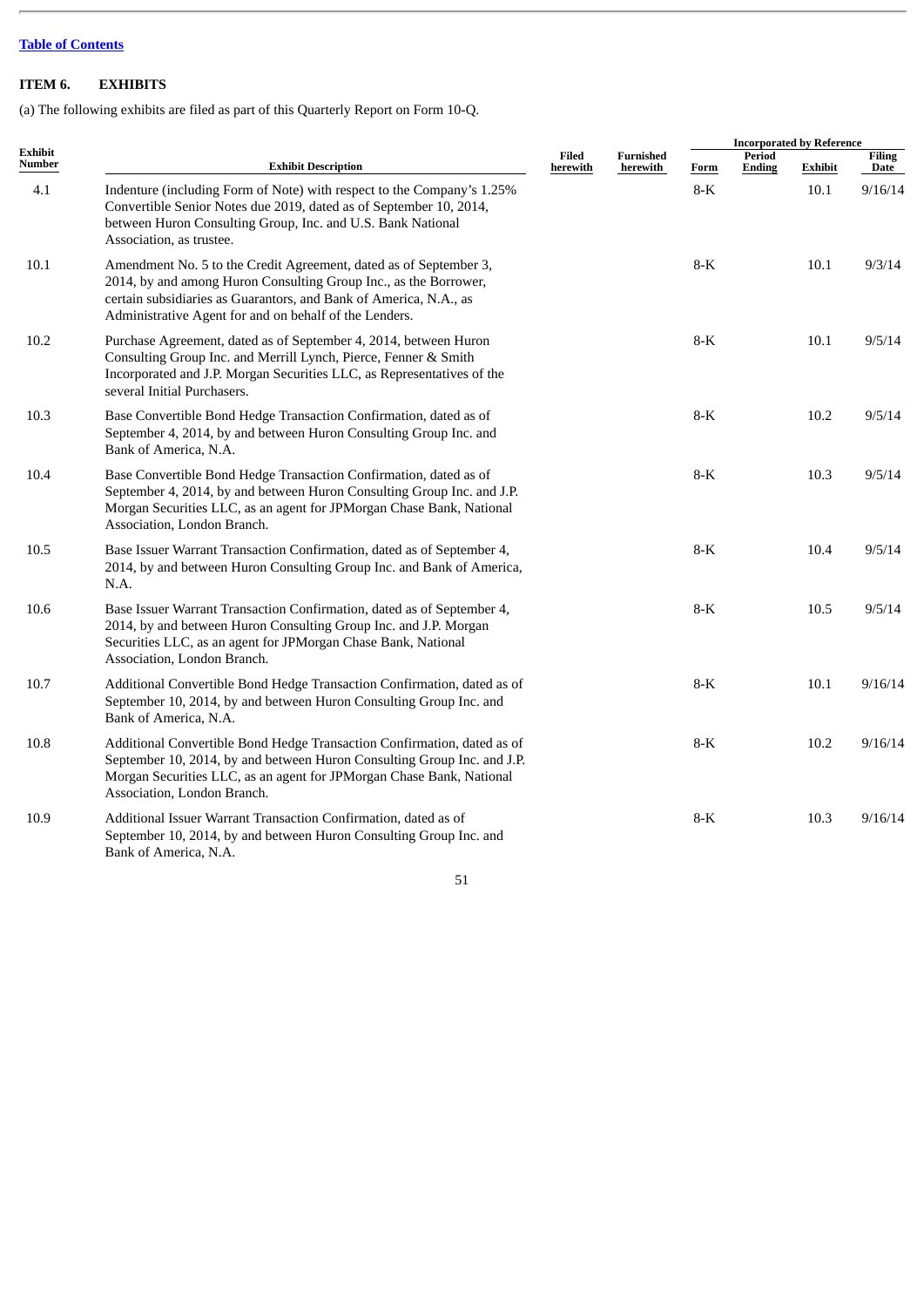$\overline{a}$ 

|                                                                                                                                                                                                                                                   |                   |                              | <b>Incorporated by Reference</b> |               |         |                       |
|---------------------------------------------------------------------------------------------------------------------------------------------------------------------------------------------------------------------------------------------------|-------------------|------------------------------|----------------------------------|---------------|---------|-----------------------|
| <b>Exhibit Description</b>                                                                                                                                                                                                                        | Filed<br>herewith | <b>Furnished</b><br>herewith | Form                             | <b>Ending</b> | Exhibit | <b>Filing</b><br>Date |
| Additional Issuer Warrant Transaction Confirmation, dated as of September 10,<br>2014, by and between Huron Consulting Group Inc. and J.P. Morgan Securities<br>LLC, as an agent for JPMorgan Chase Bank, National Association, London<br>Branch. |                   |                              | $8-K$                            |               | 10.4    | 9/16/14               |
| Certification of the Chief Executive Officer, pursuant to Rule 13a-14(a)/15d-14(a),<br>as adopted pursuant to Section 302 of the Sarbanes-Oxley Act of 2002.                                                                                      | X                 |                              |                                  |               |         |                       |
| Certification of the Chief Financial Officer, pursuant to Rule 13a-14(a)/15d-14(a),<br>as adopted pursuant to Section 302 of the Sarbanes-Oxley Act of 2002.                                                                                      | X                 |                              |                                  |               |         |                       |
| Certification of the Chief Executive Officer, pursuant to 18 U.S.C. Section 1350,<br>as adopted pursuant to Section 906 of the Sarbanes-Oxley Act of 2002.                                                                                        |                   | X                            |                                  |               |         |                       |
| Certification of the Chief Financial Officer, pursuant to 18 U.S.C. Section 1350, as<br>adopted pursuant to Section 906 of the Sarbanes-Oxley Act of 2002.                                                                                        |                   | X                            |                                  |               |         |                       |
| <b>XBRL Instance Document</b>                                                                                                                                                                                                                     | X                 |                              |                                  |               |         |                       |
| <b>XBRL Taxonomy Extension Schema Document</b>                                                                                                                                                                                                    | X                 |                              |                                  |               |         |                       |
| <b>XBRL Taxonomy Extension Calculation Linkbase Document</b>                                                                                                                                                                                      | X                 |                              |                                  |               |         |                       |
| XBRL Taxonomy Extension Label Linkbase Document                                                                                                                                                                                                   | X                 |                              |                                  |               |         |                       |
| XBRL Taxonomy Extension Presentation Linkbase Document                                                                                                                                                                                            | X                 |                              |                                  |               |         |                       |
| XBRL Taxonomy Extension Definition Linkbase Document                                                                                                                                                                                              | X                 |                              |                                  |               |         |                       |
|                                                                                                                                                                                                                                                   |                   |                              |                                  |               | Period  |                       |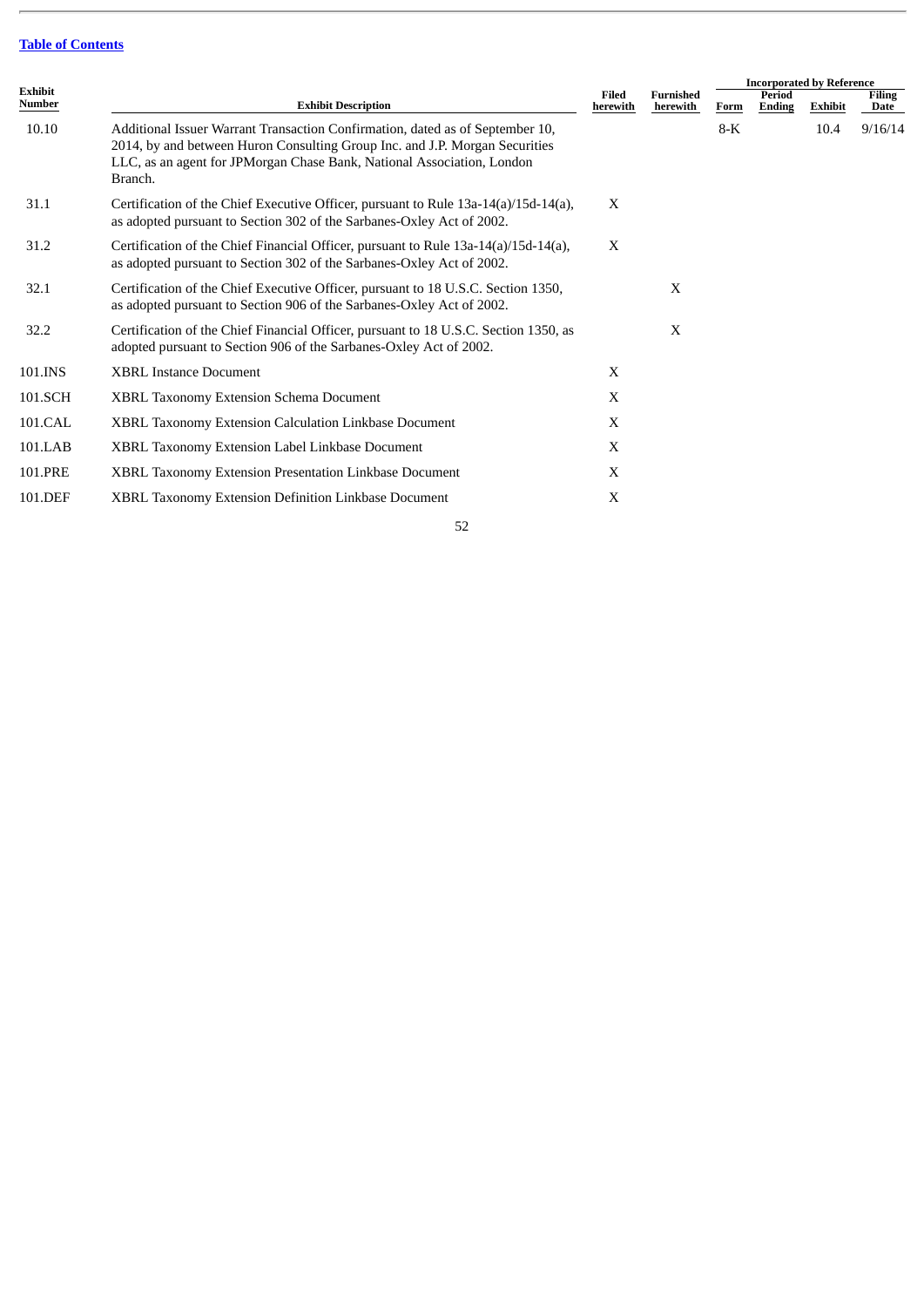## **SIGNATURE**

<span id="page-54-0"></span>Pursuant to the requirements of the Securities Exchange Act of 1934, the registrant has duly caused this report to be signed on its behalf by the undersigned thereunto duly authorized.

Huron Consulting Group Inc.

(Registrant)

Date: October 28, 2014 /s/ C. Mark Hussey

C. Mark Hussey Executive Vice President, Chief Operating Officer, Chief Financial Officer and Treasurer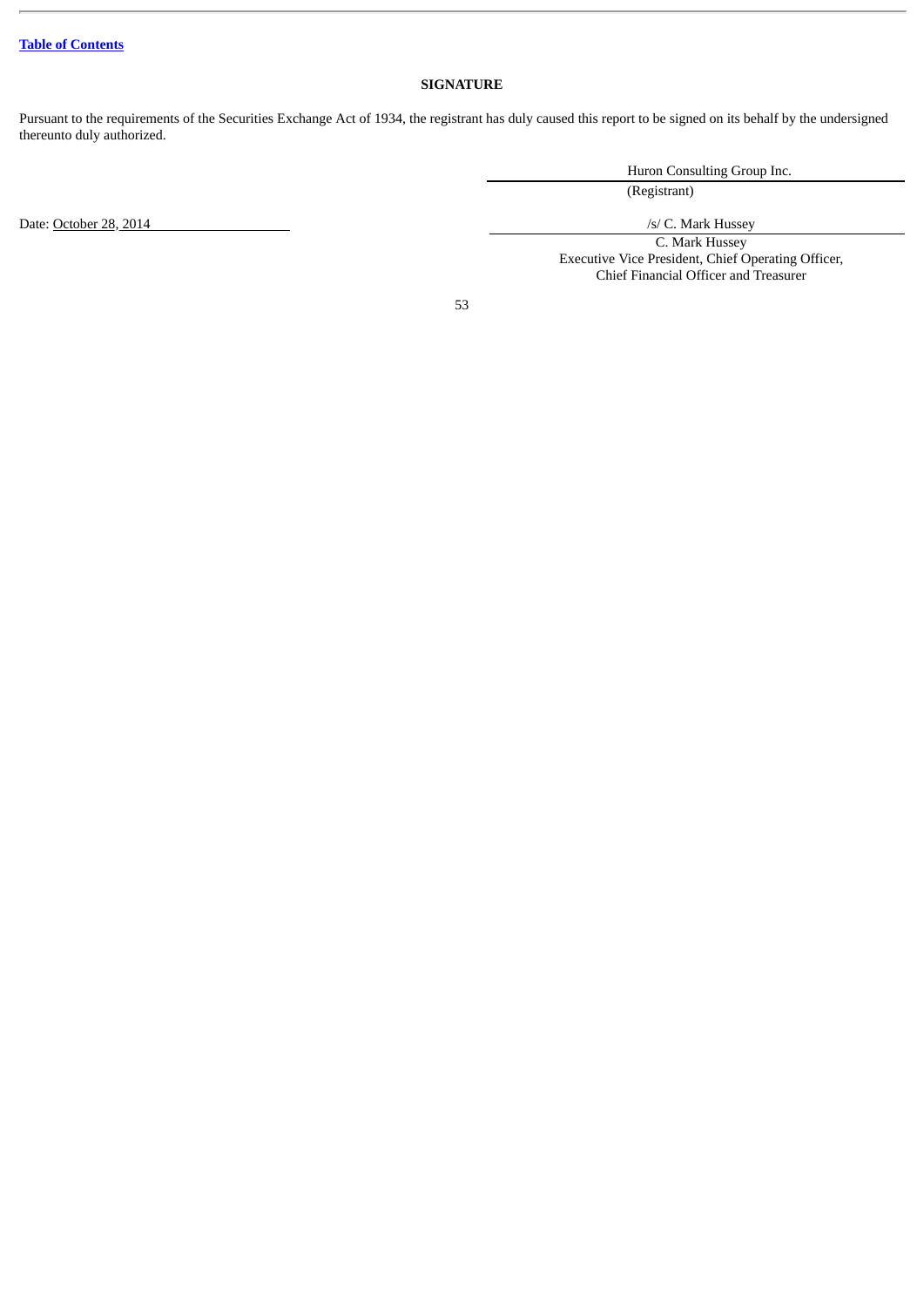#### **CERTIFICATION OF THE CHIEF EXECUTIVE OFFICER, PURSUANT TO RULE 13a-14(a)/15d-14(a), AS ADOPTED PURSUANT TO SECTION 302 OF THE SARBANES-OXLEY ACT OF 2002**

I, James H. Roth, certify that:

- 1. I have reviewed this Quarterly Report on Form 10-Q of Huron Consulting Group Inc.;
- 2. Based on my knowledge, this report does not contain any untrue statement of a material fact or omit to state a material fact necessary to make the statements made, in light of the circumstances under which such statements were made, not misleading with respect to the period covered by this report;
- 3. Based on my knowledge, the financial statements, and other financial information included in this report, fairly present in all material respects the financial condition, results of operations and cash flows of the registrant as of, and for, the periods presented in this report;
- 4. The registrant's other certifying officer and I are responsible for establishing and maintaining disclosure controls and procedures (as defined in Exchange Act Rules 13a-15(e) and 15d-15(e)) and internal control over financial reporting (as defined in Exchange Act Rules 13a-15(f) and 15d-15(f)) for the registrant and have:
	- a) Designed such disclosure controls and procedures, or caused such disclosure controls and procedures to be designed under our supervision, to ensure that material information relating to the registrant, including its consolidated subsidiaries, is made known to us by others within those entities, particularly during the period in which this report is being prepared;
	- b) Designed such internal control over financial reporting, or caused such internal control over financial reporting to be designed under our supervision, to provide reasonable assurance regarding the reliability of financial reporting and the preparation of financial statements for external purposes in accordance with generally accepted accounting principles;
	- c) Evaluated the effectiveness of the registrant's disclosure controls and procedures and presented in this report our conclusions about the effectiveness of the disclosure controls and procedures, as of the end of the period covered by this report based on such evaluation; and
	- d) Disclosed in this report any change in the registrant's internal control over financial reporting that occurred during the registrant's most recent fiscal quarter (the registrant's fourth fiscal quarter in the case of an annual report) that has materially affected, or is reasonably likely to materially affect, the registrant's internal control over financial reporting; and
- 5. The registrant's other certifying officer and I have disclosed, based on our most recent evaluation of internal control over financial reporting, to the registrant's auditors and the audit committee of the registrant's board of directors (or persons performing the equivalent functions):
	- a) All significant deficiencies and material weaknesses in the design or operation of internal control over financial reporting which are reasonably likely to adversely affect the registrant's ability to record, process, summarize and report financial information; and
	- b) Any fraud, whether or not material, that involves management or other employees who have a significant role in the registrant's internal control over financial reporting.

Date: <u>October 28, 2014</u> **By:** *Solution By: Solution By: Solution By: Solution By: Solution By: Solution By: Solution By: Solution By: Solution By: Solution By: Solution By: Solution By: Solution B* 

James H. Roth President and Chief Executive Officer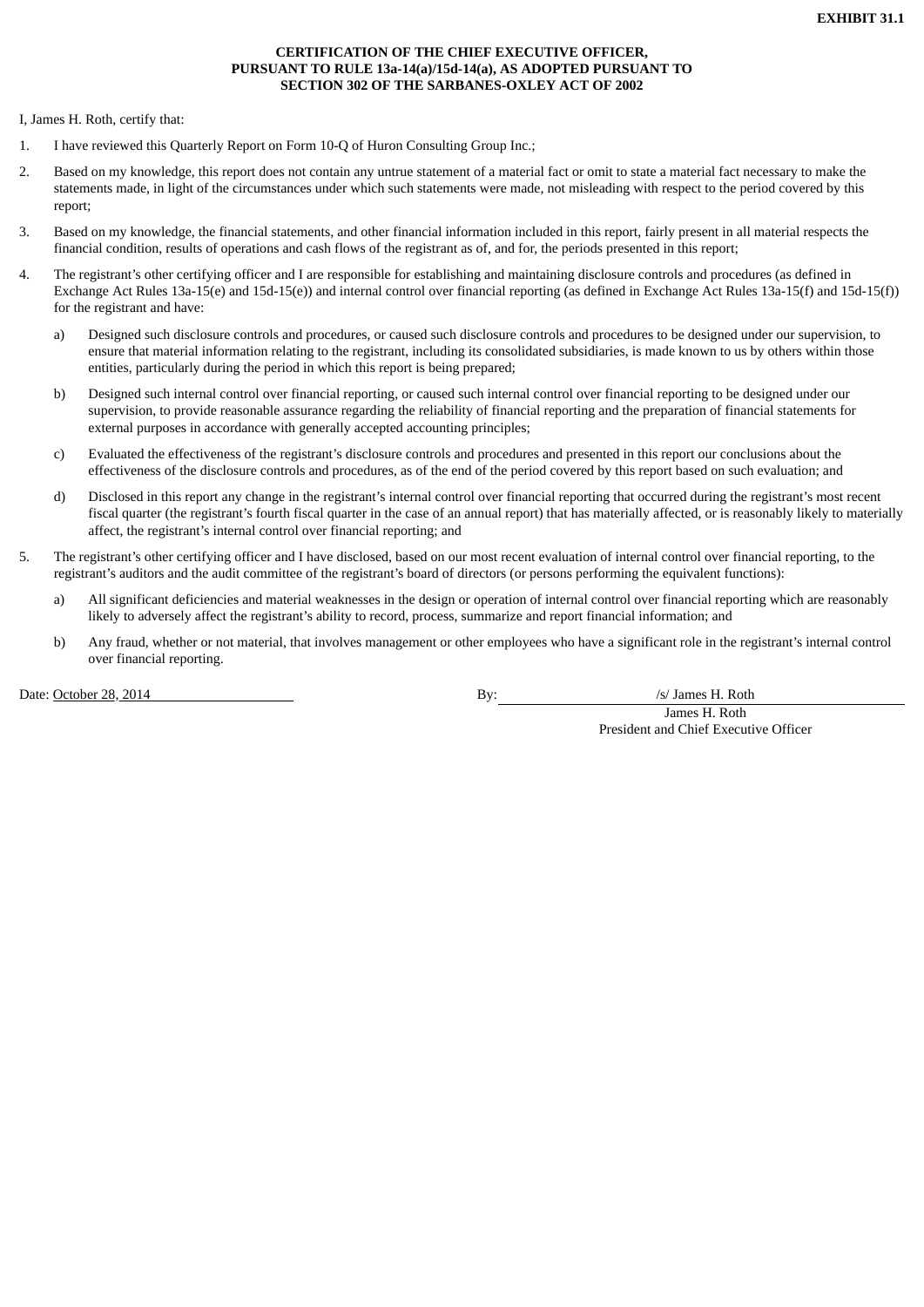#### **CERTIFICATION OF THE CHIEF FINANCIAL OFFICER, PURSUANT TO RULE 13a-14(a)/15d-14(a), AS ADOPTED PURSUANT TO SECTION 302 OF THE SARBANES-OXLEY ACT OF 2002**

I, C. Mark Hussey, certify that:

- 1. I have reviewed this Quarterly Report on Form 10-Q of Huron Consulting Group Inc.;
- 2. Based on my knowledge, this report does not contain any untrue statement of a material fact or omit to state a material fact necessary to make the statements made, in light of the circumstances under which such statements were made, not misleading with respect to the period covered by this report;
- 3. Based on my knowledge, the financial statements, and other financial information included in this report, fairly present in all material respects the financial condition, results of operations and cash flows of the registrant as of, and for, the periods presented in this report;
- 4. The registrant's other certifying officer and I are responsible for establishing and maintaining disclosure controls and procedures (as defined in Exchange Act Rules 13a-15(e) and 15d-15(e)) and internal control over financial reporting (as defined in Exchange Act Rules 13a-15(f) and 15d-15(f)) for the registrant and have:
	- a) Designed such disclosure controls and procedures, or caused such disclosure controls and procedures to be designed under our supervision, to ensure that material information relating to the registrant, including its consolidated subsidiaries, is made known to us by others within those entities, particularly during the period in which this report is being prepared;
	- b) Designed such internal control over financial reporting, or caused such internal control over financial reporting to be designed under our supervision, to provide reasonable assurance regarding the reliability of financial reporting and the preparation of financial statements for external purposes in accordance with generally accepted accounting principles;
	- c) Evaluated the effectiveness of the registrant's disclosure controls and procedures and presented in this report our conclusions about the effectiveness of the disclosure controls and procedures, as of the end of the period covered by this report based on such evaluation; and
	- d) Disclosed in this report any change in the registrant's internal control over financial reporting that occurred during the registrant's most recent fiscal quarter (the registrant's fourth fiscal quarter in the case of an annual report) that has materially affected, or is reasonably likely to materially affect, the registrant's internal control over financial reporting; and
- 5. The registrant's other certifying officer and I have disclosed, based on our most recent evaluation of internal control over financial reporting, to the registrant's auditors and the audit committee of the registrant's board of directors (or persons performing the equivalent functions):
	- a) All significant deficiencies and material weaknesses in the design or operation of internal control over financial reporting which are reasonably likely to adversely affect the registrant's ability to record, process, summarize and report financial information; and
	- b) Any fraud, whether or not material, that involves management or other employees who have a significant role in the registrant's internal control over financial reporting.

Date: <u>October 28, 2014</u> 2008 2009 2014 By: <sup>/s/</sup> C. Mark Hussey

C. Mark Hussey Executive Vice President, Chief Operating Officer, Chief Financial Officer and Treasurer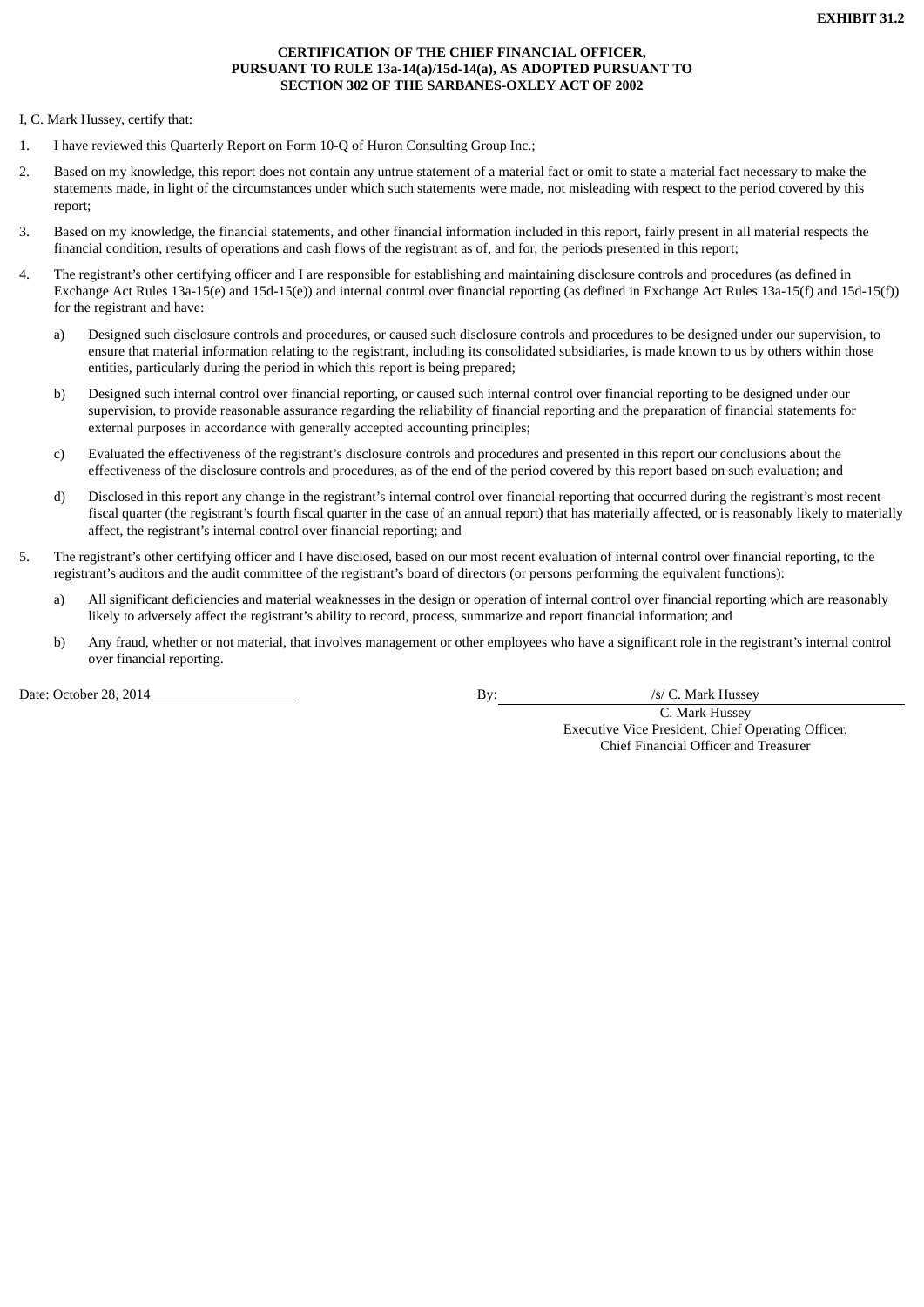#### **CERTIFICATION OF THE CHIEF EXECUTIVE OFFICER, PURSUANT TO 18 U.S.C. SECTION 1350, AS ADOPTED PURSUANT TO SECTION 906 OF THE SARBANES-OXLEY ACT OF 2002**

In connection with the Quarterly Report of Huron Consulting Group Inc. (the "Company") on Form 10-Q for the quarter ended September 30, 2014 as filed with the Securities and Exchange Commission on the date hereof (the "Report"), I, James H. Roth, President and Chief Executive Officer of the Company, hereby certify, pursuant to 18 U.S.C. Section 1350, as adopted pursuant to Section 906 of the Sarbanes-Oxley Act of 2002, that to the best of my knowledge:

- 1. The Report fully complies with the requirements of Section 13(a) or 15(d) of the Securities Exchange Act of 1934; and
- 2. The information contained in the Report fairly presents, in all material respects, the financial condition and results of operations of the Company for the periods presented therein.

Date: October 28, 2014 **By:** *Solution* By: *Also By: /s/ James H. Roth By: Is/ James H. Roth* 

James H. Roth President and Chief Executive Officer

A signed original of this written statement required by Section 906, or other document authenticating, acknowledging, or otherwise adopting the signature that appears in typed form within the electronic version of this written statement required by Section 906, has been provided to the Company and will be retained by the Company and furnished to the Securities and Exchange Commission or its staff upon request.

The foregoing certification is being furnished to the Securities and Exchange Commission as an exhibit to the Form 10-Q and shall not be considered filed as part of the Form 10-Q.